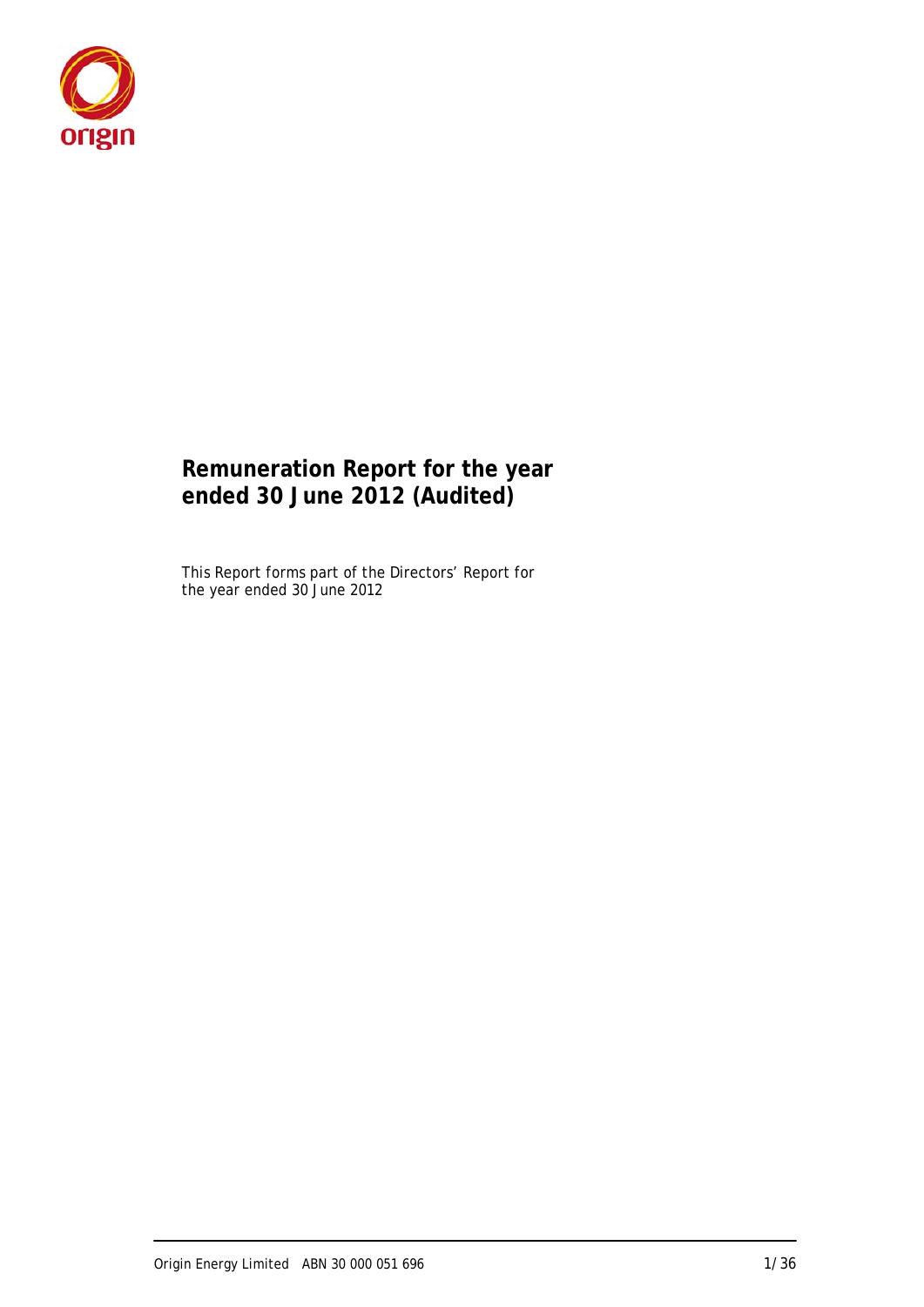# **Remuneration Report**

The Directors are pleased to present the Remuneration Report for Origin Energy Limited (Company) which forms part of the Directors' Report for the year ended 30 June 2012 (FY2012).

The Remuneration Report is structured into nine sections:

- 1. Executive Summary
- 2. Key management personnel and report coverage
- 3. Remuneration governance
- 4. Remuneration objectives, policy and practice
- 5. Contractual details
- 6. Company performance and remuneration outcomes
- 7. Non-executive director remuneration and fees
- 8. Remuneration tables and disclosures
- 9. Abbreviations and key definitions

# **1. Executive Summary**

Since our 2011 Remuneration Report and our 2011 Annual General Meeting (AGM) the Board has reviewed its remuneration approach. It has benchmarked its policies against best practice; analysed remuneration trends; and considered specific feedback from shareholders as part of last year's AGM. The Chairman of the Remuneration Committee and the Chairman of the Board have met with major Institutional shareholders and proxy advisers to discuss remuneration and governance issues.

From that review, the Board has concluded that the Company's current approach to remuneration remains appropriate, but has proposed two changes to the Long Term Incentive (LTI) arrangements. These changes take effect from 1 July 2012.

#### **An appropriate remuneration structure**

The Company's remuneration approach is designed to attract, incentivise and retain a management team that enhances its business, and to do so in a way that aligns executives' interests with those of shareholders.

The Company is engaged in a diverse range of related activities. Its resource and development businesses make large, long-term investments for which key costs and prices are set in international markets. Its retail and energy trading businesses operate day to day in competitive domestic markets. As an integrated energy company, management seeks to create value from the interactions among these diverse activities.

The remuneration structure, therefore, needs to attract, retain and develop a diverse talent pool and group of executives, while exposing them to the breadth of the Company's activities. It needs to incentivise decision-making appropriate to business unit activities and to the Company overall. It must align executives' interests with those of shareholders by linking remuneration to long-term value creation.

Consistently since the Company's listing on the ASX in 2000, the executive remuneration policy designed to deliver against these objectives has been to:

- 1. benchmark remuneration such that it is intrinsically fair and competitive, at the same time as rewarding exceptional performance;
- 2. set a mix of fixed and variable ('at-risk') pay that is appropriate for the risk profiles and time horizons of different business units, but which also creates an incentive to act in the best interests of the Company overall as well as its shareholders; and
- 3. incorporate a significant deferred element that aligns the long-term interests of management with those of shareholders.

Over that period the Company has attracted an Executive Management Team (EMT) with a wide range of experience and industry backgrounds. Four of the five Key Management Personnel (KMP) have occupied executive positions in more than one business unit, and the average tenure as a direct report to the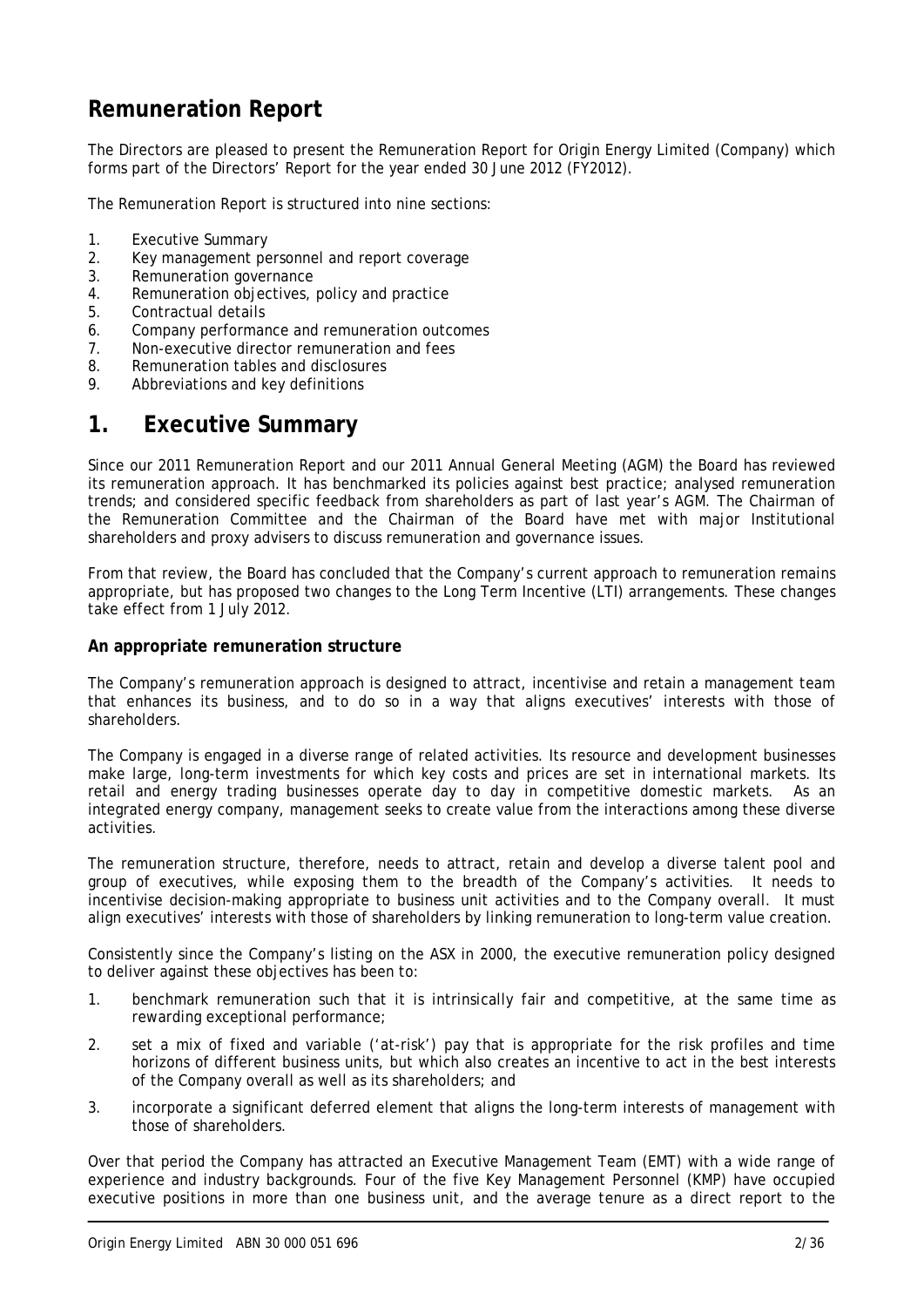Managing Director is 5.8 years<sup>1</sup>. With its longevity and experience across the Company, the EMT is well placed to make decisions in the overall best interests of the Company and its shareholders.

#### **Two changes to LTI arrangements**

While the Board considers the basic structure of its executive remuneration to be appropriate, it has resolved in light of feedback from stakeholders to make two changes to Long Term Incentive (LTI) arrangements. Both changes, which take effect from 1 July 2012, aim to reduce complexity and to increase the alignment of executive and long-term shareholder interests. They are as follows:

- the two re-tests that currently apply to the Long Term Incentive Plan (LTI Plan) will be removed, and;
- the performance period for the Options component of the LTI plan (which applies to the most senior LTI recipients, including all executive KMP) will be extended from 3 years to 4 years.

Some stakeholders also suggested that the performance hurdle and the associated comparator group for LTI awards should be reviewed. These issues were seriously examined by the Remuneration Committee and the Board. However, the Board has decided that the most appropriate hurdle, in light of the objective of aligning executives' and shareholders' interests, remains as relative Total Shareholder Return (TSR). The top approximately 150 executives receive LTI partly in the form of Options<sup>2</sup>. Two features of Options serve to tie the interests of senior executives to the overall interest of shareholders: they only have value if a relative TSR performance is achieved against a comparator group (the ASX-100) and if the absolute value of the Company's shares increases. Other measures, including Earnings Per Share (EPS), are used in the calculation of Short Term Incentive (STI), as are a range of operational and financial measures appropriate to an executive's specific business unit<sup>3</sup>. But the TSR measure best serves the LTI objective of aligning executives' long term interests with those of shareholders.

In relation to the choice of comparator group (currently the ASX-100) it was proposed by some stakeholders that a selection of Australian and global peers from similar industries be used instead. On review the Board has concluded this would add complexity and reduce transparency. Investors — and the award recipients themselves — have ready access to information about the ASX-100, both its constituent companies and their combined performance. There is no subjectivity in selection of ASX-100 constituents or the criteria by which they are chosen. The scale of the ASX-100 reduces sensitivity to the performance of a particular competitor or the influence of cyclical industry-specific factors. In addition, the peer group is intended to represent a set of investment options. For these reasons, the Board considers the ASX-100 a more appropriate comparator group than a limited selection of industry competitors.

### **Managing Director pay for FY2013**

By mutual agreement, no changes are being made to pay arrangements for the Managing Director for FY2013. Fixed remuneration and the maximum level of both STI and LTI opportunities will be maintained at the same level as applied during FY2012.

### **Reducing complexity**

During the year the Commonwealth Government responded to the Corporations and Markets Advisory Committee (CAMAC) April 2011 Executive Remuneration Report. CAMAC had been commissioned by the Government to identify ways to simplify legislation and "to reduce the complexity of remuneration reports". The Company strongly supports this objective.

The Government rejected five of CAMAC's nine recommendations.

One rejected recommendation was to repeal the reference to accounting standards in the governing legislation. CAMAC had noted that "the application of accounting methodology in a remuneration report can be confusing and misleading to shareholders without providing them with additional useful

l

<sup>&</sup>lt;sup>1</sup> These figures do not include the Managing Director. Including the time spent by the Managing Director in the Managing Director role, average tenure of the EMT in EMT roles is 7.0 years.

 $2$  Half by value in the form of Options and half in the form of Performance Share Rights (PSRs).

<sup>3</sup> See section 4.3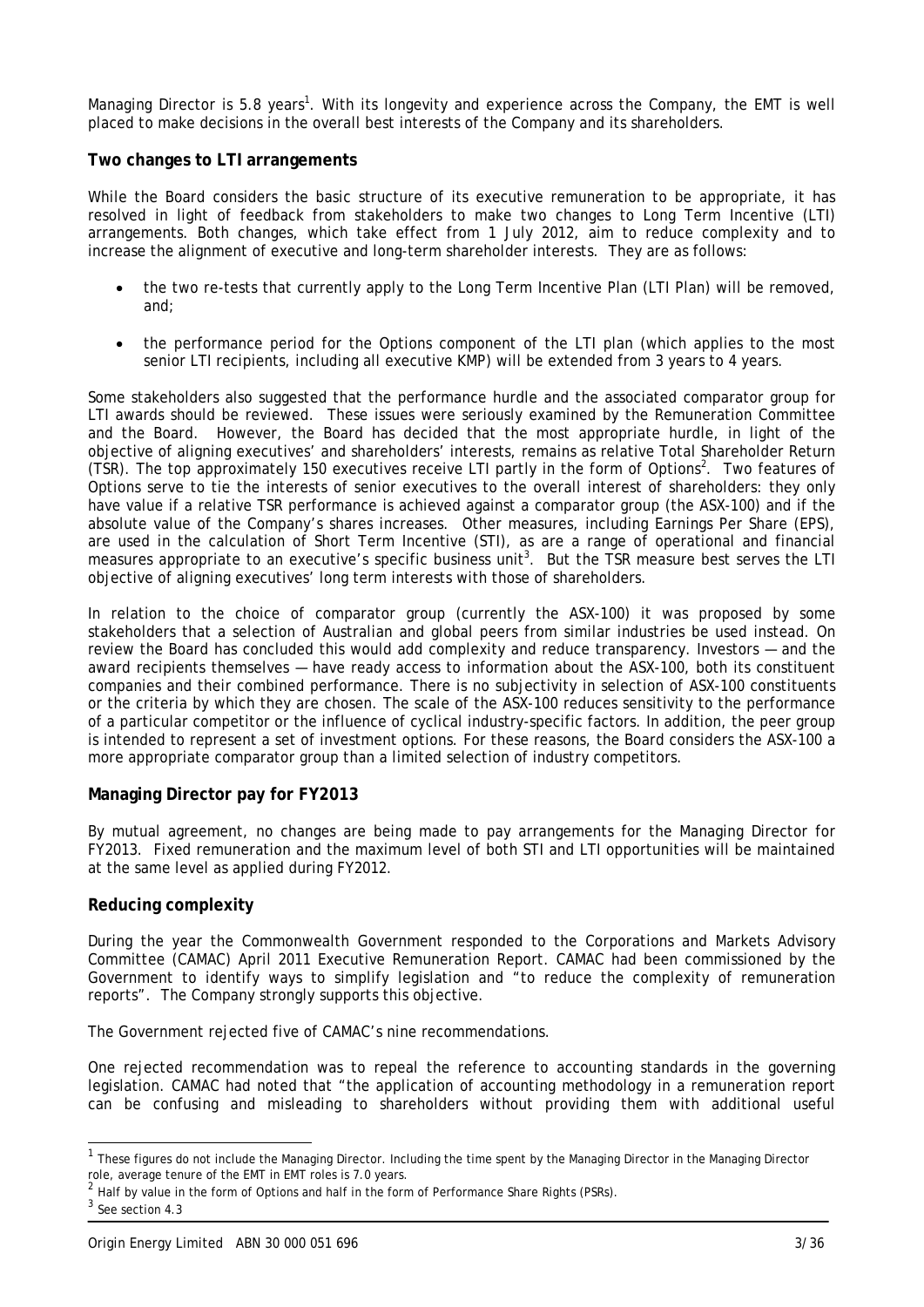information"<sup>4</sup>. Regrettably, the piecemeal adoption of parts of a set of integrated proposals arising out of detailed and expert review could increase rather than reduce complexity. In particular, the requirement to report accounting standards data for KMP (including the Managing Director), which CAMAC said can be "confusing and misleading" to shareholders, remains. The rejection of this particular recommendation misses an opportunity for genuine simplification of remuneration reporting.

While awaiting the Commonwealth's eventual regulation on the reporting quantification of executive remuneration, we have continued to streamline our Report and focus on succinct summaries of the "why and how" behind the framework we have adopted. In addition, section 6.4 of the Report presents remuneration outcomes in a form that reflects actual pay delivered, in addition to the accounting view required in the disclosure tables.

# **2. Key Management Personnel and Report Coverage**

| Non-executive Directors - current |                                                                                | <b>Notes</b>                                                                                                                 |
|-----------------------------------|--------------------------------------------------------------------------------|------------------------------------------------------------------------------------------------------------------------------|
| H K McCann                        | Independent Chairman                                                           |                                                                                                                              |
| J H Akehurst                      | Independent                                                                    |                                                                                                                              |
| <b>B G Beeren</b>                 | Non-executive                                                                  | Executive Director from March 2000 to<br>January 2005                                                                        |
| T Bourne                          | Independent                                                                    |                                                                                                                              |
| <b>G</b> M Cairns                 | Independent                                                                    |                                                                                                                              |
| R J Norris                        | Independent                                                                    | Joined the Board 18 April 2012                                                                                               |
| H M Nugent                        | Independent                                                                    |                                                                                                                              |
| Non-executive Directors - former  |                                                                                | <b>Notes</b>                                                                                                                 |
| R Williams                        | Independent                                                                    | Retired 29 October 2010                                                                                                      |
| <b>Executive Directors</b>        |                                                                                |                                                                                                                              |
| G A King                          | Managing Director                                                              |                                                                                                                              |
| K A Moses                         | Executive Director, Finance & Strategy                                         |                                                                                                                              |
| Other KMP - current               |                                                                                |                                                                                                                              |
| D A Baldwin                       | Chief Development Officer                                                      | Managing Director Contact Energy<br>until 31 March 2011, Chief<br>Development Officer since 1 April<br>2011, both KMP roles. |
| D Barnes                          | Chief Executive Officer, Contact Energy                                        | Assumed KMP role of Chief<br>Executive Officer, Contact Energy<br>on 1 April 2011, prior roles non-<br>KMP.                  |
|                                   |                                                                                |                                                                                                                              |
| F G Calabria                      | Chief Executive Officer, Energy Markets                                        |                                                                                                                              |
| P A Zealand                       | Chief Executive Officer, Upstream                                              |                                                                                                                              |
| Other KMP - former                |                                                                                |                                                                                                                              |
| A M Stock                         | Executive General Manager, Major<br>Development Projects (until 31 March 2011) | Assumed non-KMP role of Director<br>Executive Projects from 1 April 2011                                                     |
| R J Willink                       | Executive General Manager, Geoscience &<br>New Ventures (until 30 June 2011)   | Assumed non-KMP role of Director<br>Exploration Projects from 1 July 2011                                                    |

Key Management Personnel (KMP) during FY2011 and FY2012 are listed below:

While the remuneration tables and detailed disclosures in this Report relate to the KMP of the Company, more broadly the Report also describes the remuneration arrangements applying to Executives and all Executive Management Team (EMT) as defined in section 9.

l

<sup>4</sup> Section 3.12.3 (page 105) of CAMAC's April 2011 Report on Executive Remuneration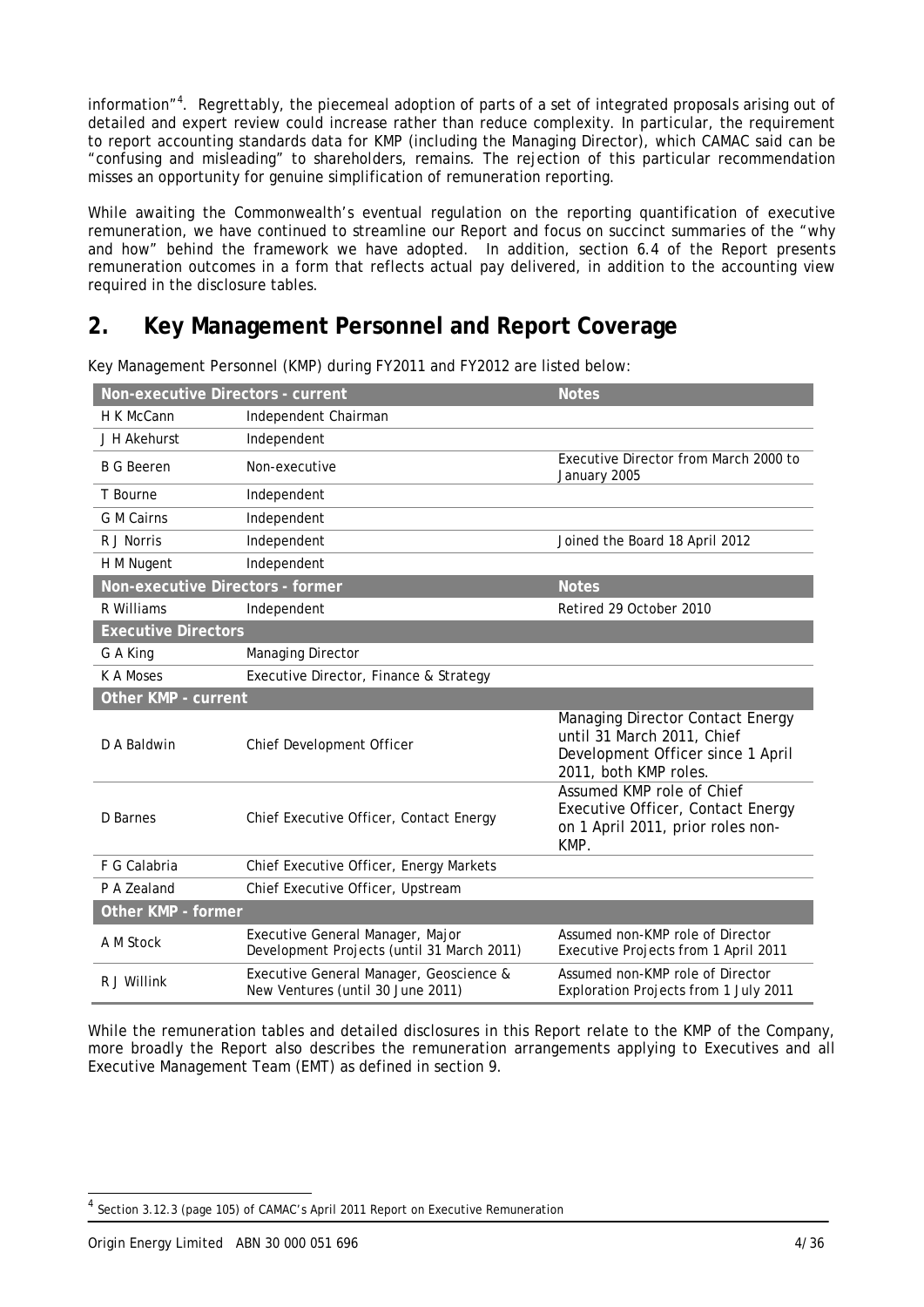# **3. Remuneration Governance**

## **3.1 Remuneration Committee**

The full Board is accountable for Director and executive remuneration and the policy and structure governing it. The Board Remuneration Committee, through its Chairman, reports to the full Board and advises on these matters. The Committee is comprised of a minimum of three members who must be Nonexecutive Directors. The majority of the Committee, and its Chairman, are independent. During FY2012 the Committee members were:

| <b>Remuneration Committee FY2012</b> |                                     |  |
|--------------------------------------|-------------------------------------|--|
| T Bourne (Chair)                     | Independent, Non-executive Director |  |
| <b>B G Beeren</b>                    | Non-executive Director              |  |
| G M Cairns                           | Independent, Non-executive Director |  |
| H K McCann                           | Independent, Non-executive Director |  |
| H M Nugent                           | Independent, Non-executive Director |  |

All five Committee members have significant experience with the Company's operations and with remuneration governance through experience with other board remuneration committees. All Nonexecutive Directors have a standing invitation to attend meetings of the Committee.

The Committee operates under a Charter which is published on the Company's website at originenergy.com.au. In particular, the Charter identifies the mechanisms to deal with conflicts of interest.

### **3.2 Remuneration Advisors**

The Committee has established protocols for the engagement of and dealing with external advisors, including those defined as Remuneration Consultants for the purpose of the Corporations Act 2001. The protocols require engagement by the Committee, instruction by the Chairman of the Committee, delivery of reports direct to the Committee through its Chairman, and a prohibition on communication with Company management except as authorised by the Chairman and limited to the provision or validation of factual and policy data. The advisor must furnish a statement confirming the absence of any undue influence from management.

The Committee applies these protocols to advisors selected to provide benchmarking data that is used to support decisions for KMP, even where the advisors are not defined as Remuneration Consultants for the purposes of the Corporations Act 2001. As shown in the table below, the protocols were applied to Guerdon Associates and AON Hewitt during FY2012, on the basis of the provision of benchmarking data used by the Committee, though neither acted as a Remuneration Consultant for the purposes of the Corporations Act 2001:

| Advisor/<br>Consultant<br>FY2012 | General benchmarking<br>and data applicable<br>outside KMP and<br>across wider<br>organisation | <b>KMP Benchmarking and</b><br>data used by Committee<br>to formulate its own<br>recommendations to<br><b>Board</b> | <b>Remuneration Consultant for</b><br>the purposes of the<br><b>Corporations Act 2001</b> |
|----------------------------------|------------------------------------------------------------------------------------------------|---------------------------------------------------------------------------------------------------------------------|-------------------------------------------------------------------------------------------|
| Guerdon<br>Associates            | Benchmarking of roles<br>outside KMP                                                           | Yes                                                                                                                 | No                                                                                        |
| <b>AON Hewitt</b>                | Benchmarking of roles<br>outside KMP                                                           | Yes                                                                                                                 | No                                                                                        |
| The Hay Group                    | Hay PayNet <sup>®</sup> database<br>access to remuneration<br>survey data                      | No.                                                                                                                 | No                                                                                        |
| <b>Mercer Consulting</b>         | Fair valuation of LTI<br>instruments, actuarial<br>assessment of<br>superannuation             | No.                                                                                                                 | No                                                                                        |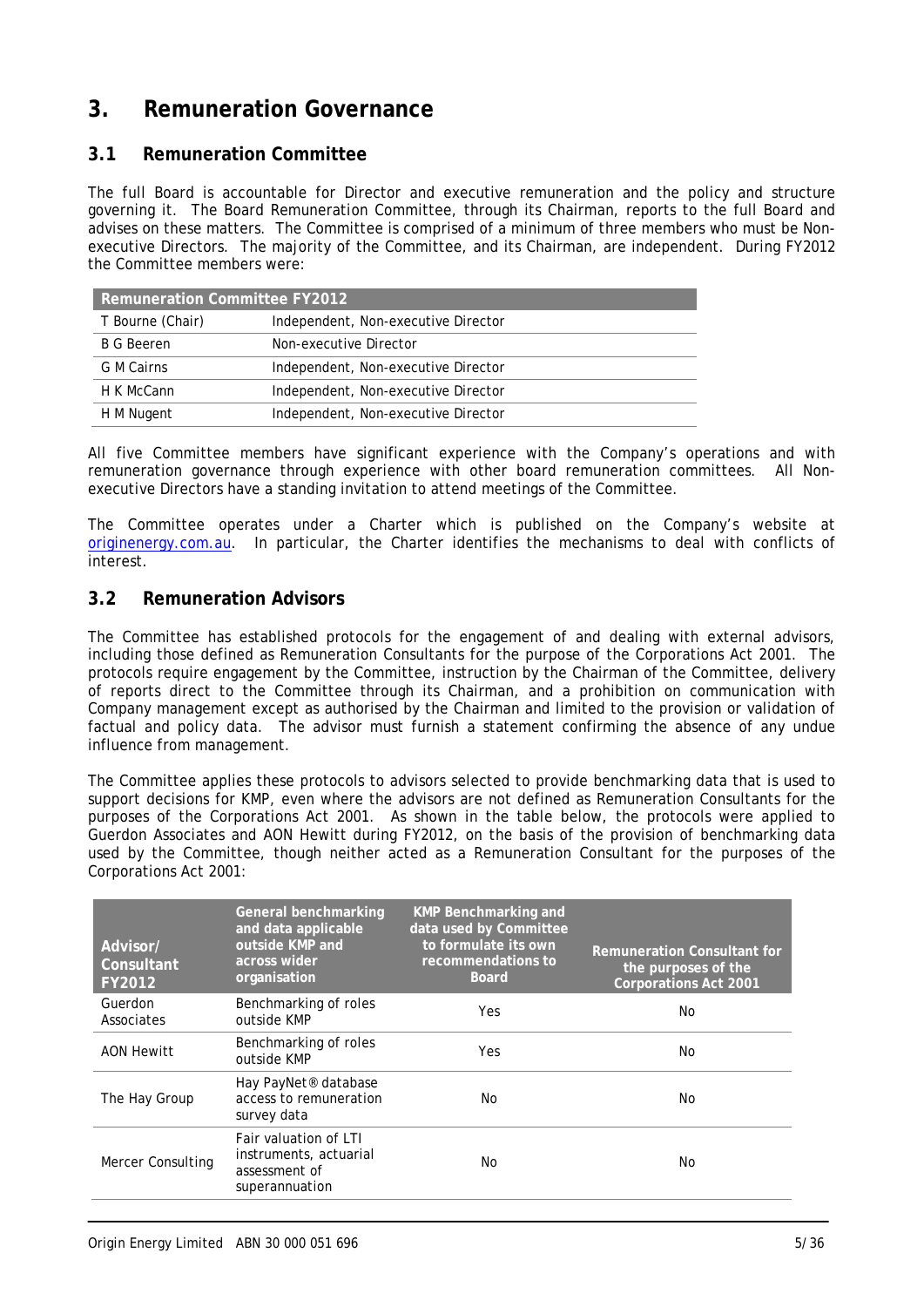# **4. Remuneration Objectives, Policy and Practice**

# **4.1 Remuneration Objectives**

Five objectives underpin the Company's remuneration framework:

- 1. Enable the Company to attract executives with a diverse range of backgrounds and experience;
- 2. Retain the right executives by remunerating fairly and competitively and by rewarding superior performance well (linking remuneration and personal performance);
- 3. Align executives' interests with those of shareholders by linking remuneration to long-term and sustainable value creation (linking remuneration and Company performance);
- 4. Recognise and reward internal talent, and provide opportunities for growth, development and promotion as an internal source for future executives; and
- 5. Align remuneration practice with community expectations through strong governance.

### **4.2 Remuneration Policy**

In order to deliver against these objectives, our policy is to:

- 1. benchmark remuneration such that it is intrinsically fair and competitive, at the same time as rewarding exceptional performance;
- 2. set a mix of fixed and variable ('at-risk') pay that is appropriate for the risk profiles and time horizons of different business units, but which also creates an incentive to act in the best interests of the Company overall as well as its shareholders; and
- 3. incorporate a significant deferred element that aligns the long-term interests of management with those of shareholders.

The remuneration packages through which this policy is implemented each contain a fixed element and a variable element, in a mix appropriate to the executive's role.

### **4.2.1 Total Fixed Remuneration (TFR)**

This element represents a "price for the job" taking into account the size and complexity of the role, its problem-solving and decision-making dimensions, and skills utilisation. This element is calibrated against equivalent and similar-size roles internally and externally, and the remuneration is benchmarked to the median of the external market (see 4.3.3). This ensures appropriate pay for the role.

TFR (also referred to as "fixed" or "fixed remuneration") refers to the known or "guaranteed" ongoing and regular benefits received during the year and includes cash salary, employer contributions to superannuation, and salary sacrifice benefits.

#### **4.2.2 'At-Risk' remuneration**

This element is variable and depends upon business and personal performance. The maximum potential amount a participant can earn through 'at-risk' remuneration is capped and occurs only where all assessment parameters, both business and personal, are each at their 'stretch' or maximum achievable outcomes. There is a range of hurdle and performance measures as shown on the Remuneration framework diagram in Table 4.3.1.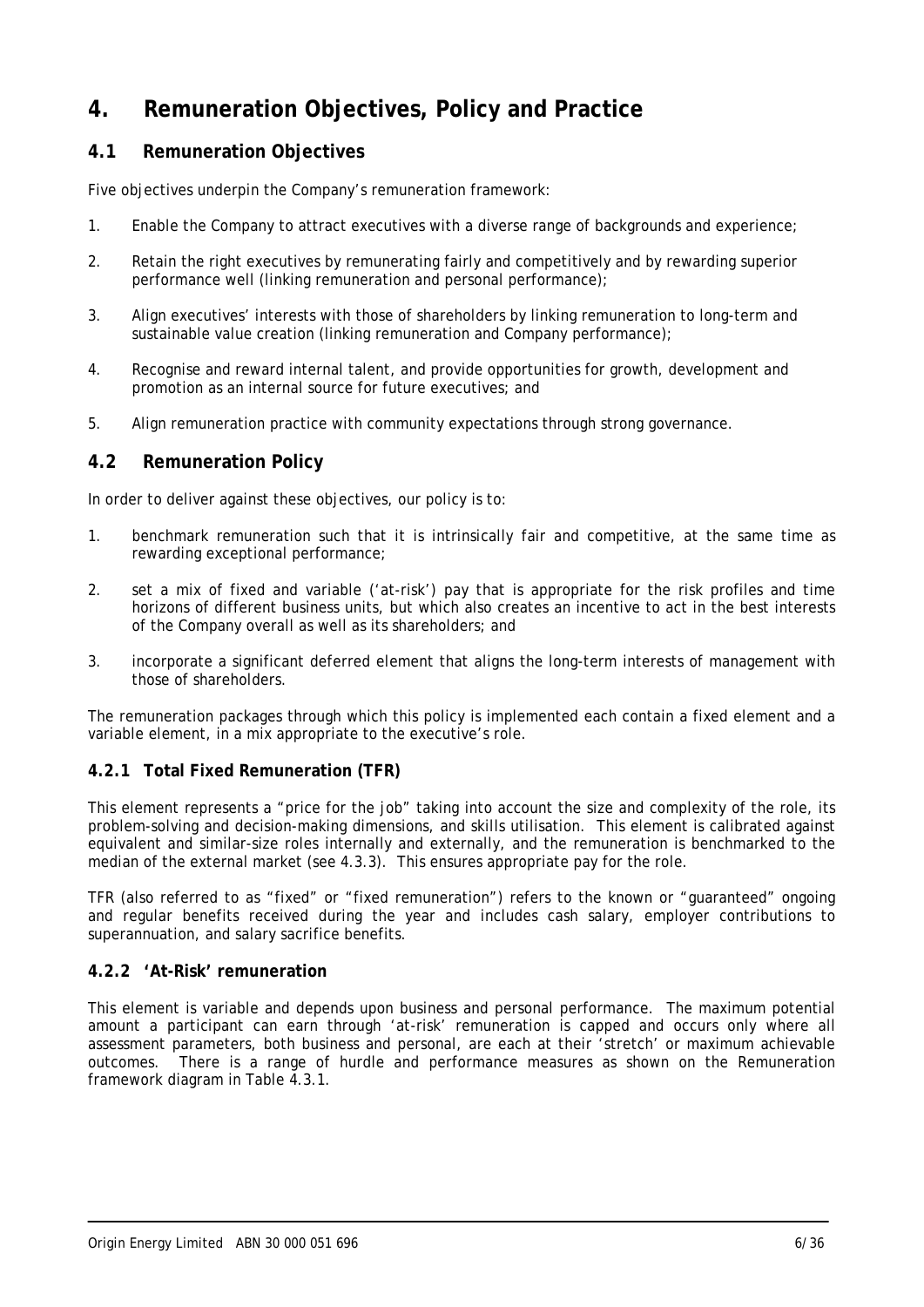At-risk remuneration is divided into two parts: STI which is assessed on annual performance measures and delivered in cash; and LTI which is assessed on longer term measures and is deferred and currently delivered in the form of equity.

Achievement of goals "at target" represents a payout of 60 per cent of the maximum level. Target may be set at budget or other appropriate levels as considered by the Board. The maximum levels of At-risk remuneration are set out in section 4.3.2, and are achieved only where difficult stretch goals are met.

### **4.2.3 Aggregate Reward**

The total of TFR plus At-risk remuneration is known as Aggregate Reward. Aggregate Reward at maximum is where the At-Risk elements are at maximum, and is benchmarked to reach the upper quartile or 75th percentile of the external market (see 4.3.3). This ensures that executives are appropriately rewarded when superior performance is achieved.

### **4.3 Remuneration Framework**

The remuneration framework shows how the remuneration policy is implemented, and how performance is measured and linked to the objectives.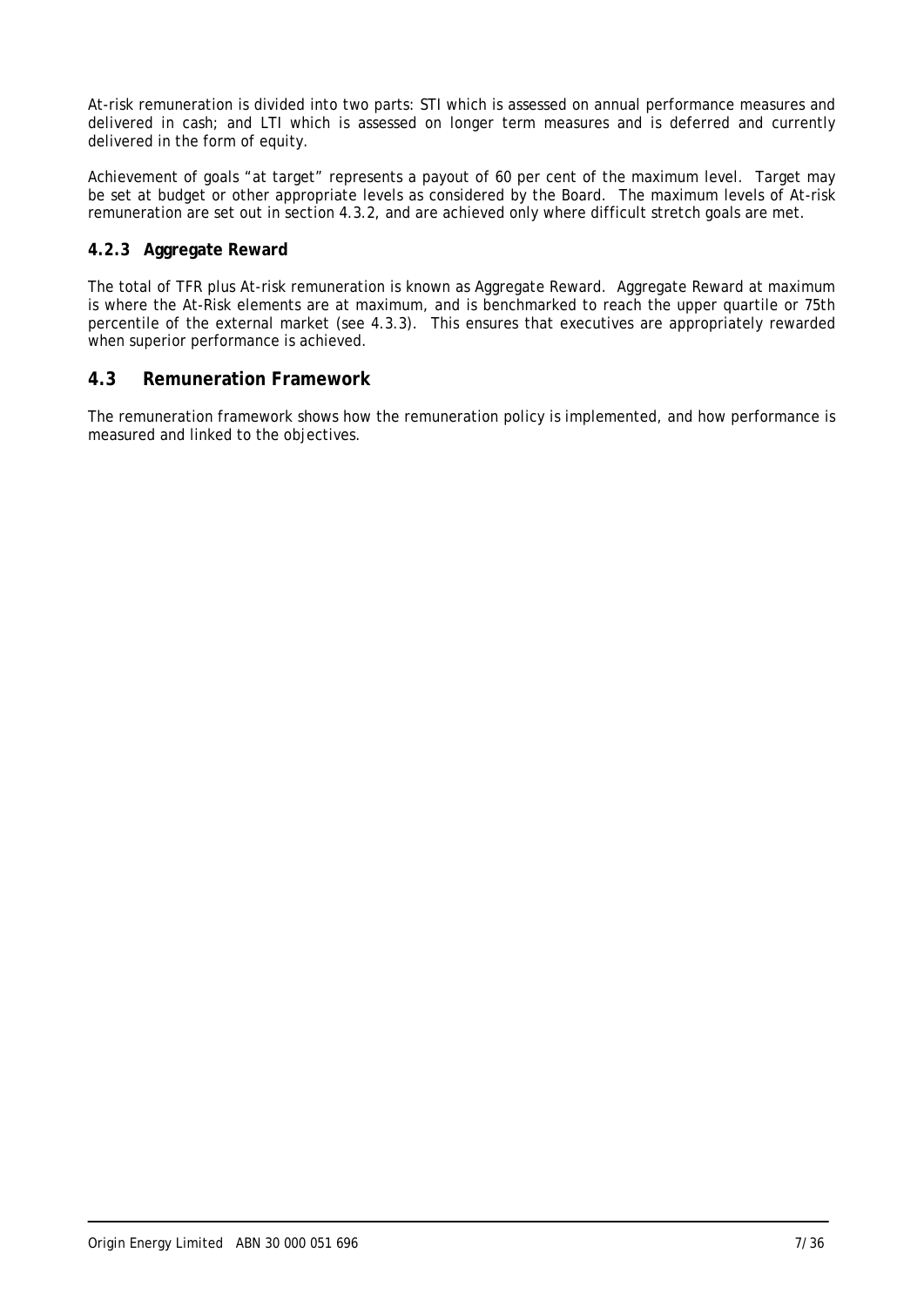### **4.3.1 Remuneration framework**



- 1 The range reflects outcomes expressed between target and maximum incentive outcomes as a percentage of Aggregate Reward. In this diagram, "KMP" refers to the average of executive KMPs (excluding the Managing Director, but including the Executive Director, Finance & Strategy) and "Oth" refers to the average of all other Executives.
- 2 Inclusive of any Superannuation Guarantee obligations.
- 3 Refer to sections 4.3.4, 6.2 and 9. The key performance indicators of Underlying EPS and Group OCAT Ratio together form the Corporate STI Performance Metric which applies to all STI participants, in addition to Divisional and individual performance hurdles.
- 4 3 years for PSRs, 4 years for Options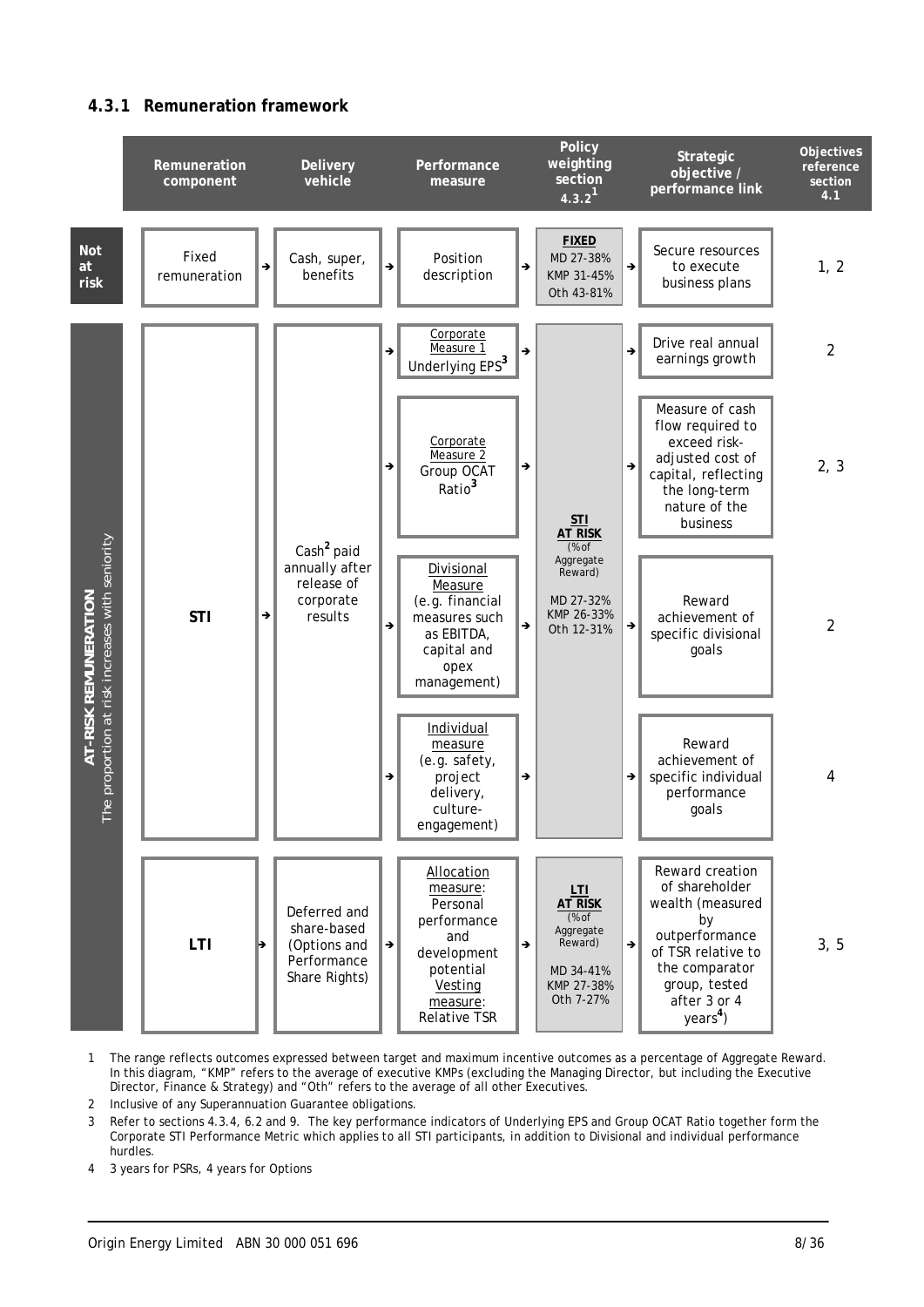### **4.3.2 Remuneration mix**

As part of the remuneration policy and framework, and with regard to the long-term nature of the Company's business, a significant number of employees (11 per cent) have a portion of their remuneration deferred.

For each position, the weighting between STI and LTI is aligned to the "risk focus" and the "time focus" of the role. The risk focus is defined as the ratio of at-risk pay to fixed pay (measured at maximum). As shown in the Remuneration Framework diagram (4.3.1), an increasing proportion of pay is placed at risk with increasing levels of responsibility ("risk focus"), and the time horizon also increases with increasing role accountabilities (measured as the ratio of LTI to STI, or the "time focus"). The longer the time horizon of the employee's responsibilities and decisions, the higher is the weighting to LTI, and the higher the level of deferral in the package. These relationships are summarised in the table and graph below:

| <b>Position</b>                            | Maximum<br>STI as %<br>of Fixed | Maximum<br>LTI as $%$<br>of Fixed | Ratio<br>LTI / STI | Ratio<br>At risk/<br><b>Fixed</b> | At risk<br>as % of<br>Total <sup>1</sup> | Proportion<br>deferred<br>$(LTI/Total)^{1}$ |
|--------------------------------------------|---------------------------------|-----------------------------------|--------------------|-----------------------------------|------------------------------------------|---------------------------------------------|
| Managing Director                          | 120%                            | 150%                              | 1.25               | 2.70                              | 73%                                      | 41%                                         |
| Executive Director, Finance &<br>Strategy  | 100%                            | 120%                              | 1.20               | 2.20                              | 69%                                      | 38%                                         |
| Other KMP - current                        | 100%                            | 100%                              | 1.00               | 2.00                              | 67%                                      | 33%                                         |
| Other EMT (average)                        | 72%                             | 63%                               | 0.88               | 1.35                              | 57%                                      | 27%                                         |
| Other Executives <sup>2</sup><br>- Level A | 55%                             | 45%                               | 0.82               | 1.00                              | 50%                                      | 23%                                         |
| - Level B                                  | 45%                             | 35%                               | 0.78               | 0.80                              | 44%                                      | 19%                                         |
| - Level C                                  | 40%                             | 30%                               | 0.75               | 0.70                              | 41%                                      | 18%                                         |
| - Level D                                  | 25-35%                          | 15-25%                            | $0.60 - 0.71$      | $0.40 - 0.60$                     | 29-38%                                   | 11-16%                                      |

**<sup>1</sup>**Total is the Aggregate Reward at maximum incentive outcomes

**<sup>2</sup>** Other Executives are broken down into salary brackets to show the different ranges of STI and LTI opportunity levels applying to the particular bracket.

The table below compares the level of deferred pay for the Company's Managing Director with the average of CEOs in ASX-100, showing that the Company's level of deferred pay whether at policy target or at maximum outcomes exceeds the actually awarded ASX-100 average level of deferral.

|                                                   | Per cent of package<br>deferred | Per cent of<br>package not<br>deferred |
|---------------------------------------------------|---------------------------------|----------------------------------------|
| Managing Director at maximum At-<br>Risk outcomes | 41%                             | 59%                                    |
| Managing Director at 'Target'<br>outcomes         | 34%                             | 66%                                    |
| Average CEOs ASX-100                              | 32%                             | 68%                                    |

Source: Guerdon Associates analysis of 78 full-year CEOs from ASX-100, disclosures to 31 December 2011. The percentage that is deferred includes deferred STI, the disclosed amortised fair value of LTI grants and any unhurdled equity grants; the percentage that is not deferred includes base salary, fringe benefits, superannuation and cash STI.

Given the significant level of deferral already embedded into the Company's pay structure, and given that the deferral is included in the long term incentive due to the long-term nature of the business, the Board does not consider it appropriate to increase the deferred proportion by deferring part of the STI component.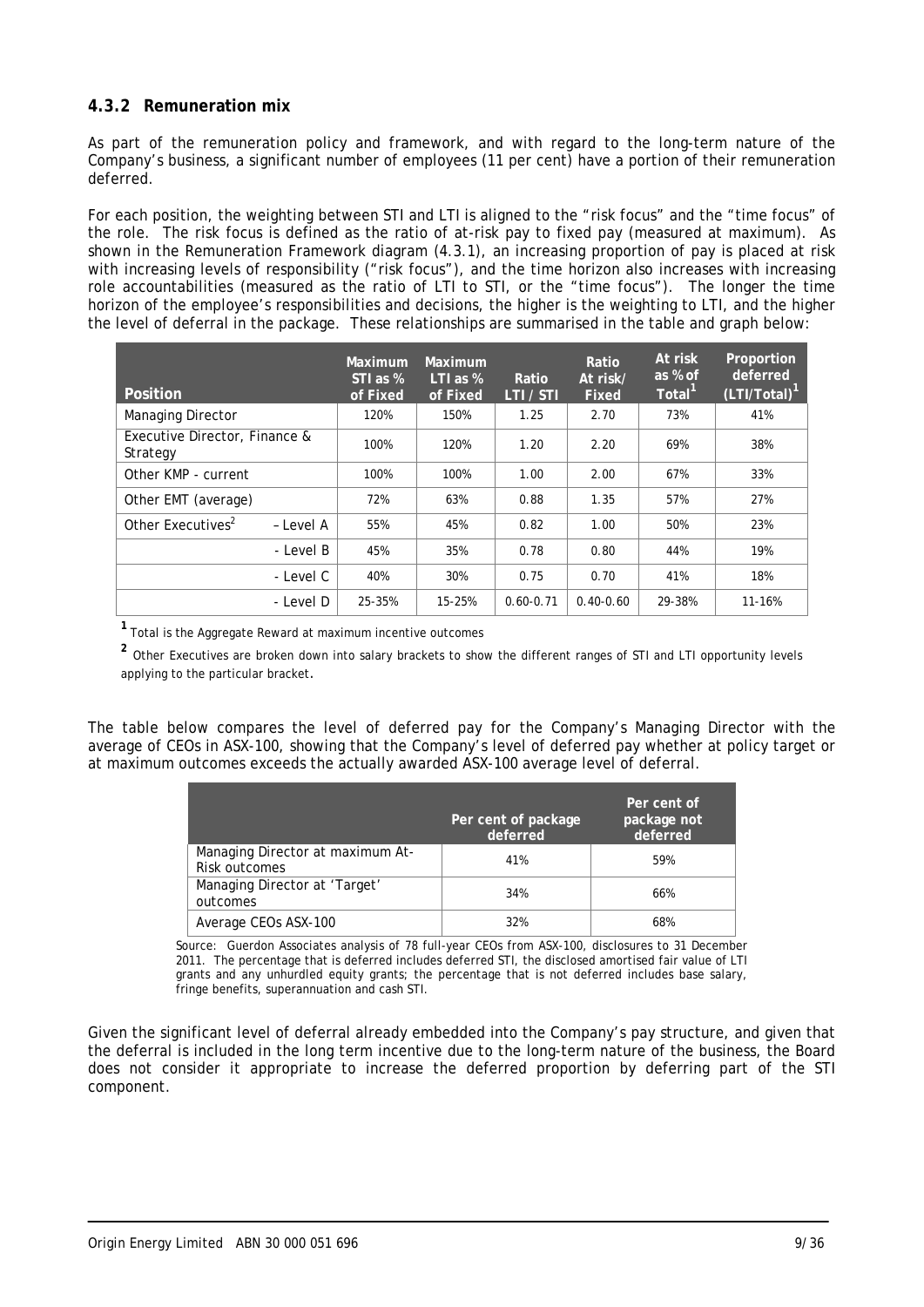

With more senior roles there is an increase in the ratio of At-risk to Fixed pay, reflecting the increased risk focus; and also an increase in the ratio of long term incentive to short term incentive, reflecting the increased time horizon.

Data is shown at maximum At-risk outcomes.



The level of deferred pay as a proportion of the Aggregate Reward increases with more senior roles.

At maximum outcomes, more than 40% of the Managing Director's remuneration package is deferred.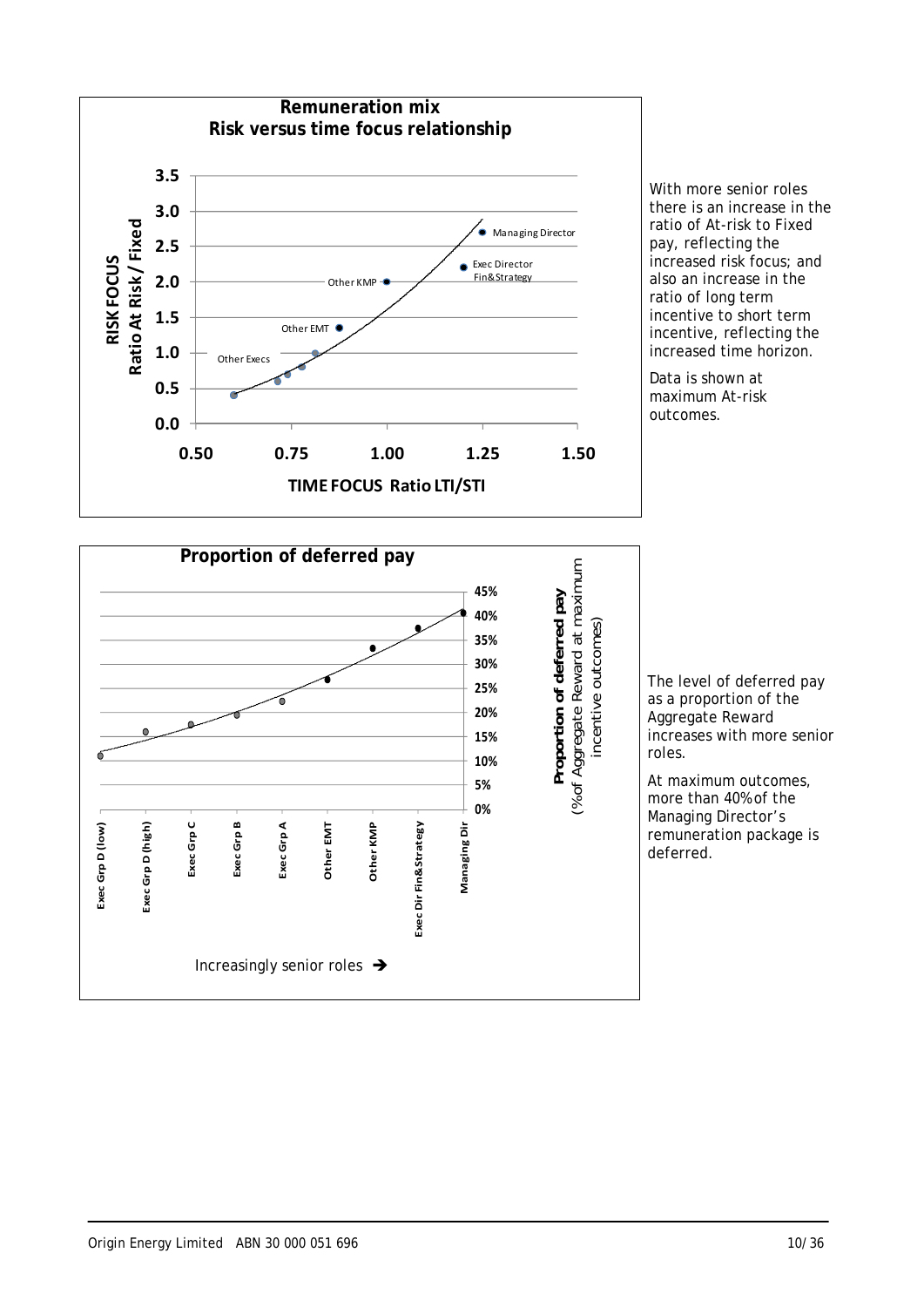### **4.3.3 Remuneration benchmarking**

In addition to market data sourced through the advisors listed in section 3.2, the Company subscribes to published survey data and participates in industry forums (such as the National Rewards Group or NRG). Through these multiple channels the Company maintains an ongoing monitor of trends and developments within broad and specific markets.

The Company attracts people from, and loses people to, all major industry sectors, such that its people resource and competition is not confined narrowly by industry sector. Therefore the Company in FY2012 continued to adopt The Hay Group's "all organisations" benchmark of over 400 organisations as its prime benchmark reference for "the market" applicable to most of its employees. For job families in skills shortage areas (such as geosciences, subsurface engineering and some professional specialists) smaller peer groups such as those sourced through commissioned surveys and from industry forums such as NRG have been utilised to determine the relevant market.

As identified in section 4.2.3, Aggregate Reward (the total of TFR plus At-risk remuneration) is benchmarked such that, when at-risk outcomes are at their maximum potential, the result will meet the upper quartile (75th percentile) of the external market.

### **4.3.4 STI – Other details**

The performance measures for STIs are shown in the framework at section 4.3.1. That framework also shows the opportunity levels for all at-risk pay. The opportunity levels, expressed as a percentage of TFR, applying to STI are:

| Position                               | <b>Target STI</b><br>as % of Fixed | Maximum STI<br>as % of Fixed |
|----------------------------------------|------------------------------------|------------------------------|
| <b>Managing Director</b>               | 72%                                | 120%                         |
| Executive Director, Finance & Strategy | 60%                                | 100%                         |
| Other KMP - current                    | 60%                                | 100%                         |
| Other EMT (average)                    | 43%                                | 72%                          |
| Other Executives                       | 15-33%                             | 25-55%                       |

The whole of the STI is delivered in cash (including superannuation if required by superannuation regulation) and usually paid in September each year after performance reviews have been completed and after the release of annual results. As identified in section 4.3.2 no portion of this STI is deferred as executives already have a significant portion of their remuneration mix in the LTI component, which provides for at least three years deferral. As identified in section 1, the Board has increased deferral for Options to four years from FY2013.

The STI can be reduced if safety targets are not achieved. Such reductions were applied in the current and prior year.

As noted in section 4.3.1 the award of STI is subject to the achievement of a combination of corporate, division, and individual performance measures.

Corporate performance outcomes are reviewed by the Remuneration Committee and the full Board. The corporate performance measures are an equally weighted combination of underlying EPS and Group OCAT Ratio, to ensure an appropriate balance in incentive to grow earnings and generate a return on capital. In exceptional circumstances, the Board may adjust the measures or their relative weighting.

Individual performance goals are set with and assessed by the relevant manager, and approved by the manager's manager. The Corporate STI Performance Metric (comprising the two key performance indicators, Underlying EPS and Group OCAT Ratio, as shown in the diagram at 4.3.1) is reviewed by and approved by the Board. Division goals are set by the Managing Director at the beginning of each performance cycle and reviewed by the Remuneration Committee. EMT performance is assessed by the Managing Director, reviewed by the Remuneration Committee and approved by the Board. Performance of the Managing Director is assessed and approved by the Board.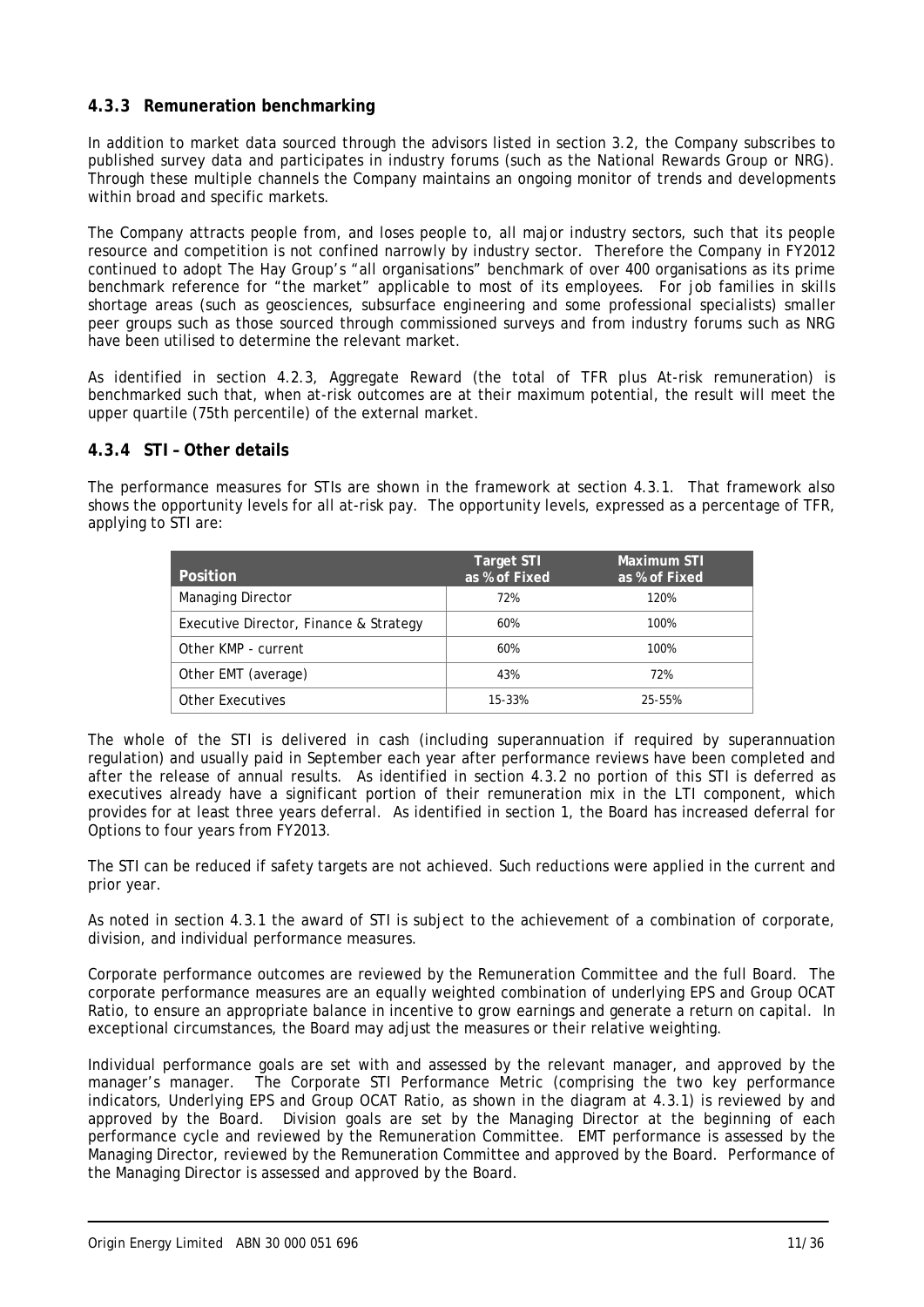For the period during which Mr Barnes is on secondment to Contact Energy his performance is assessed by the Contact Energy Board.

### **4.3.5 LTI – Other details**

The basic features of LTI are shown in the diagram at 4.3.1, and the detail is summarised in the table below. As described in the introduction, two changes have been made to the operation of the LTI Plan and will come into effect on 1 July 2012 – the removal of re-testing, and the vesting period for Options will be extended from three years to four years. Those changes have been made following review of external feedback about the Company's LTI arrangements and in the context of changes in prevailing market practices. While this Report discloses the Company's remuneration policy and practice for the year ended 30 June 2012, where relevant, changes applicable from 1 July 2012 are also highlighted.

| LTI parameter      | FY2012 details                                                                                                                                                                                                                                                                                                                                                                                                                                                                                                                                                                                                                                                                                                                                                                                                                                                                                                                                                                                                                                                                                                                                          |                                                                                                                                                                                                                   |                                |                                       |  |
|--------------------|---------------------------------------------------------------------------------------------------------------------------------------------------------------------------------------------------------------------------------------------------------------------------------------------------------------------------------------------------------------------------------------------------------------------------------------------------------------------------------------------------------------------------------------------------------------------------------------------------------------------------------------------------------------------------------------------------------------------------------------------------------------------------------------------------------------------------------------------------------------------------------------------------------------------------------------------------------------------------------------------------------------------------------------------------------------------------------------------------------------------------------------------------------|-------------------------------------------------------------------------------------------------------------------------------------------------------------------------------------------------------------------|--------------------------------|---------------------------------------|--|
| Performance period | FY2012<br>3 years (for Options and PSRs). Grants are made annually, usually in<br>October, based on the outcomes of the assessment of Pre-allocation<br>Performance conditions as described below.<br>Changes for FY2013<br>Options - Performance period extended to 4 years                                                                                                                                                                                                                                                                                                                                                                                                                                                                                                                                                                                                                                                                                                                                                                                                                                                                            |                                                                                                                                                                                                                   |                                |                                       |  |
|                    |                                                                                                                                                                                                                                                                                                                                                                                                                                                                                                                                                                                                                                                                                                                                                                                                                                                                                                                                                                                                                                                                                                                                                         | The maximum opportunity level expressed as a percentage of TFR is<br>determined by the individual's relative influence on Company performance<br>and by the risk versus time-focus as described in section 4.3.2. |                                |                                       |  |
|                    |                                                                                                                                                                                                                                                                                                                                                                                                                                                                                                                                                                                                                                                                                                                                                                                                                                                                                                                                                                                                                                                                                                                                                         | Role                                                                                                                                                                                                              | <b>Target LTI</b><br>(% Fixed) | <b>Max Potential</b><br>LTI (% Fixed) |  |
|                    |                                                                                                                                                                                                                                                                                                                                                                                                                                                                                                                                                                                                                                                                                                                                                                                                                                                                                                                                                                                                                                                                                                                                                         | Managing Director                                                                                                                                                                                                 | 90%                            | 150%                                  |  |
| Opportunity level  | <b>KMP</b>                                                                                                                                                                                                                                                                                                                                                                                                                                                                                                                                                                                                                                                                                                                                                                                                                                                                                                                                                                                                                                                                                                                                              | Executive Director,<br>Finance & Strategy                                                                                                                                                                         | 72%                            | 120%                                  |  |
|                    |                                                                                                                                                                                                                                                                                                                                                                                                                                                                                                                                                                                                                                                                                                                                                                                                                                                                                                                                                                                                                                                                                                                                                         | Other KMP - current                                                                                                                                                                                               | 60%                            | 100%                                  |  |
|                    | Other                                                                                                                                                                                                                                                                                                                                                                                                                                                                                                                                                                                                                                                                                                                                                                                                                                                                                                                                                                                                                                                                                                                                                   | Other EMT                                                                                                                                                                                                         | 38%                            | 63.3%                                 |  |
|                    |                                                                                                                                                                                                                                                                                                                                                                                                                                                                                                                                                                                                                                                                                                                                                                                                                                                                                                                                                                                                                                                                                                                                                         | <b>Other Executives</b>                                                                                                                                                                                           | $9 - 27%$                      | 15-45%                                |  |
|                    | Opportunity levels are reviewed annually against market benchmarks to align<br>with the objectives as outlined in sections 4.1 and 4.3.3, and set at the<br>beginning of the financial year.                                                                                                                                                                                                                                                                                                                                                                                                                                                                                                                                                                                                                                                                                                                                                                                                                                                                                                                                                            |                                                                                                                                                                                                                   |                                |                                       |  |
| Vehicle            | The LTI vehicles are:<br>(a) Performance Share Rights (PSRs), which are the right to a fully paid share<br>in the Company at no cost; and/or<br>(b) Options, which are the right to a fully paid share in the Company upon<br>payment of an exercise price. For the FY2012 allocation, the exercise<br>price was determined as the volume weighted average market price for<br>the Company's shares traded on ASX in the ten trading days leading up to<br>and including the date of grant (26 September 2011).<br>For approximately one-third of eligible participants (those occupying the<br>most senior roles in the Company) the payment vehicle is in the form of a<br>mix of PSRs and Options (half each by fair value).<br>For the remainder of the eligible participant pool, the payment vehicle is<br>wholly in the form of PSRs.<br>While under secondment to Contact Energy (see section 2) Mr Barnes<br>participated in Contact Energy's LTI arrangements (refer to Contact Energy's<br>website - contactenergy.co.nz). The maximum opportunity refers to the<br>combined LTI from Origin Energy and/or Contact Energy in any given year. |                                                                                                                                                                                                                   |                                |                                       |  |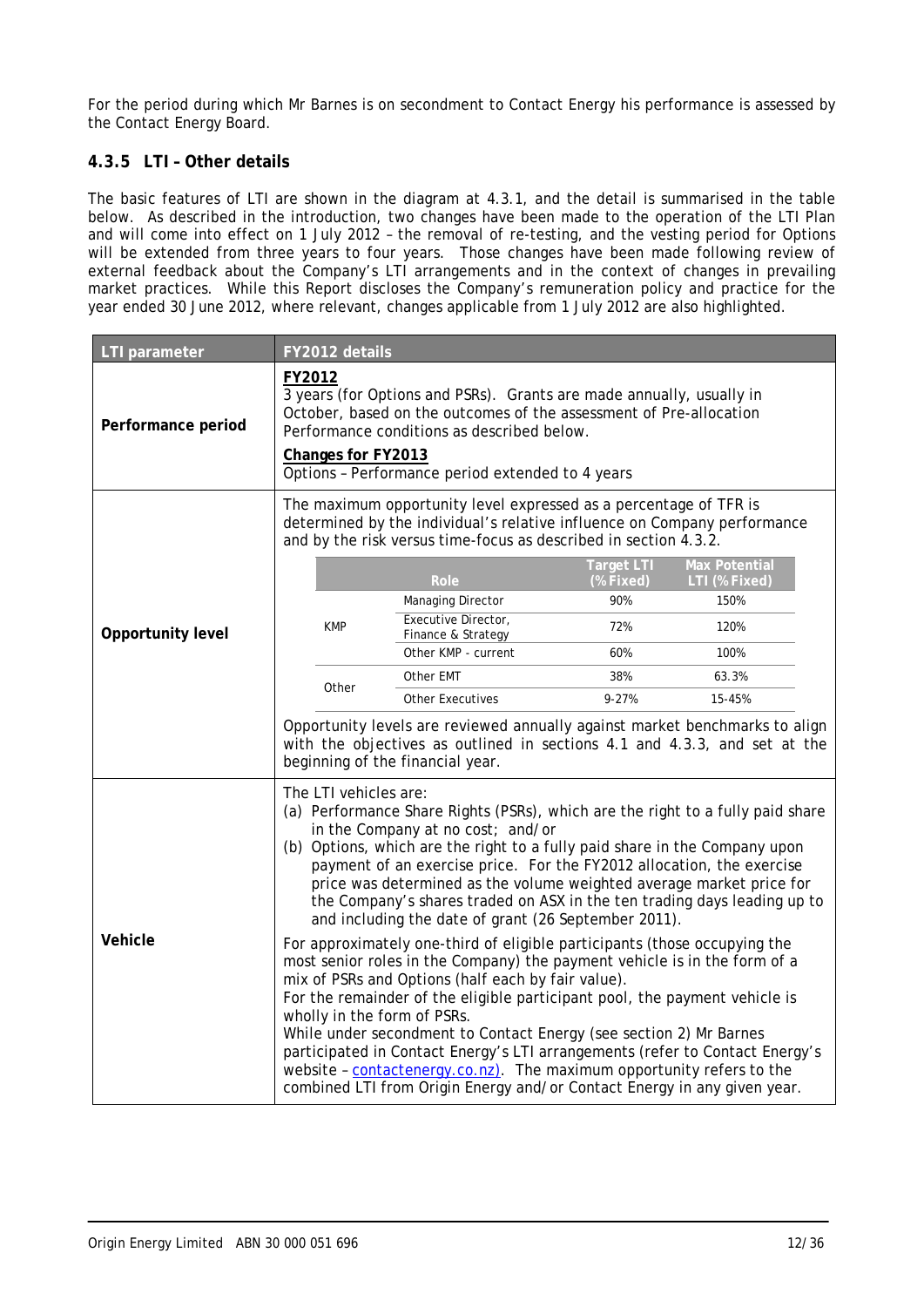| <b>LTI</b> parameter                       | FY2012 details                                                                                                                                                                                                                                                                                                                                                                                                                                                                                                                                                                                                                                                                                                                                                                                                                                                           |
|--------------------------------------------|--------------------------------------------------------------------------------------------------------------------------------------------------------------------------------------------------------------------------------------------------------------------------------------------------------------------------------------------------------------------------------------------------------------------------------------------------------------------------------------------------------------------------------------------------------------------------------------------------------------------------------------------------------------------------------------------------------------------------------------------------------------------------------------------------------------------------------------------------------------------------|
| Pre-allocation<br>performance<br>condition | The diagram at 4.3.1 shows that the extent to which an individual is awarded<br>any part of their maximum opportunity is first subject to an assessment of<br>performance and future development potential. The Company's<br>performance management and talent management systems provide input to<br>this process.<br>The Managing Director's performance is assessed by the Board. The<br>performance of other EMT members including the Executive Director, Finance<br>& Strategy is assessed by the Managing Director, reviewed by the<br>Remuneration Committee and approved by the Board.<br>The pre-allocation process results in grants that are generally between 30%<br>and 100% of the Executive's maximum potential identified in their<br>remuneration package. In exceptional circumstances the Board may award<br>more than the maximum to an individual. |
|                                            | Any unallocated portion of an individual's maximum LTI opportunity is<br>forfeited.                                                                                                                                                                                                                                                                                                                                                                                                                                                                                                                                                                                                                                                                                                                                                                                      |
|                                            | The actual allocated LTIs will then be subject to a further post-allocation<br>(vesting) performance condition of relative TSR over a further performance<br>period of 3 or 4 years, as described further below.                                                                                                                                                                                                                                                                                                                                                                                                                                                                                                                                                                                                                                                         |
|                                            | The number of Options and/or PSRs for each executive is calculated by<br>dividing the allocation value of the LTI award for that executive by the<br>independently-determined fair market value of the unit Option and/or PSR<br>estimated at the date of grant.                                                                                                                                                                                                                                                                                                                                                                                                                                                                                                                                                                                                         |
|                                            | The fair value is calculated using a Black-Scholes methodology with a Monte<br>Carlo simulation model that takes into account market conditions and<br>performance hurdles.                                                                                                                                                                                                                                                                                                                                                                                                                                                                                                                                                                                                                                                                                              |
| Valuation                                  | Because the Options and the PSRs have different values, an Executive<br>receiving a 50/50 mix by value will receive a different number of each.                                                                                                                                                                                                                                                                                                                                                                                                                                                                                                                                                                                                                                                                                                                          |
|                                            | For the Managing Director and the Executive Director, Finance & Strategy, the<br>maximum value of the potential LTI award, as recommended by the Board, is<br>submitted for approval by shareholders at the AGM held in the performance<br>year to which the award relates. The actual number of Options and/or PSRs<br>will be calculated at the time of the decision to make the award, shortly<br>after the release of the financial results of that performance year, based<br>upon the independently-determined fair values at that time.                                                                                                                                                                                                                                                                                                                           |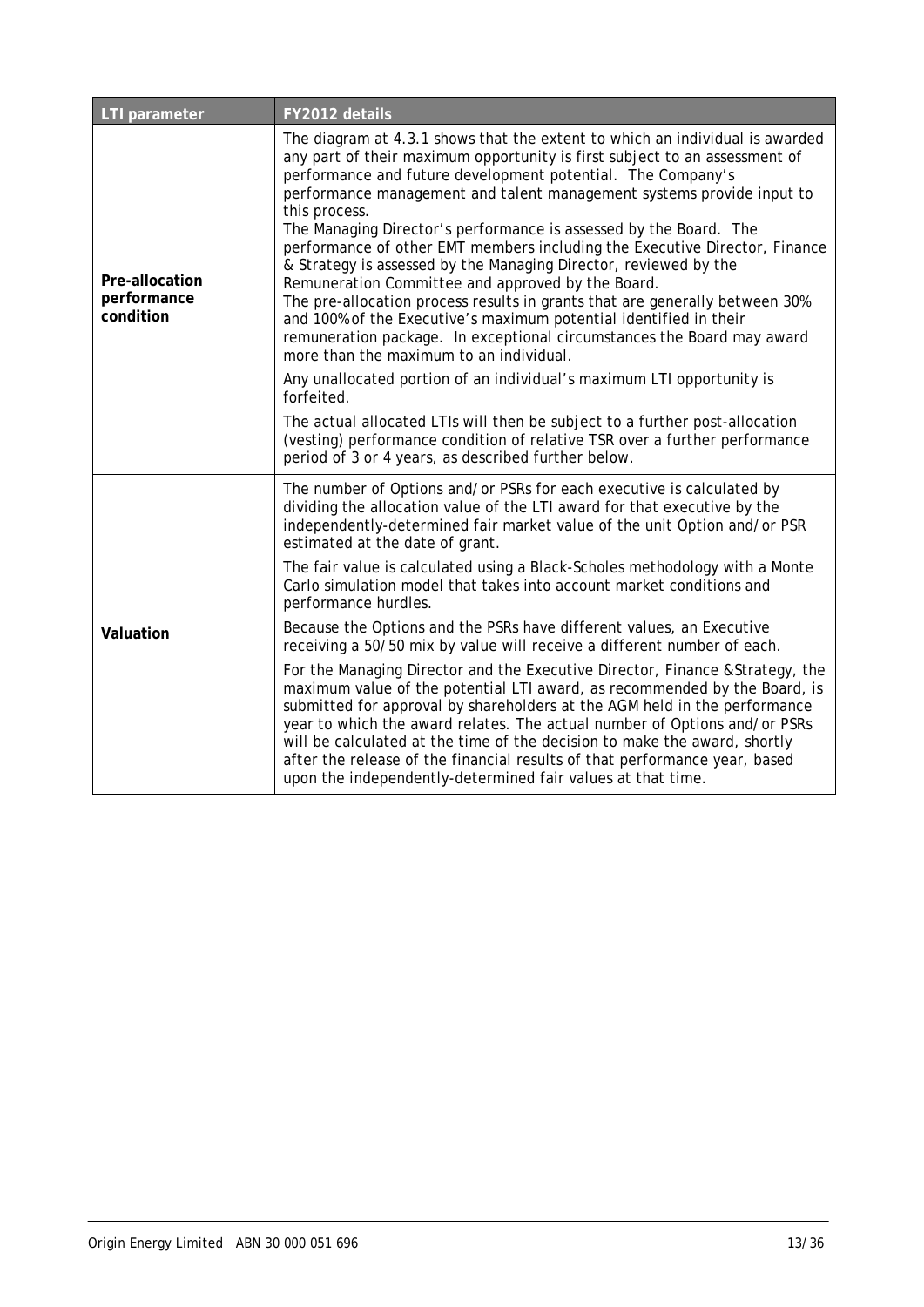| LTI parameter                                                    | FY2012 details                                                                                                                                                                                                                                                                                                                                                                                                                                                                                                                                                                                                                                                                                                                                                                                                                                                                                                                                                                         |
|------------------------------------------------------------------|----------------------------------------------------------------------------------------------------------------------------------------------------------------------------------------------------------------------------------------------------------------------------------------------------------------------------------------------------------------------------------------------------------------------------------------------------------------------------------------------------------------------------------------------------------------------------------------------------------------------------------------------------------------------------------------------------------------------------------------------------------------------------------------------------------------------------------------------------------------------------------------------------------------------------------------------------------------------------------------|
|                                                                  | After allocation, the PSRs and Options are subject to a further performance<br>condition in order to vest. This performance condition is Relative TSR<br>against the ASX-100 group of companies (as comprised at the date of grant)<br>measured at the end of the performance period.<br>The degree to which the award vests is determined by the Company's<br>percentile ranking against the following vesting table:                                                                                                                                                                                                                                                                                                                                                                                                                                                                                                                                                                 |
| Post allocation<br>performance<br>condition and vesting<br>scale | TSR percentile<br>% Vest<br>rank<br>< 50 <sup>th</sup><br>Nil<br>50 <sup>th</sup><br>50%<br>75th or higher<br>100%<br>Between the 50 <sup>th</sup> and 75 <sup>th</sup> percentiles the percentage of award vesting<br>increases proportionately on a straight line basis.<br>Prior to vesting and allocation of shares, any unvested and unexercised<br>Options and/or PSRs do not carry any voting rights or entitlements to<br>dividends.<br>On capital reorganisation, the number of unvested awards to which each<br>participant is entitled, or the exercise price (if any) or both, will be adjusted<br>in a manner determined by the Board in order to minimise or eliminate any<br>material advantage or disadvantage to the participant. If new awards are<br>granted, they will, unless the Board determines otherwise, be subject to the<br>same terms and conditions as the original awards.<br>Options that vest must be exercised together with payment of the exercise |
|                                                                  | price, upon which shares are then allotted. PSRs have a zero exercise price<br>and (since 1 July 2011) shares are allocated automatically on vesting.                                                                                                                                                                                                                                                                                                                                                                                                                                                                                                                                                                                                                                                                                                                                                                                                                                  |
| Re-testing                                                       | FY2012<br>Independent testing of TSR is undertaken at the end of the performance<br>period and vesting occurs according to the ranking achieved.<br>At the end of the performance period, if less than 100% vests, a re-test is<br>carried out at the fourth and again, if necessary, at the fifth anniversary of<br>the grant. Any re-test is based on the full 4-year or 5-year TSR outcomes<br>(not on the incremental period). Vesting from a re-test can occur only to the<br>extent that a higher percentile ranking than the prior test is achieved.<br>Changes for FY2013<br>Re-testing discontinued for all grants after 1 July 2012. Any unvested LTI<br>after the test at the end of the performance period lapses immediately (see<br>discussion in section 1).                                                                                                                                                                                                            |
| Early vesting                                                    | Early vesting may occur in limited circumstances, subject to the<br>performance condition being achieved (i.e. at the end of the truncated<br>performance period):<br>on a person/entity acquiring 20% or more of the relevant interest in the<br>Company pursuant to a takeover bid that has become unconditional, or<br>on a person/entity otherwise acquiring 20% or more of the a relevant<br>interest in the issued capital of the Company;<br>on termination of employment due to death or permanent disability; or<br>$\bullet$<br>in other circumstances where the Board determines appropriate (note:<br>٠<br>such discretion has not been exercised by the Board to date and would<br>require exceptional circumstances).                                                                                                                                                                                                                                                    |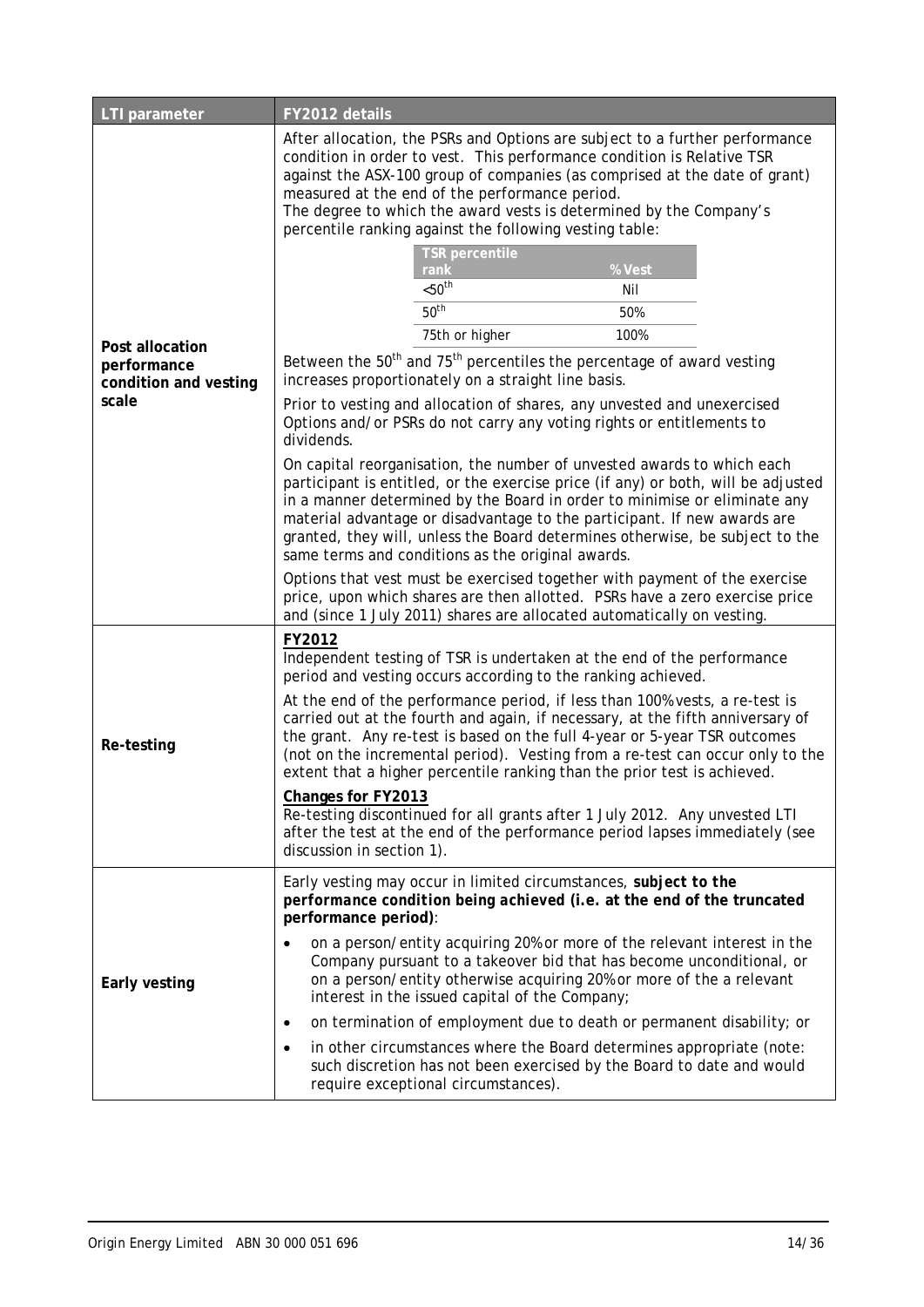| <b>LTI</b> parameter                      | FY2012 details                                                                                                                                                                                                                                                                                                                                                                                                                                                                                                                                                                                                                                                                                                                                                                                                                                                                                                                                                                                                                                                                                                        |
|-------------------------------------------|-----------------------------------------------------------------------------------------------------------------------------------------------------------------------------------------------------------------------------------------------------------------------------------------------------------------------------------------------------------------------------------------------------------------------------------------------------------------------------------------------------------------------------------------------------------------------------------------------------------------------------------------------------------------------------------------------------------------------------------------------------------------------------------------------------------------------------------------------------------------------------------------------------------------------------------------------------------------------------------------------------------------------------------------------------------------------------------------------------------------------|
| Exercise period,<br>expiry and forfeiture | FY 2012<br>Options may be exercised only where the performance condition has been<br>met, to the extent set out in the vesting table. Options that vest must be<br>exercised together with payment of the exercise price. Since 1 July 2011,<br>PSRs that vest are exercised automatically.<br>The LTI Plan Rules provide that unvested or unexercised Options and PSRs<br>lapse on cessation of employment unless the Board exercises discretion in<br>exceptional circumstances (such as death, disability, or genuine redundancy)<br>to hold unvested Options or PSRs "on foot" subject to their normal<br>performance hurdles and other Plan conditions. In addition, the Plan Rules<br>provide that unvested or unexercised Options and PSRs lapse up to a<br>maximum of 7 years after grant.<br>For FY2012 awards, Options and/or PSRs that have not vested by the 5 <sup>th</sup><br>anniversary after grant will lapse. Any vested but unexercised Options will<br>lapse 51/4 years after grant.<br>Changes for FY2013<br>PSRs or Options that do not vest at the single test date will lapse<br>immediately. |
| Anti Hedging policy                       | The Company's policy has long required that employees not trade<br>instruments or other financial products which operate to limit the economic<br>risk of any securities held under any equity-based incentive schemes, while<br>those holdings are subject to performance hurdles or are otherwise<br>unvested.<br>Non-compliance may result in summary dismissal.                                                                                                                                                                                                                                                                                                                                                                                                                                                                                                                                                                                                                                                                                                                                                   |

### **4.3.6 Safety and Employee Share Plan (ESP)**

Safety is a core issue reflected at multiple levels throughout the STI arrangements. At a corporate level, failure to achieve company-wide targets affects the senior population through "safety deduct" mechanisms that may reduce the Corporate STI Performance Metric (section 6.2), and affects the whole employee workforce through the operation of the Employee Share Plan (ESP), discussed below.

In addition, operating businesses utilise business-wide safety measures in STI KPIs (see 4.3.1) affecting senior employees in the particular business, and safety KPIs where appropriate may also be included amongst personal KPIs.

All permanent employees of the Company in Australia and New Zealand (other than Executive Directors) with more than one year of service are eligible to participate in the ESP. The Plan provides for an award of up to \$1,000 of shares in the Company if specified safety targets set by the Board are met. To be eligible to receive shares, annual performance measures which relate to targeted areas of Company-wide performance must be achieved. Shares awarded under the ESP must be held for at least three years following the award or until cessation of employment, whichever occurs first.

For FY2012 a safety target was set for the recording of 30,000 safety observations. The target was fully met and the Company is committed to awarding \$1,000 of shares to approximately 3,800 eligible employees (or a pro-rata amount for eligible part-time employees). It is proposed that the Company will acquire the requisite shares on market for transfer to employees to meet this commitment during September 2012, subject to compliance with applicable regulations.

Other non-equity arrangements may apply for employees in operations outside Australia and New Zealand.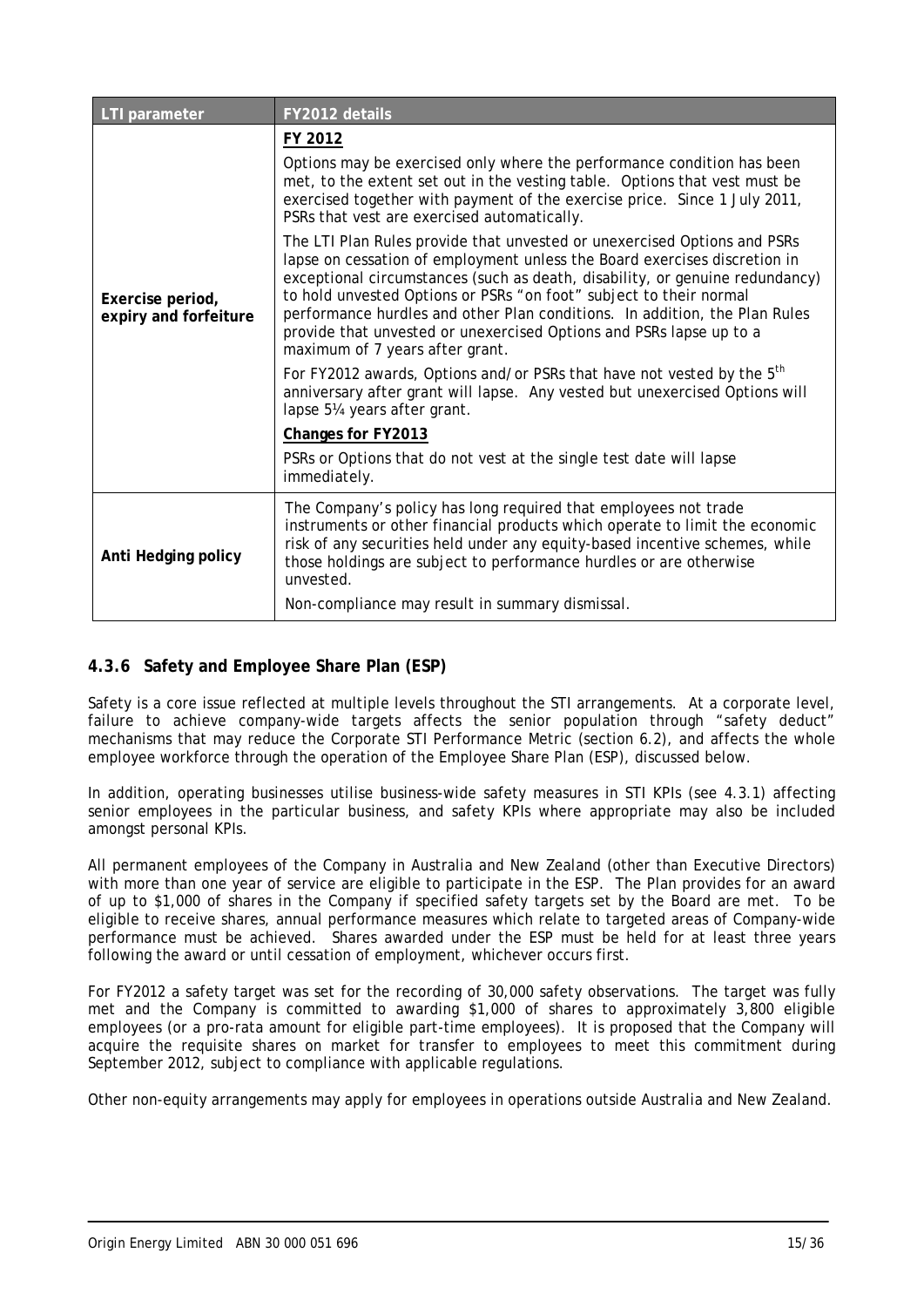### **4.3.7 Retention Plan**

As part of the Company's ongoing operations, from time to time, the Board has approved deferred payment arrangements to reduce the risk of losing key employees who manage critical activities, or occupy roles that are key to the delivery of operating or strategic objectives, or undertake functions requiring skills that are actively solicited in the market. The arrangements allow for the key employees to be provided with Deferred Share Rights (DSRs) or deferred cash payments provided that they remain in employment to a nominated date (generally two-four years in the future) and achieve personal performance targets.

No new deferred cash arrangements under the Plan were implemented during FY2012, and the number of deferred cash arrangements outstanding at 30 June 2012 was nine (2011 – 39). None of the arrangements applied to members of the KMP.

The DSR Plan was approved by the Board in early 2010 to provide an equity grant as a preferred alternative to cash. The period of deferral is four years and the equity is time vested in equal amounts at the ends of the second, third and fourth year.

The first DSRs were issued during FY2012. At 30 June 2012, 161,448 DSRs had been issued to 16 recipients of DSRs under the Plan (2011 – nil). None of the recipients were members of the KMP.

#### **4.3.8 Gender pay equity**

The Company policy is to deliver equal pay for equal work. During its annual salary review processes it employs a number of checks and balances to maintain an average variation between genders across all grades within plus or minus two per cent with evenly distributed fluctuations. Analysis is also undertaken of point-of-hire salary decisions to eliminate potential gaps arising in hiring decisions.

The Company has a structural imbalance in terms of gender distribution (females are over-represented in lower-graded jobs and under-represented in higher-graded jobs) and has implemented monitoring measures focused on increasing the proportion of women in senior roles over time. These include the review of interview panel constitution and the gender balance of shortlists to provide checks against systemic bias in appointment and hire decisions.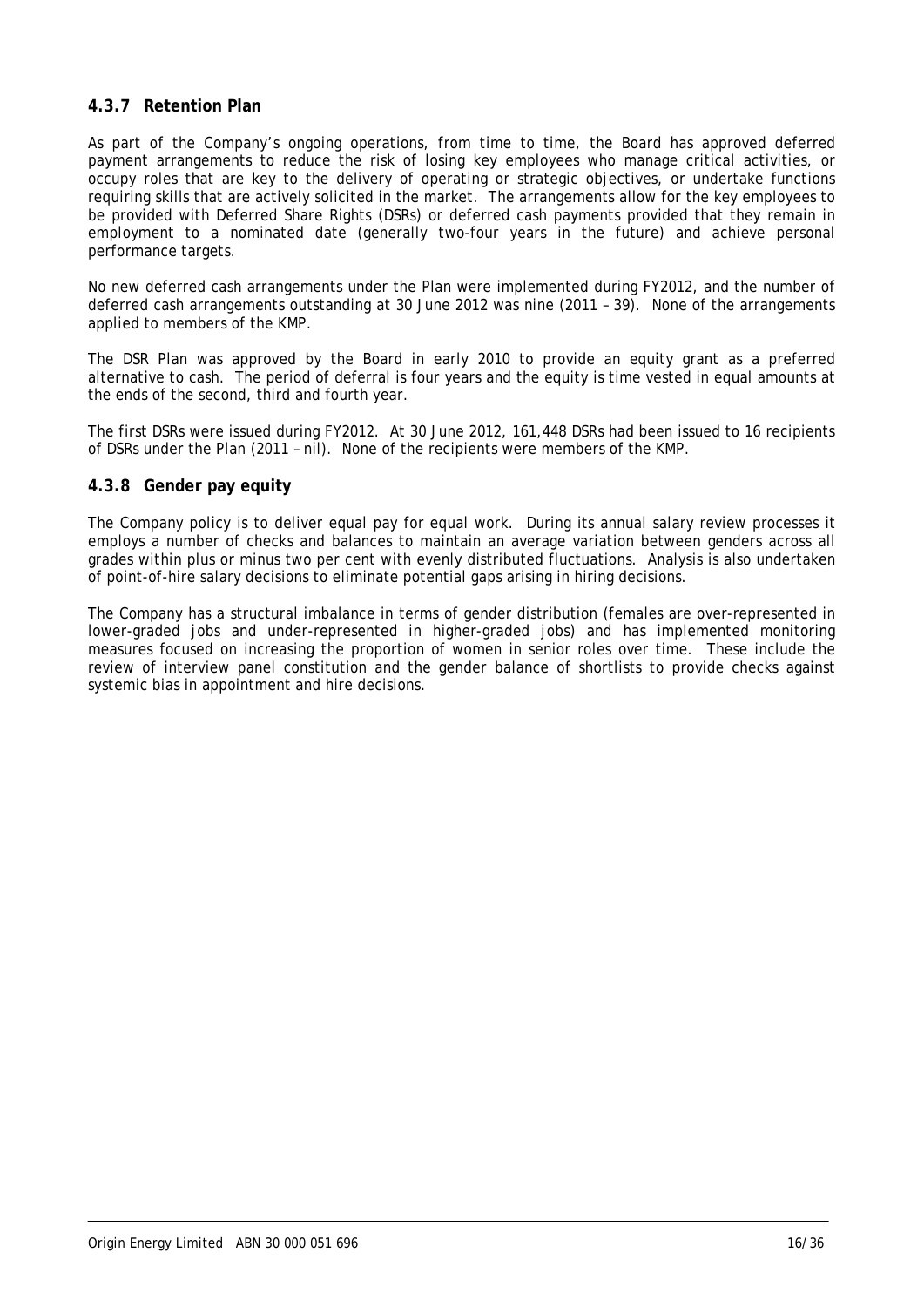# **5. Contractual Details**

The table below sets out the main terms and conditions of the employment contracts of the Managing Director and executive KMP (excluding Non-executive Directors). As noted in section 4.2, the contractual terms were determined with reference to the size and complexity of the job roles, benchmarked against the external market, and reflect the principles of reward for performance and alignment with the interests of shareholders.

| Role                                                                             | Contract<br><b>Expiry</b>  | <b>Notice</b><br>Termination Payments (subject to<br>termination benefits legislation)<br>Period                                                               |                                                                                                                                                                                                                                                                                                                                                                                                  |
|----------------------------------------------------------------------------------|----------------------------|----------------------------------------------------------------------------------------------------------------------------------------------------------------|--------------------------------------------------------------------------------------------------------------------------------------------------------------------------------------------------------------------------------------------------------------------------------------------------------------------------------------------------------------------------------------------------|
| Managing<br><b>Director</b>                                                      | To 30 June<br>2014         | 12 months by either<br>party<br>Immediate for<br>$\bullet$<br>misconduct, breach of<br>contract or bankruptcy<br>6 months for extended<br>$\bullet$<br>illness | Statutory entitlements only for<br>termination with cause<br>Payment in lieu of notice at Company<br>discretion<br>For Company termination "without<br>cause", pro rata STI is payable                                                                                                                                                                                                           |
| Executive<br>Director,<br>Finance &<br>Strategy<br>and other<br>executive<br>KMP | Ongoing (no<br>fixed term) | Up to 3 months by<br>$\bullet$<br>either party<br>Immediate for<br>$\bullet$<br>misconduct, breach of<br>contract or bankruptcy                                | Statutory entitlements only for<br>termination with cause<br>Payment in lieu of notice at Company<br>discretion<br>For Company termination "without<br>cause" pro rata earned STI is payable<br>• For Company termination "without<br>cause" payment equivalent to 3 weeks'<br>fixed remuneration per year of service<br>capped at 74 weeks; a minimum may<br>also apply (generally 18-22 weeks) |

The above includes arrangements agreed prior to the amendments to the *Corporations Act 2001* (Cth) regarding termination payments which came into effect on 24 November 2009. Entitlements under pre-existing contracts are generally not subject to the new limits on termination payments. The new legislative provisions apply to KMP contract variations after 24 November 2009 and to agreements with KMPs appointed after 24 November 2009.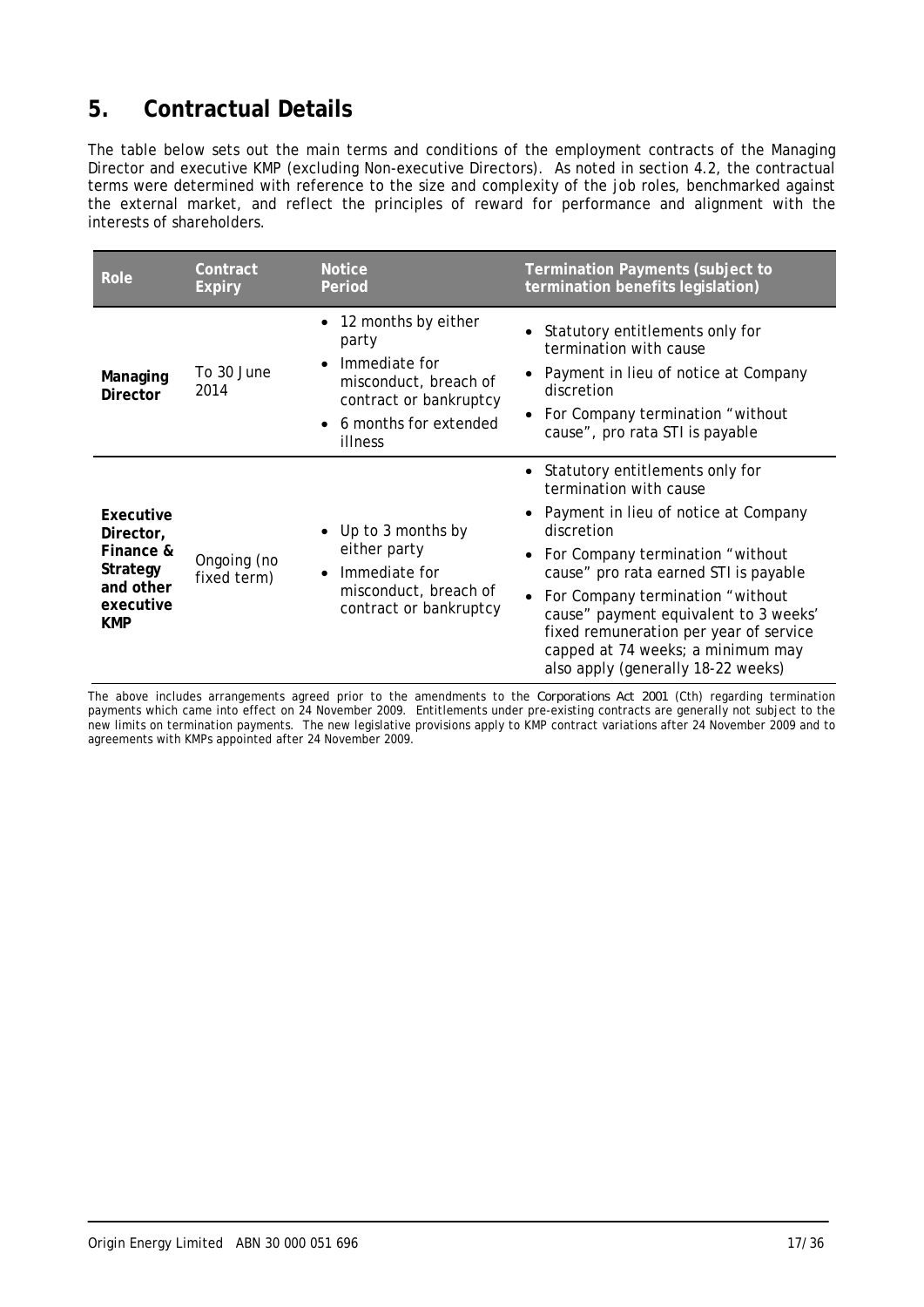Details regarding the Managing Director's remuneration arrangements are provided in earlier sections of this Report but are included in the summary below for completeness:

| <b>Element</b> | <b>Details</b>                                                                                                                                                                                                                                                                                                                                                                                                                                                              |
|----------------|-----------------------------------------------------------------------------------------------------------------------------------------------------------------------------------------------------------------------------------------------------------------------------------------------------------------------------------------------------------------------------------------------------------------------------------------------------------------------------|
| <b>TFR</b>     | The Managing Director's fixed remuneration for FY2012 was \$2,500,000.<br>During the period the Board commissioned two external reports on chief executive<br>remuneration providing detailed benchmarks across a range of domestic and<br>international peer groups. No change has been made to the Managing Director's fixed<br>remuneration for FY2013.                                                                                                                  |
| STI            | The Managing Director's maximum STI opportunity level is 120% of TFR (72% at target).<br>60% of the Managing Director's STI is determined by the Corporate Performance Metrics<br>and 40% on individual measures. Individual measures may include major project<br>deliverables, succession planning and human resource objectives, safety performance,<br>and strategic positioning targets.<br>Company performance for FY2012 was determined against two equally weighted |
|                | measures, Group OCAT Ratio and growth in Underlying EPS (see section 6.2).<br>No change has been made to the Managing Director's STI opportunity level for FY2013.                                                                                                                                                                                                                                                                                                          |
|                | The Managing Director's maximum LTI opportunity level for FY2012 was 150% of TFR.                                                                                                                                                                                                                                                                                                                                                                                           |
| LTI            | The Managing Director maintains a significant shareholding in the Company, as reflected<br>in Table 8.6 of this Report (and equivalent tables in prior Reports).                                                                                                                                                                                                                                                                                                            |
|                | No change has been made to the Managing Director's LTI opportunity level for FY2013.                                                                                                                                                                                                                                                                                                                                                                                        |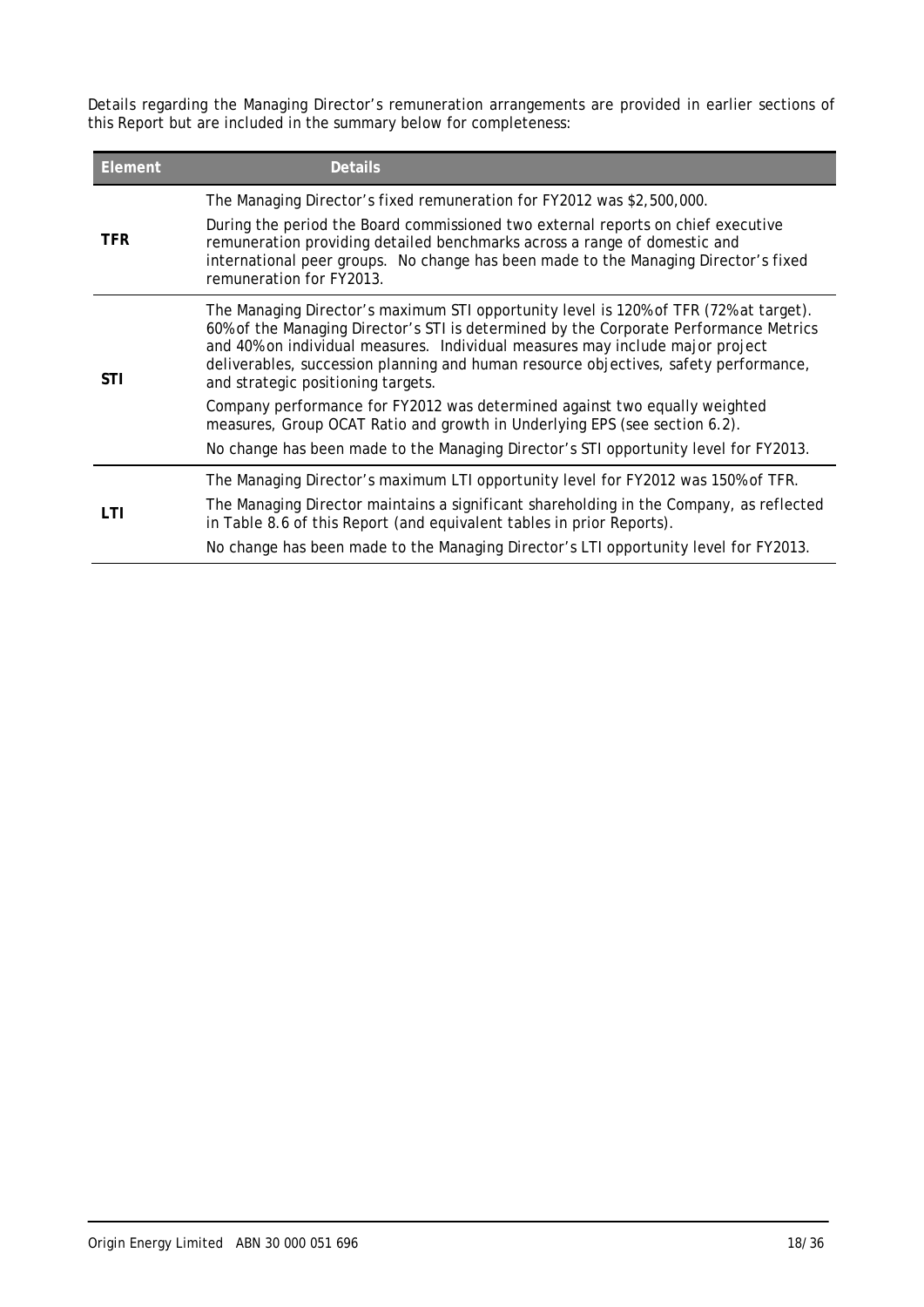# **6. Company Performance and Remuneration Outcomes**

# **6.1 Company Performance Summary**

The Company reported a Net Profit after Tax and Non-controlling interests ("Statutory Profit") of \$980 million for the year ended 30 June 2012, an increase of 427 per cent compared with \$186 million reported in the prior year. The key drivers for the change in Statutory Profit were a 33 per cent or \$220 million increase in Underlying Profit from \$673 million to \$893 million, a gain on the dilution of the Company's interest in Australia Pacific LNG, and an increase in the fair value of financial instruments, partly offset by impairments, and transition and transaction costs primarily relating to the Retail Transformation Project and the NSW acquisition.

At an underlying level, the Company delivered a strong increase in earnings with Underlying EBITDA up 27 per cent or \$475 million to \$2,257 million, underpinned by a full year's contribution from the acquisition of the NSW retail businesses, Country Energy and Integral Energy, and the Eraring and Shoalhaven GenTrader Agreements. Group operating cash flow after tax increased by 12 per cent or \$196 million to \$1,781 million.

In Energy Markets the NSW acquisition, supported by effective wholesale portfolio management drove a 33 per cent in Underlying EBITDA to \$1,562 million. Lower exploration expenses of \$49 million compared with \$118 million in the prior year, and higher commodity prices drove a 23 per cent increase in Underlying EBITDA to \$329 million in the Exploration and Production business, while in Contact, higher wholesale prices and lower gas and carbon costs led to a 16 per cent or \$55 million increase in Underlying EBITDA to \$400 million.

Australia Pacific LNG approved a US\$14 billion final investment decision on the first phase of its CSG to LNG project in July 2011. This investment decision secured a 4.3 million tonne per annum (mtpa) LNG supply agreement with Sinopec, in addition to Sinopec's subscription agreement for a 15 per cent interest in the incorporated joint venture, diluting the Company's interest to 42.5 per cent. During the year, further LNG off take agreements were signed with Kansai Electric for approximately 1 mtpa, and Sinopec for an additional 3.3 mtpa, marking the completion of marketing for both LNG trains. Sinopec also committed to increasing its shareholding in Australia Pacific LNG to 25 per cent, which was finalised following Australia Pacific LNG's A\$23 billion final investment decision on the second train in July 2012. The finalisation of this further diluted the Company's interest in Australia Pacific LNG to 37.5 per cent, and the Company has signalled its intention to further reduce this interest to around 30 per cent through a joint process with ConocoPhillips. The joint venture also secured US\$8.5 billion in project finance facilities during the period (subject to customary conditions precedent, including certain government approvals), significantly strengthening the Company's liquidity position.

During the year the Company made substantial progress on its major investments. Energy Markets successfully migrated 2.6 million customer accounts to the new billing and customer relationship management system, providing enhanced capability to optimise processes, reduce costs and improve sales outcomes. Integration of the acquired NSW businesses continued to progress well, and final commissioning of the 550 MW Mortlake Power Station is expected to be completed shortly after the end of the period. Construction of Contact's 166 MW Te Mihi geothermal project continued as planned.

The Company raised additional capital during the year, including a \$266 million underwritten DRP, a US\$500 million issuance of unsecured notes in the US 144a market, \$900 million in subordinated notes in the Australian retail bond market, and \$800 million of additional debt facilities. This additional capital further strengthens the Company's balance sheet, improving liquidity and diversifying its funding sources. As at 30 June 2012 the Company had committed undrawn debt facilities and cash (excluding Contact and bank guarantees) totalling \$4.2 billion.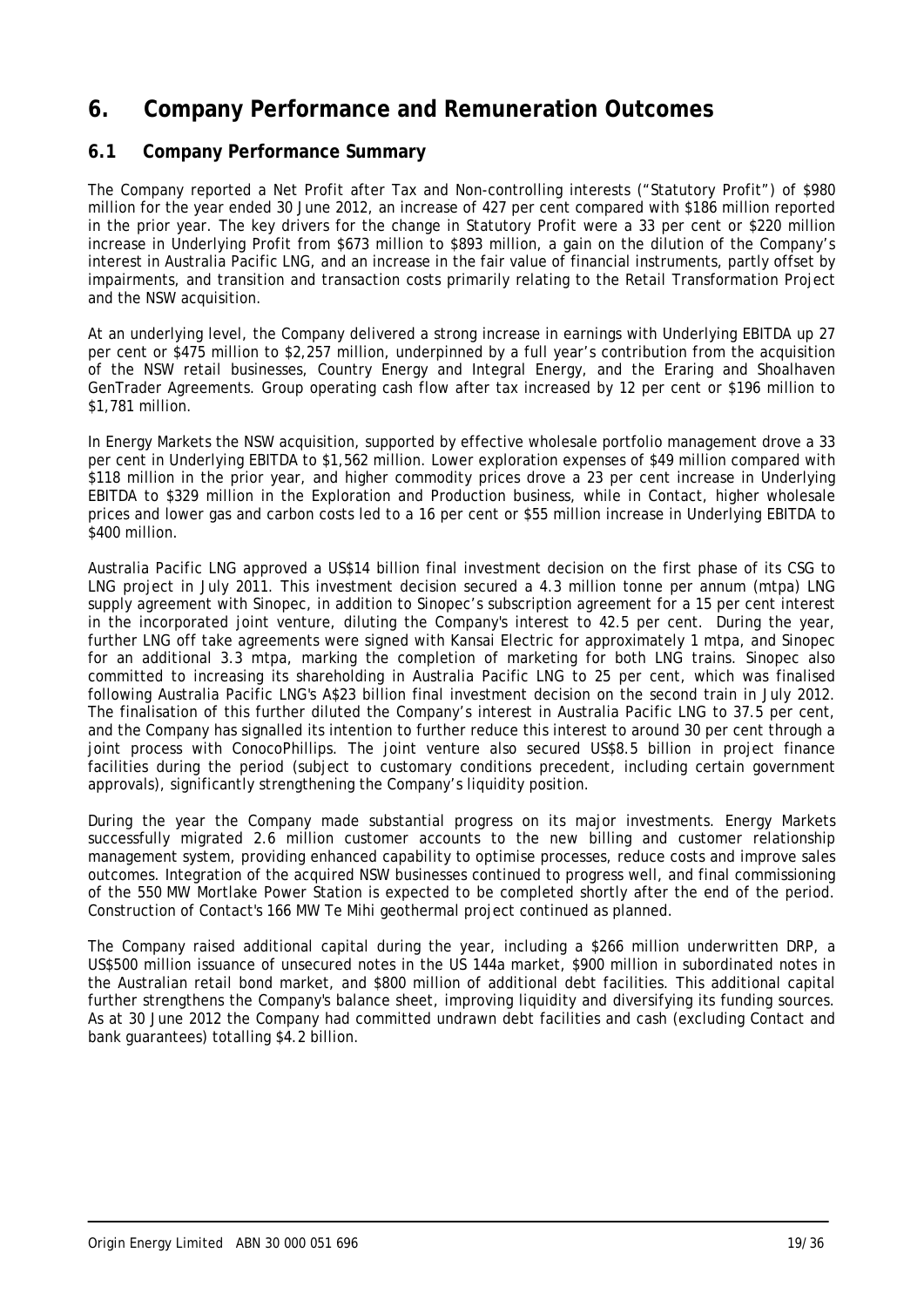# **6.2 Ten Year Performance History**

The following table outlines the Company's performance over a number of key performance indicators, with the highlighted rows relating to the performance metrics used in the STI and LTI plans as depicted in the framework at section 4.3.1. As shown in the framework, the Corporate STI Performance measure is made up of two corporate measures, Underlying EPS and Group OCAT Ratio.

Total Shareholder Return (TSR) is defined as the growth in Company share price over the relevant performance period with dividends notionally re-invested on the ex-dividend date during the period. The share price is measured on a volume-weighted basis for the three months preceding the relevant date.

In terms of LTI, awards during the period have had a vesting period of three years from grant to test date; the three-year rolling TSR performance in the table below approximates shareholder returns during those vesting periods.

| <b>TEN YEAR</b><br><b>PERFORMANCE</b><br><b>HISTORY</b>        | 2003  | 2004  | 2005  | 2006  | 2007  | 2008  | 2009  | 2010  | 2011   | 2012   | <b>TEN</b><br><b>YEAR</b><br>CAGR <sup>6</sup> |
|----------------------------------------------------------------|-------|-------|-------|-------|-------|-------|-------|-------|--------|--------|------------------------------------------------|
| <b>EARNINGS</b>                                                |       |       |       |       |       |       |       |       |        |        |                                                |
| Revenue \$m                                                    | 3,327 | 3,522 | 4,870 | 5,880 | 6,436 | 8,275 | 8,042 | 8,534 | 10,344 | 12,935 | 14.5%                                          |
| Statutory Profit \$m                                           | 162   | 205   | 301   | 332   | 457   | 517   | 6,941 | 612   | 186    | 980    |                                                |
| Statutory EPS - basic $^2$<br>cents per share                  | 23.5  | 29.2  | 38.4  | 40.7  | 53.1  | 57.4  | 768.8 | 67.7  | 19.6   | 90.6   |                                                |
| Underlying Profit \$m                                          | 162   | 205   | 301   | 338   | 370   | 443   | 530   | 585   | 673    | 893    | 18.6%                                          |
| <b>STI PERFORMANCE CONDITION</b>                               |       |       |       |       |       |       |       |       |        |        |                                                |
| <b>Underlying EPS -</b><br>basic <sup>2</sup> cents per share  | 23.5  | 29.2  | 38.4  | 41.5  | 43.0  | 49.2  | 58.7  | 64.8  | 71.0   | 82.6   | 13.4%                                          |
| Group OCAT Ratio %                                             | 15.6  | 17.5  | 12.9  | 15.0  | 13.7  | 12.3  | 10.4  | 10.9  | 13.0   | 11.5   |                                                |
| Corporate STI<br><b>Performance Metric</b><br>Outcome $(\%)^3$ | 100.0 | 100.0 | 81.9  | 67.5  | 95.0  | 70.0  | 45.0  | 77.0  | 70.0   | 92.4   |                                                |
| TOTAL SHAREHOLDER RETURN (TSR)                                 |       |       |       |       |       |       |       |       |        |        |                                                |

| Dividends (cents)                   | 10.0 | 13.0 | 15.0 | 18.0   | 21.0 | $50.0^4$ | 50.0   | 50.0  | 50.0  | 50.0    |  | 17.5% |
|-------------------------------------|------|------|------|--------|------|----------|--------|-------|-------|---------|--|-------|
| Share Price 30 June 5               | 3.76 | 5.24 | 7.28 | 7.04   | 9.51 | 15.43    | 14.23  | 14.52 | 15.79 | 12.20   |  | 12.5% |
| Annual TSR %                        | 22.6 | 42.5 | 42.0 | $-1.0$ | 38.4 | 66.2     | $-5.3$ | 5.3   | 12.3  | $-19.9$ |  | 17.6% |
| <b>LTI PERFORMANCE CONDITION</b>    |      |      |      |        |      |          |        |       |       |         |  |       |
| TSR (Rolling 3-Year<br>CAGR<br>%pa) | 39.3 | 26.0 | 35.4 | 26.1   | 24.9 | 31.6     | 29.6   | 18.3  | 3.8   | $-1.8$  |  |       |

1 Years FY2003, FY2004 and FY2005 are reported under previous AGAAP and have not been re-stated under A-IFRS.

2 Share price and EPS have been restated for the bonus element of the Rights Issues completed in April 2005 and April 2011.

3 See 4.3.1 and 4.3.4. Prior to FY2009 the Corporate STI Performance Metric was Group OCAT Ratio. Since FY2009 it is a combination of Underlying EPS and Group OCAT Ratio, equally weighted.

4 Includes additional dividend paid in November 2008.

5 Compound annual growth rate (%pa) for the 3 years ended 30 June. Three years corresponds to the LTI vesting period (but note that LTI hurdles are tested 3 years after actual date of grant).

6 Compound annual growth rate (%pa) over ten years 1 July 2002 to 30 June 2012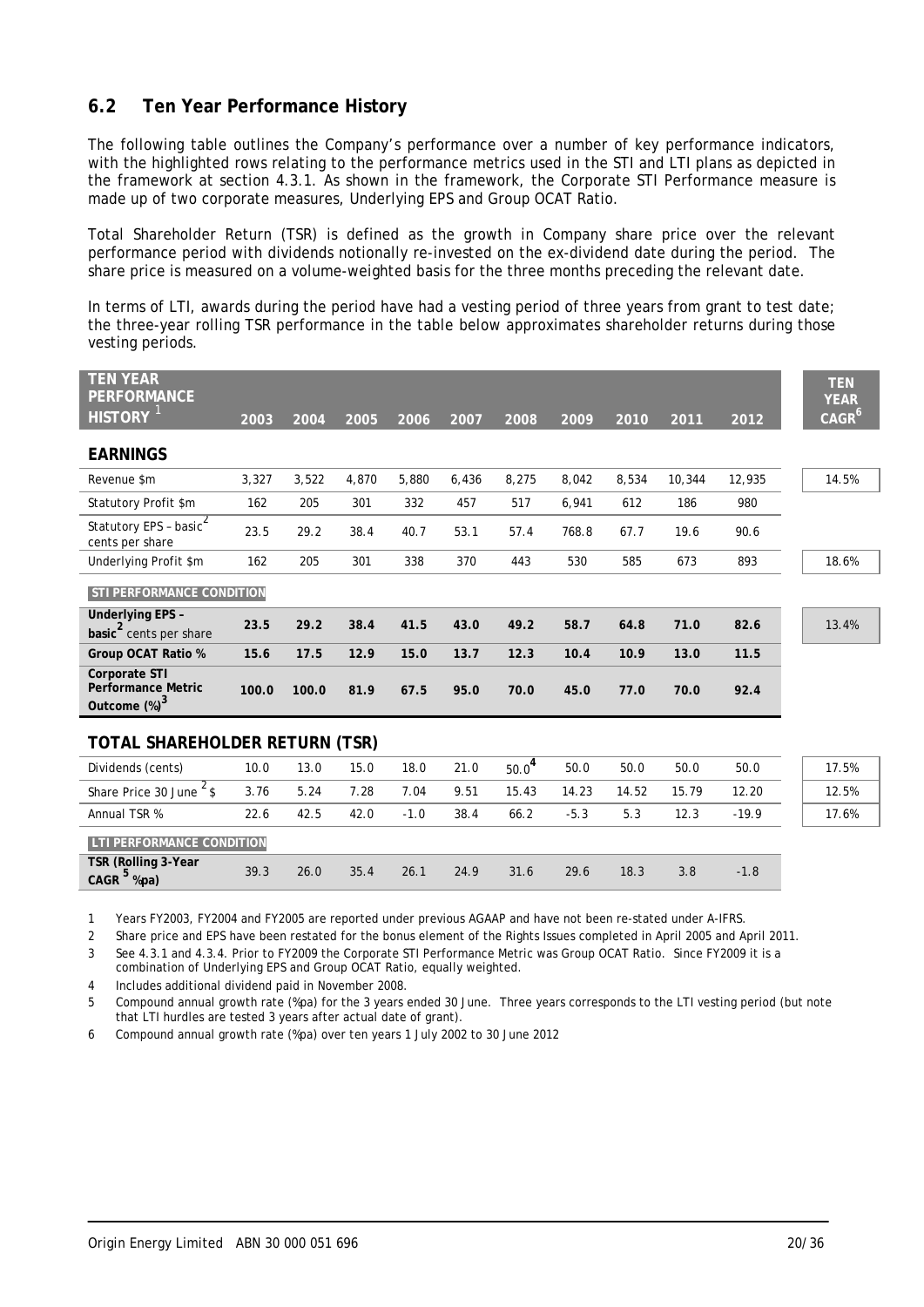

The detailed TSR performance the 10 years to 30 June 2012 is shown in the graph above.

The 10-year compound annual growth rate is shown for key metrics in the right of the table above. While the ASX-100 Accumulation Index increased by 7.0 per cent average annual compound over the period, the Company's compound TSR was 17.6 per cent per annum. The Managing Director's total remuneration during the period has increased at a rate lower than this. Remuneration disclosures were not prepared under A-IFRS prior to FY2006. Using audited A-IFRS remuneration for the period FY2006-FY2012, the CAGR for Managing Director Aggregate Reward was 15 per cent per annum.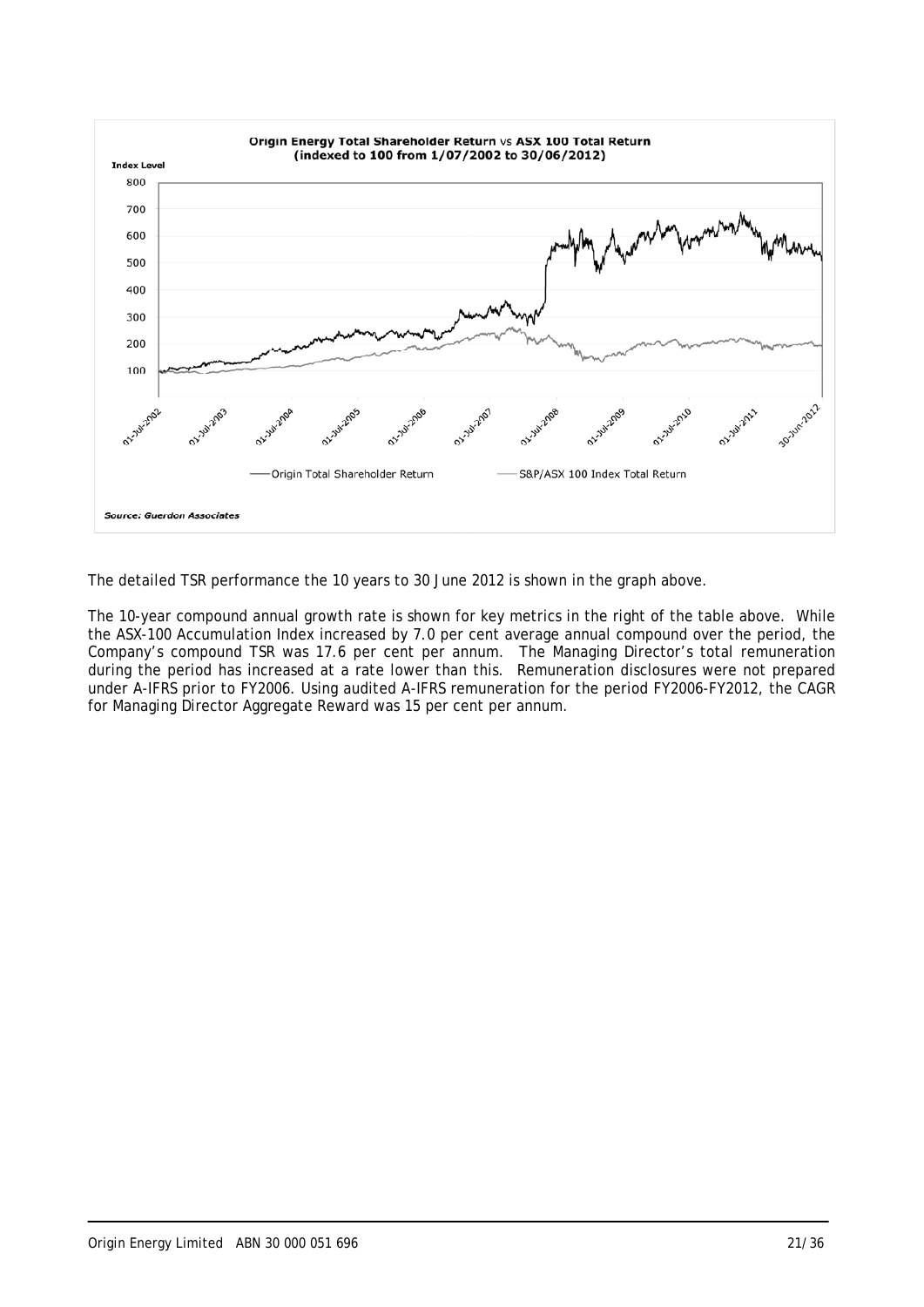# **6.3 KMP Actual and Forfeit STI**

The table below shows the STI opportunity levels, together with actual payout and forfeit proportions for FY2011 and FY2012.

| <b>KMP Current</b><br>(excluding Non-<br>executive Directors) | FY.               | Maximum STI as<br>% of Fixed<br>Remuneration | Actual STI as %<br>of Maximum<br>STI <sup>1</sup> | % of Maximum<br><b>STI Payment</b><br>Forfeited <sup>2</sup> | <b>Actual STI</b><br>Payment <sup>3</sup><br>\$000 |
|---------------------------------------------------------------|-------------------|----------------------------------------------|---------------------------------------------------|--------------------------------------------------------------|----------------------------------------------------|
|                                                               | 2012              | 120                                          | 78                                                | 22                                                           | 2,350                                              |
| G A King                                                      | 2011              | 120                                          | 76                                                | 24                                                           | 2,100                                              |
| K A Moses                                                     | 2012              | 100                                          | 90                                                | 10                                                           | 1,146                                              |
|                                                               | 2011              | 100                                          | 95                                                | 5                                                            | 1,140                                              |
| D A Baldwin <sup>4</sup>                                      | 2012              | 100                                          | 88                                                | $12 \overline{ }$                                            | 774                                                |
|                                                               | 2011              | 100                                          | 65                                                | 35                                                           | 457                                                |
| D Barnes <sup>5</sup>                                         | 2012              | 100                                          | 60                                                | 40                                                           | 390                                                |
|                                                               | 2011 <sup>6</sup> | 100                                          | 79                                                | 21                                                           | 286                                                |
|                                                               | 2012              | 100                                          | 71                                                | 29                                                           | 710                                                |
| F G Calabria                                                  | 2011              | 100                                          | 95                                                | 5                                                            | 843                                                |
| P A Zealand                                                   | 2012              | 100                                          | 62                                                | 38                                                           | 440                                                |
|                                                               | 2011              | 85                                           | 85                                                | 15                                                           | 489                                                |
| KMP - former                                                  |                   |                                              |                                                   |                                                              |                                                    |
| A M Stock                                                     | 2012              |                                              |                                                   |                                                              |                                                    |
|                                                               | 2011 <sup>6</sup> | 85                                           | 79                                                | 21                                                           | 505                                                |
|                                                               | 2012              |                                              |                                                   |                                                              |                                                    |
| R J Willink                                                   | 2011 <sup>6</sup> | 75                                           | 62                                                | 38                                                           | 295                                                |

1 In exceptional circumstances the Board may award more than the maximum to an individual.

2 Where the actual STI payment is less than maximum potential, the difference is forfeited. It does not become payable in subsequent years. The minimum total value of the STI is nil if no performance conditions are met.

3 2012 STI constitutes a cash bonus granted for performance during the year ended 30 June 2012, determined following the close of 2012 results and paid in September 2012. 2011 STI constitutes a cash bonus granted for performance during the year ended 30 June 2011, determined following the close of 2011 results and paid in September 2011.

4 NZD/AUD annual average exchange rate 1.2947 for 1 July 2010-30 March 2011

5 NZD/AUD annual average exchange rate 1.2825 for 1 July 2011-30 June 2012 (1.3269 1 April 2011 -30 June 2011).

6 For the period as a KMP (see section 2).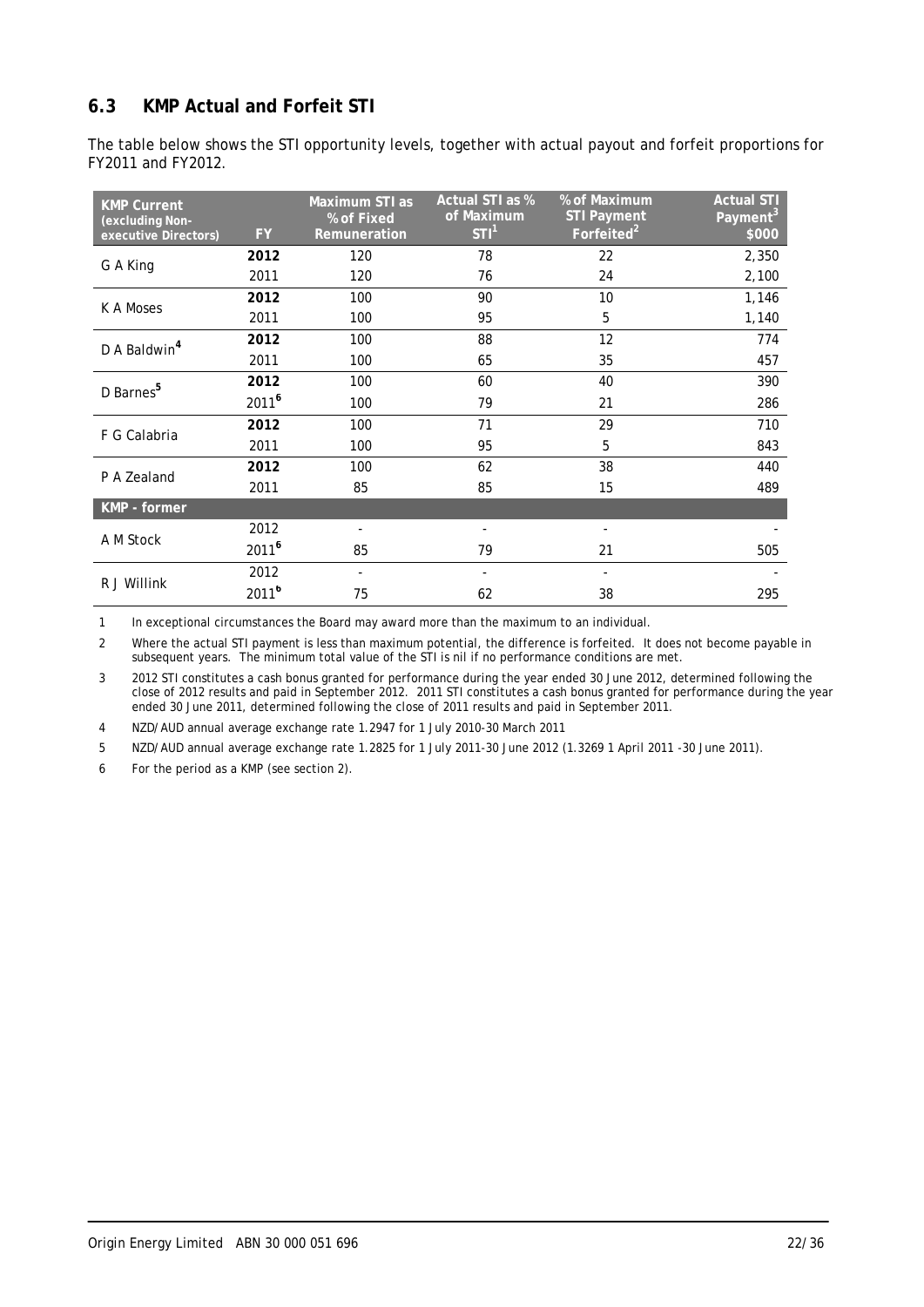### **6.4 Remuneration Outcomes Table FY2012**

The following tables summarise the actual pay earned and delivered in respect of FY2012 for executive KMP, and the status of conditional pay awarded in this and prior periods.

This presentation is based on recommended amendments to the Corporations Act that were proposed in April 2011 by CAMAC<sup>5</sup> and the information in these tables is different from that which appears in Table 8.1. Table 8.1 is prepared in accordance with the Corporations Act and measured in accordance with accounting standards and includes expense amounts for items such as LTIs awarded in the current and prior years and other amounts which are expensed over the period in which they vest or before the period paid. The three tables in this section, **which are not additive**, are provided in order to present a clearer view of actual pay outcomes.

#### **(a) Crystallised Past Pay (past pay crystallised or forfeited in FY2012)**

| <b>Name</b>                | Past Pay crystallised in<br>FY2012 <sup>1</sup> | Past Pay forfeited in<br>FY2012 <sup>2</sup> |
|----------------------------|-------------------------------------------------|----------------------------------------------|
| <b>Executive Directors</b> |                                                 |                                              |
| G A King                   | 1,677,216                                       |                                              |
| K A Moses                  | 402,538                                         |                                              |
| <b>Other Executive KMP</b> |                                                 |                                              |
| D A Baldwin <sup>3</sup>   |                                                 | 824,845 <sup>4</sup>                         |
| D Barnes <sup>3</sup>      | 67,090                                          |                                              |
| F G Calabria               | 223,628                                         |                                              |
| P A Zealand                | 95.042                                          |                                              |

1 Past Pay Crystallised represents the value crystallised in FY2012 of LTI awarded in prior years and vested in FY2012. The value of equity is calculated at the date of vesting (irrespective of exercise). This is the number of Options or Rights vested multiplied by the market closing price of the Company's shares on the day of vesting, less any applicable exercise price. Where the exercise price exceeds the market price, the value is zero. In FY2012, vesting comprised LTI awards granted in September 2008 referable to the performance year FY2008.

2 Past Pay Forfeited represents the Grant Date fair value of LTI awarded in prior years and disclosed as remuneration in prior years, but lapsed and forfeited in FY2012. The original Grant Date fair value has not been adjusted for time value change. In FY2012, lapses for D A Baldwin comprise LTI awards granted by Contact Energy in July 2006.

- 3 NZD/AUD annual average exchange rate of \$1.2825 (1 July 2011 to 30 June 2012) applied to the New Zealand Dollar denominated elements of pay.
- Relates to Contact Energy securities.

### **(b) Present Pay (pay earned and delivered in respect of FY2012)**

| <b>Name</b>                | Fixed<br>remuneration | FY2012 STI for<br>performance to 30<br>June $2012^2$ | <b>Present Pay</b><br>FY2012 |
|----------------------------|-----------------------|------------------------------------------------------|------------------------------|
| <b>Executive Directors</b> |                       |                                                      |                              |
| G A King                   | 2,694,706             | 2,350,000                                            | 5,044,706                    |
| K A Moses                  | 1,390,341             | 1,145,540                                            | 2,535,881                    |
| <b>Other Executive KMP</b> |                       |                                                      |                              |
| D A Baldwin                | 988,356               | 774,400                                              | 1,762,756                    |
| D Barnes <sup>5</sup>      | 644,951               | 390,000                                              | 1,034,951                    |
| F G Calabria               | 1,011,373             | 710,000                                              | 1,721,373                    |
| P A Zealand                | 730.732               | 440,200                                              | 1,170,932                    |

1 Fixed remuneration is defined in section 4.2.1 and is the sum of base salary, non-monetary benefits, and superannuation.<br>2 FY2012 STI constitutes a cash bonus granted for the year ended 30 June 2012, determined following 2 FY2012 STI constitutes a cash bonus granted for the year ended 30 June 2012, determined following the close of FY2012 results and to be paid in September 2012.

3 Present Pay is the total of the two previous columns and represents the actual pay delivered in relation to FY2012 performance.

Present Pay for G A King for FY2012 was 10.8% higher than for FY2011.

5 NZD/AUD annual average exchange rate of \$1.2825 (1 July 2011 to 30 June 2012) applied to the New Zealand Dollar denominated elements of pay.

 $^5$  Corporations and Markets Advisory Committee, see Executive Summary

l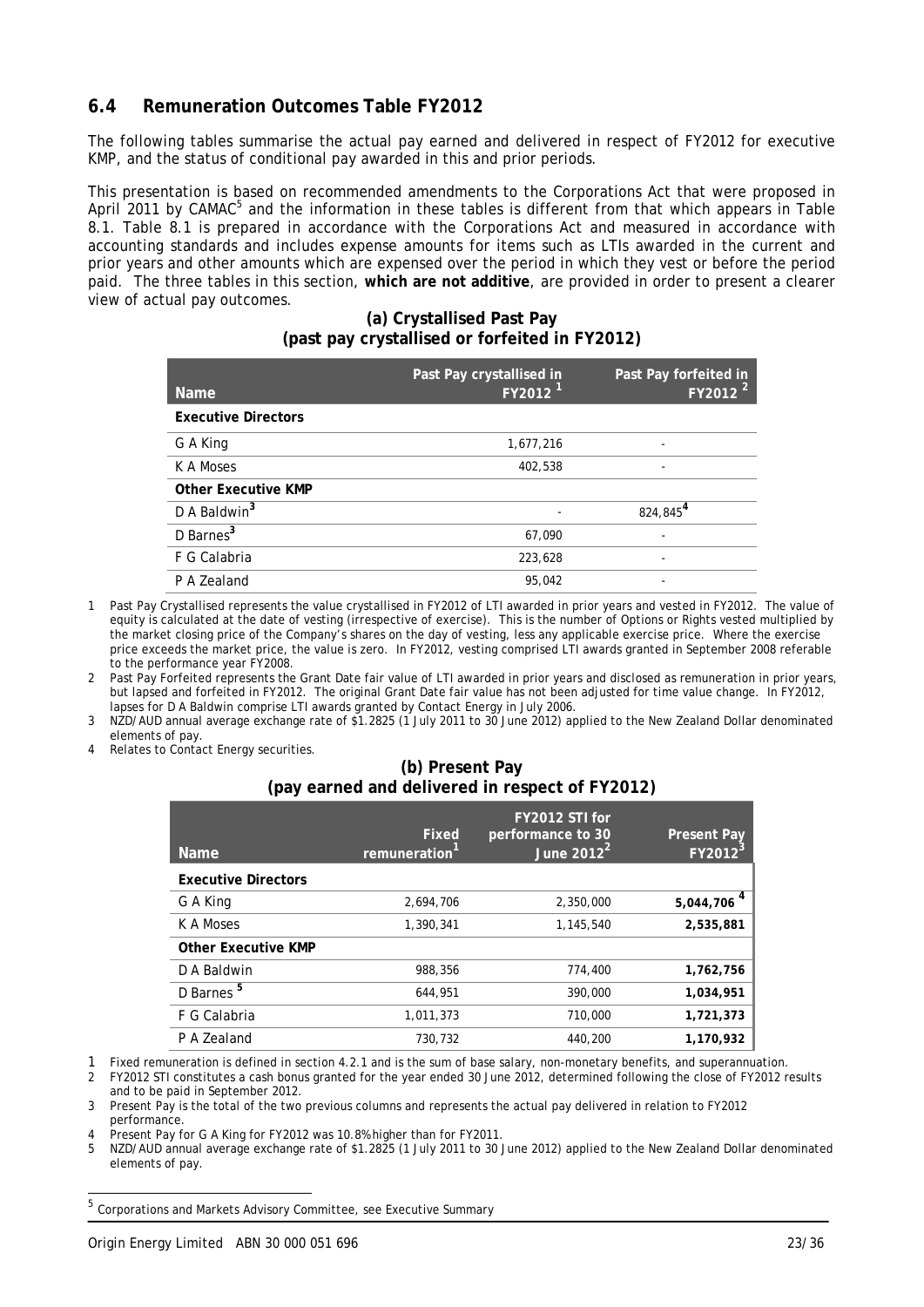### **(c) Future Conditional Pay (conditional payments deferred to future periods)**

| <b>Name</b>                | Past Pay that may crystallise in<br>the future | Pay awarded for FY2012 that may<br>crystallise in the future <sup>2</sup> |
|----------------------------|------------------------------------------------|---------------------------------------------------------------------------|
| <b>Executive Directors</b> |                                                |                                                                           |
| G A King                   | 0                                              | 3,750,000 $3,\overline{4}$                                                |
| K A Moses                  | 0                                              | $1,524,000$ <sup>4</sup>                                                  |
| <b>Other Executive KMP</b> |                                                |                                                                           |
| D A Baldwin                | 0                                              | 880,000                                                                   |
| D Barnes                   | 0                                              | 650,000                                                                   |
| F G Calabria               | 0                                              | 1,000,000                                                                 |
| P A Zealand                | 0                                              | 603.500                                                                   |

1 Indicative value at 30 June 2012. Includes all Past Pay LTI awarded in prior years that has not vested or lapsed as at 30 June 2012 but may vest (partially or fully) or lapse in a future period. The indicative value is calculated from the TSR ranking and implied vesting measured at 30 June 2012, and is based on the Company's closing share price at 30 June 2012 (\$12.20) less any applicable exercise price. Where the exercise price exceeds the share price at 30 June 2012, the indicative value is zero. Awards in this column were granted between 30 September 2008 and October 2011 referable to performance years FY2008, FY2009, FY2010 and FY2011. As at 30 June 2012, all these awards had zero indicative value.

2 Intended fair value of LTI awards determined with respect to performance in FY2012 that may vest (partially or fully) or lapse in a future period.

3 Conditional pay awarded for FY2012 to G A King was 8.4% lower than conditional pay awarded for FY2011.

4 Pursuant to shareholder approval obtained at the 2011 AGM.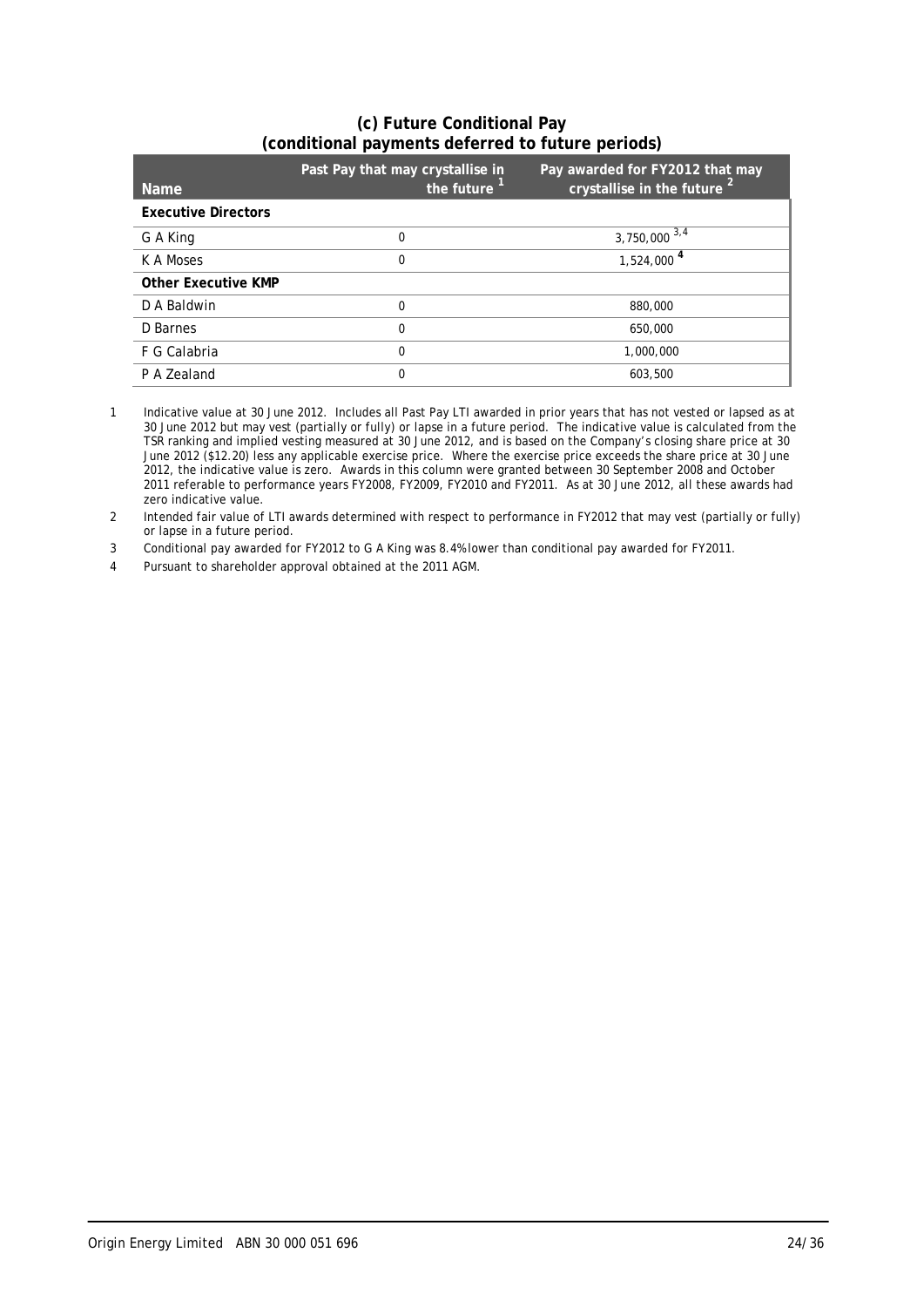# **7. Non-Executive Director Remuneration and Fees**

# **7.1 Policy**

The Board's objectives and policies with respect to Non-executive Director fees are summarised below:

| Objective                                                                                                                            | <b>Policy</b>                                                                                                                                                                                                                                  |
|--------------------------------------------------------------------------------------------------------------------------------------|------------------------------------------------------------------------------------------------------------------------------------------------------------------------------------------------------------------------------------------------|
| Promote independence and objectivity                                                                                                 | Non-executive Directors are paid fixed fees and are not<br>dependent on the financial results of the Company for<br>their remuneration. This principle allows independent and<br>objective assessment of executive and Company<br>performance. |
| Attract and retain Directors who have the<br>skills required by the Board and with a<br>reputation for directorial skill and ability | Fees take into account the workload of the director on the<br>Board and the Committees on which they serve. Fees are<br>reviewed against companies of comparable market<br>capitalisation to the Company.                                      |

The Chairman receives a base fee, and other Non-executive Directors receive base fees and Committee fees (inclusive of superannuation guarantee and salary sacrifice contributions). Directors can elect to receive this in the form of participation in the shareholder-approved Non-executive Director Share Plan (section 7.3).

The level of fees paid is based on the scope of director responsibilities and the size and the complexity of the Company. Non-executive Directors' fees are not subject to performance. The Board considers independently sourced market benchmark data in setting the level of remuneration required to attract and retain Directors with the necessary skills and experience for the Board.

# **7.2 Non-Executive Fee Structure**

The aggregate cap for Non-executive Directors' remuneration was approved by shareholders at the 2010 Annual General Meeting. The Board does not propose a change to this cap for FY2013, but has approved an increase of four per cent in Board and Committee fees to apply for FY2013. The table below shows the structure and level of Non-executive Director fees for the current year and as approved by the Board for FY2013.

|                              | \$ '000 |        |  |  |  |
|------------------------------|---------|--------|--|--|--|
| Year ending 30 June          | FY2012  | FY2013 |  |  |  |
| <b>Board fees</b>            |         |        |  |  |  |
| Chairman <sup>1</sup>        | 651     | 677    |  |  |  |
| Director                     | 189     | 196    |  |  |  |
| <b>Committee fees</b>        |         |        |  |  |  |
| Audit                        |         |        |  |  |  |
| Chairman                     | 55      | 57     |  |  |  |
| Member                       | 28      | 29     |  |  |  |
| Remuneration                 |         |        |  |  |  |
| Chairman                     | 45      | 47     |  |  |  |
| Member                       | 20      | 21     |  |  |  |
| Health, Safety & Environment |         |        |  |  |  |
| Chairman                     | 40      | 42     |  |  |  |
| Member                       | 20      | 21     |  |  |  |
| <b>Risk</b>                  |         |        |  |  |  |
| Chairman & members           |         |        |  |  |  |
| Nomination                   |         |        |  |  |  |
| Chairman & members           |         |        |  |  |  |

1 The Chairman of the Board is a member of all Board Committees but receives no additional fees for such attendance.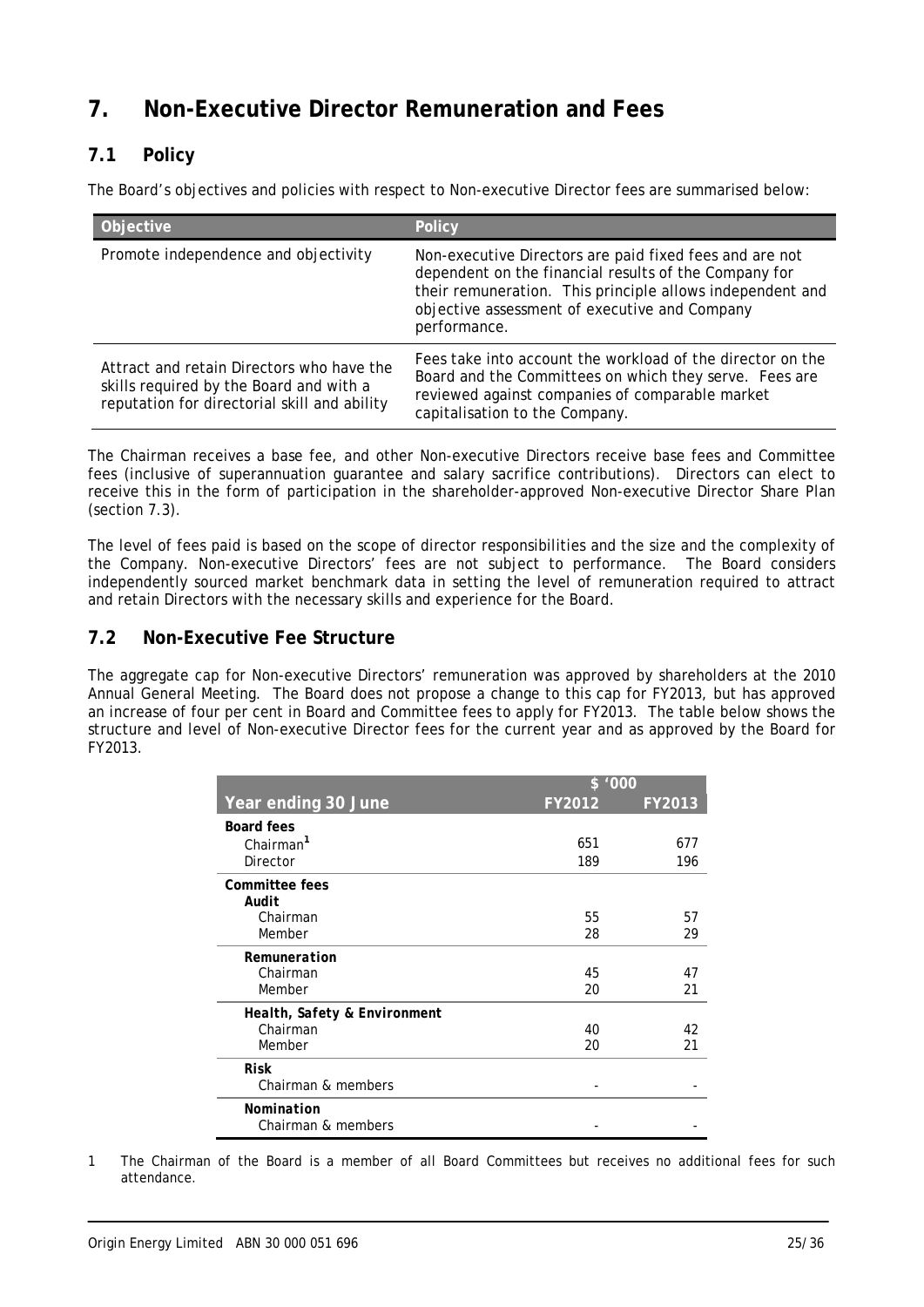## **7.3 Non-Executive Director Share Plan**

Non-executive Directors are required to hold a minimum of 10,000 shares in the Company within three years of appointment. The Non-executive Director Share Plan allows the salary sacrifice up to \$5,000 of fees per annum toward the acquisition of shares. Shares are acquired on-market by the Trustee of the Plan to be held for participating Non-executive Directors. The Trustee of the Plan may transfer to a Non-Executive Director a share acquired under the Plan after five years or upon retirement from office or death of the Non-executive Director.

No acquisitions of shares were made under the Non-executive Director Share Plan during the reporting period.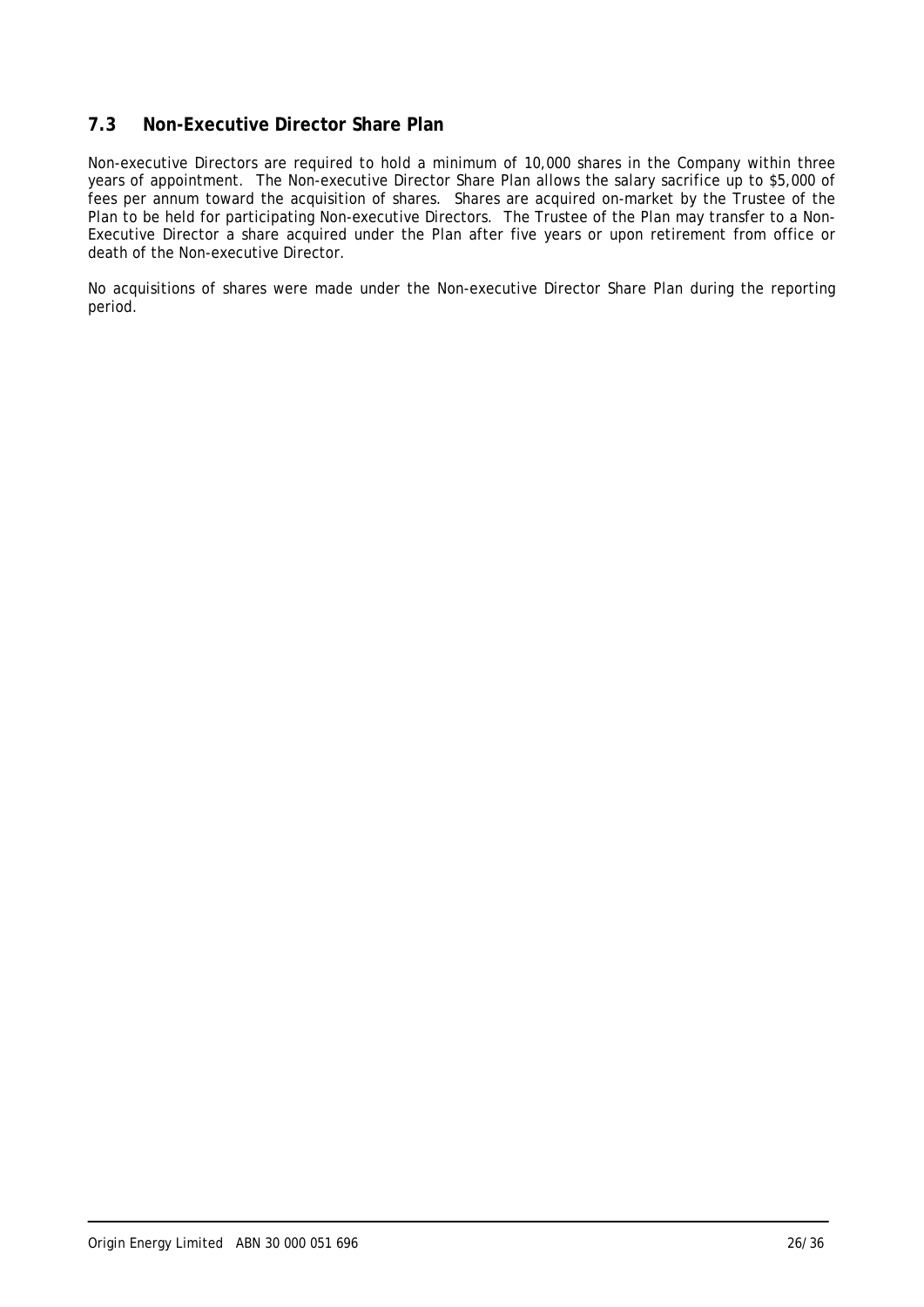#### **8.Remuneration Tables and Disclosures**

# **8.1 Remuneration Table for FY2011 and FY2012**

|                                |      |                       |                             | Short-term benefits                        |                                                  | Post-employment<br>benefits |                                  | Long-term benefits |                                |                       | <b>Totals</b>                               |                                                    |
|--------------------------------|------|-----------------------|-----------------------------|--------------------------------------------|--------------------------------------------------|-----------------------------|----------------------------------|--------------------|--------------------------------|-----------------------|---------------------------------------------|----------------------------------------------------|
|                                |      | Base salary /<br>fees | Contact<br>Energy<br>Fees   | Variable<br>remuner-<br>ation <sup>2</sup> | Non-<br>monetary<br>benefits<br>and<br>Other $3$ | Superannuation              | Options &<br>Rights <sup>4</sup> | <b>Accrued LSL</b> | Termination<br><b>Benefits</b> | Total<br>Remuneration | % of Total<br>Remunera<br>tion "At<br>Risk" | % of<br>Remunera<br>tion in<br>Options<br>and PSRs |
| <b>Executive Directors</b>     |      |                       |                             |                                            |                                                  |                             |                                  |                    |                                |                       |                                             |                                                    |
| G A King                       | 2012 | 2,456,248             | 163,743                     | 2,350,000                                  | 30,963                                           | 43,752                      | 3, 162, 818                      | 140,468            | $\sim$                         | 8,347,992             | 66%                                         | 38%                                                |
|                                | 2011 | 2,255,664             | 102,343                     | 2,100,000                                  | 52,344                                           | 44,336                      | 2,975,141                        | 130,454            |                                | 7,660,282             | 66%                                         | 39%                                                |
| K A Moses                      | 2012 | 1,251,542             | 100,292                     | 1,145,540                                  | 22,715                                           | 15,792                      | 1,169,436                        | 58,515             | $\sim$                         | 3,763,832             | 62%                                         | 31%                                                |
|                                | 2011 | 1,166,584             | 71,640                      | 1,140,000                                  | 22,881                                           | 32,506                      | 953,493                          | 47,839             | $\sim$                         | 3,434,943             | 61%                                         | 28%                                                |
| <b>Executive KMP - Current</b> |      |                       |                             |                                            |                                                  |                             |                                  |                    |                                |                       |                                             |                                                    |
| D A Baldwin <sup>5</sup>       | 2012 | 852,008               | 102,339                     | 774,400                                    | 314,463                                          | 15,792                      | 1,206,338                        | 65,226             |                                | 3,330,566             | 59%                                         | 36%                                                |
|                                | 2011 | 774,879               | $21,240^{6}$                | 457,000                                    | 8,623                                            | 3,804                       | 857,598 <sup>7</sup>             | 2,587              |                                | 2,125,731'            | 62%                                         | 40% <sup>7</sup>                                   |
| D Barnes <sup>5</sup>          | 2012 | 618,362               | $\sim$                      | 390,000                                    | 5,589                                            | 21,000                      | 325,414                          | 62,371             |                                | 1,422,736             | 50%                                         | 23%                                                |
|                                | 2011 | 501,851               | $\mathcal{L}_{\mathcal{A}}$ | 286,000                                    | 11,638                                           | 21,000                      | 189,465 <sup>7</sup>             | 5,435              |                                | 1,015,389'            | 47%                                         | $19%^{7}$                                          |
| F G Calabria                   | 2012 | 963,669               | $\sim$                      | 710,000                                    | 24,088                                           | 23,616                      | 873,784                          | 158,539            |                                | 2,753,696             | 58%                                         | 32%                                                |
|                                | 2011 | 853,915               | $\blacksquare$              | 843,000                                    | 22,353                                           | 21,084                      | 662,874                          | 25,518             |                                | 2,428,744             | 62%                                         | 27%                                                |
| P A Zealand                    | 2012 | 660,899               | $\sim$                      | 440,200                                    | 27,021                                           | 42,812                      | 338,092                          | 11,267             |                                | 1,520,291             | 51%                                         | 22%                                                |
|                                | 2011 | 627,189               | $\sim$                      | 489,000                                    | 22,835                                           | 43,902                      | 267,951                          | 11,805             |                                | 1,462,682             | 52%                                         | 18%                                                |
| <b>Executive KMP - Former</b>  |      |                       |                             |                                            |                                                  |                             |                                  |                    |                                |                       |                                             |                                                    |
| A M Stock <sup>8</sup>         | 2012 |                       |                             |                                            |                                                  |                             |                                  |                    |                                |                       |                                             |                                                    |
|                                | 2011 | 755,255               | $\blacksquare$              | 505,000                                    | 47,593                                           | 23,412                      | 453,434                          | 38,668             |                                | 1,823,362             | 53%                                         | 25%                                                |
| R J Willink $^8$               | 2012 |                       |                             |                                            |                                                  |                             |                                  |                    |                                |                       |                                             |                                                    |
|                                | 2011 | 544,687               | $\blacksquare$              | 295,000                                    | 47,757                                           | 85,738                      | 222,928                          | 26,164             |                                | 1,222,274             | 42%                                         | 18%                                                |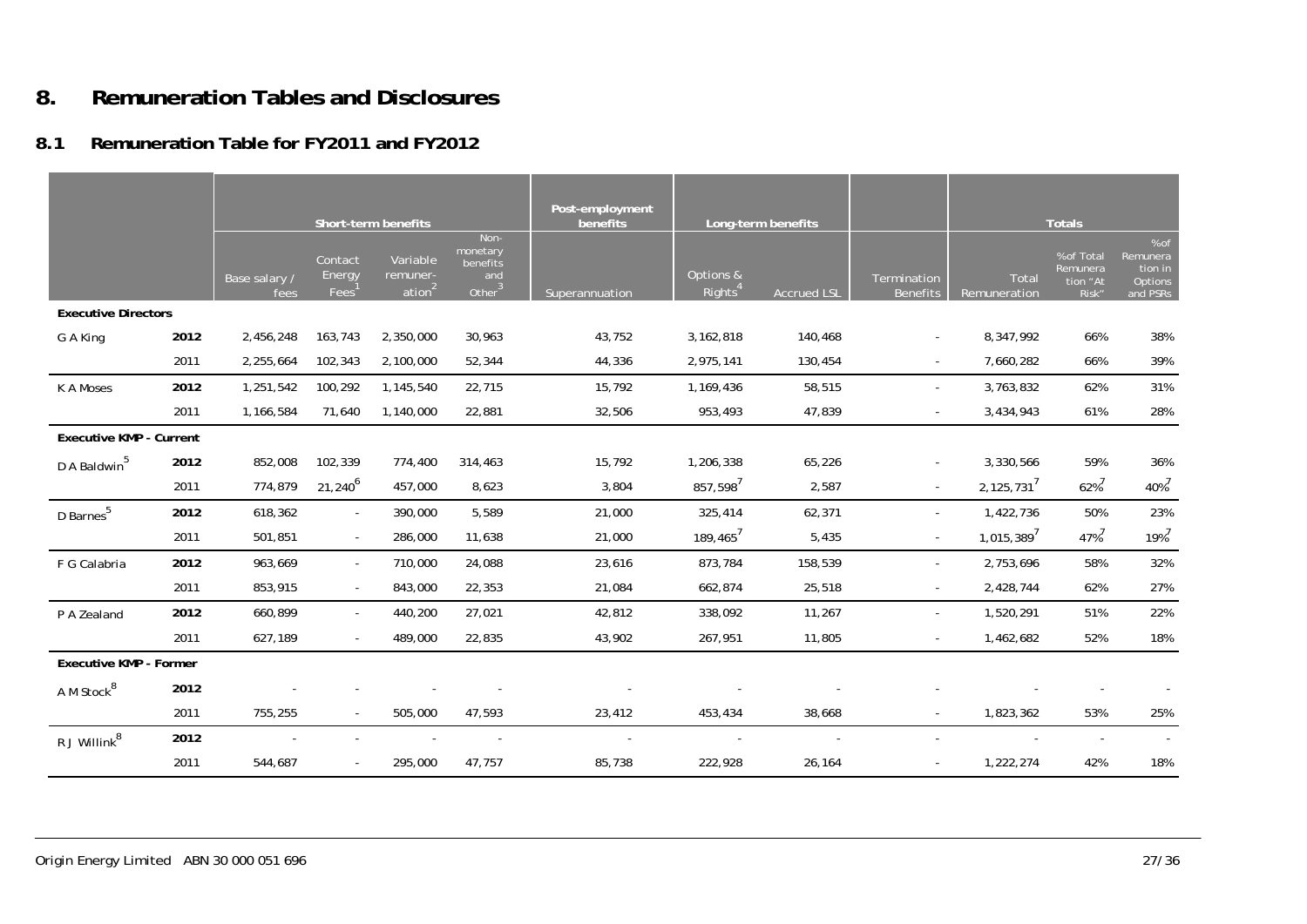#### **Short-term benefits Post-employment benefits Long-term benefits Research Congress in the Long-term benefits Research Congress in the Congress of Totals** Base salary / fees Contact **Energy** Fees Variable remuneration<sup>2</sup> Nonmonetary benefits and Other<sup>3</sup> Superannuation Options & <sup>2</sup> Termination Total Termination Total Termination Total Total Benefits Remuneration % of Total Remunera tion "At Risk" % of Remunera tion in Options and PSRs **Non-executive Directors** H K McCann **2012** 633,245 - - 738 15,792 - - - 649,775 - - 2011 603,451 - - 1,422 15,216 - - - 620,089 - -J H Akehurst **2012** 205,208 - - 204 23,792 - - - 229,204 - - 2011 174,784 - - 220 25,216 - - - - 200,220 - - - - - 200,220 B G Beeren 2012 218,489 120,468 - 1,515 15,792 - - - - - - - 356,264 - - - - - 356,264 - - - - - - - - - - - -2011 211,451 84,689 - 1,553 15,216 - - - 312,909 - - T Bourne **2012** 266,112 - - 256 15,792 - - - 282,160 - - 2011 229,784 - - 269 15,216 - - - 245,269 - - G M Cairns **2012** 208,112 - - 204 15,792 - - - 224,108 - - 2011 199,784 - - 220 15,216 - - - - 20 15,216 - - - - - 215,220 - - -R J Norris9 **<sup>2012</sup>**35,092 - - 51 3,158 - - - 38,301 - - 2011 - - - - - - - - - - - H M Nugent **2012** 278,112 - - 204 15,792 - - - 294,108 - - 2011 - 268,451 - - - - - 220 - 15,216 - - - - - - - - - - - - - 283,887 - - - - -**Non-executive Directors (former)** R Williams **2012** - - - - - - - - - - - 2011 - 77.594 - - - 251 - 5.072 - - - - - - 82.917 - - -**Totals**<sup>10</sup> **<sup>2012</sup>**8,647,098 486,842 5,810,140 428,011 268,674 7,075,882 496,386 - 23,213,033  $2011$   $9,245,323$   $279,912$   $6,115,000$   $240,179$   $382,150$   $6,582,884^7$   $288,470$   $23,133,918^7$

# 8.**1 Remuneration Table for FY2011 and FY2012 (continued)**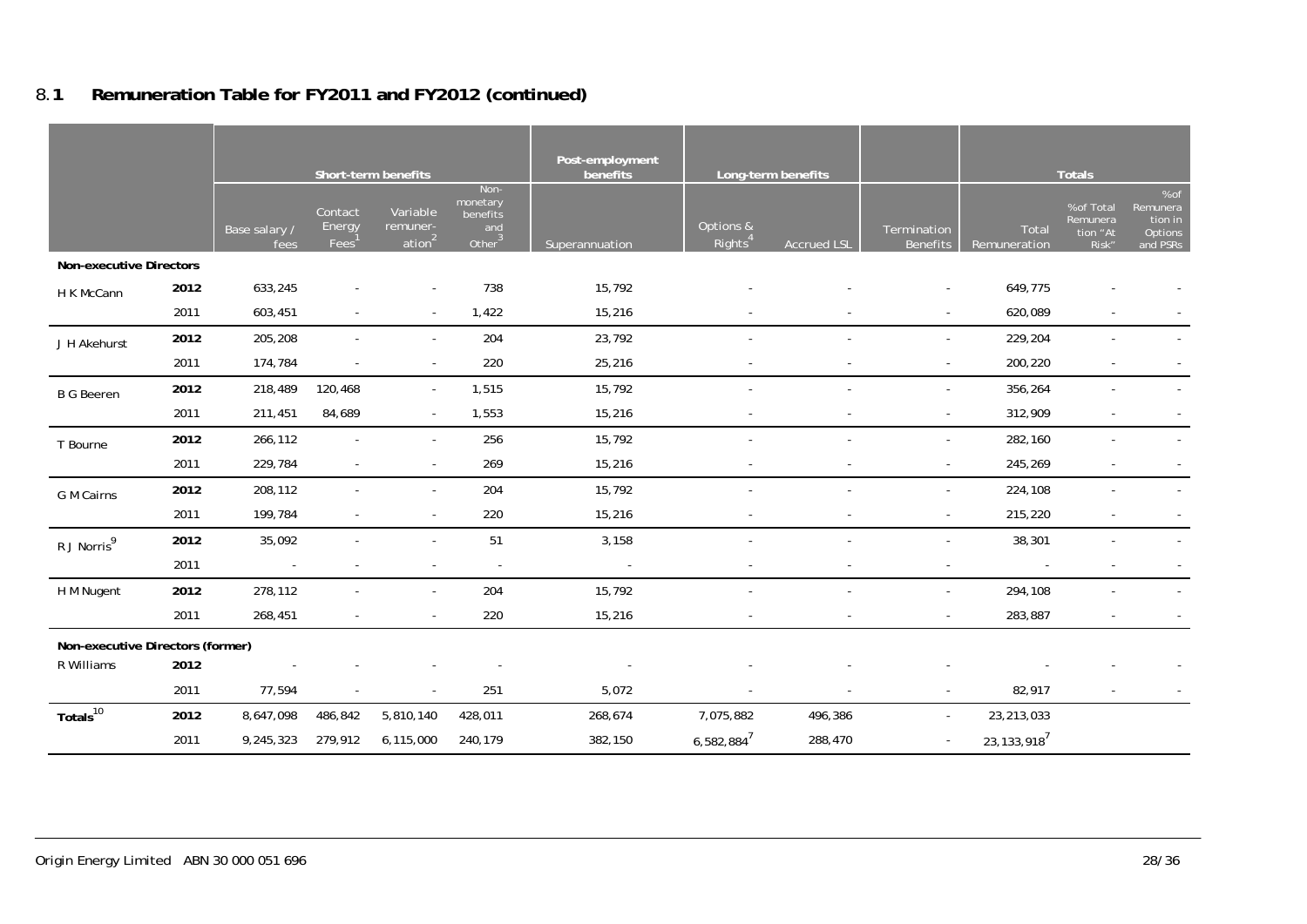#### **Footnotes to Table 8.1**

- (1) GA King, D A Baldwin, BG Beeren and KA Moses are the Company's nominees on the board of Contact Energy. Remuneration is converted to Australian dollars using an annual (1 July 2011 – 30 June 2012) average exchange rate of \$1.2825 (2011 - \$1.3028).
- (2) Variable remuneration includes the STI in respect of the relevant reporting period based on achieving personal goals and satisfying specified performance criteria during that period plus any discretionary amounts awarded for exceptional contributions. FY2012 STI constitutes a cash bonus granted for the year ended 30 June 2012, determined following the close of FY2012 results and to be paid in September 2012. FY2011 STI constitutes a cash bonus granted for the year ended 30 June 2011, determined following the close of 2011 results and paid in September 2011.
- (3) Non-monetary benefits include insurance premiums and fringe benefits such as car parking and reportable fringe benefits. Other includes monetary benefits of \$296,246 associated with D A Baldwin's relocation from New Zealand to Australia is recorded as Other Benefits.
- (4) Includes restricted shares for Contact Energy fees and the fair value of Options and PSRs awarded. The fair value of the Options and PSRs is calculated at the date of grant using a Black-Scholes methodology with a Monte Carlo simulation model that takes into account hurdles. The fair value is allocated to each reporting period evenly over the period from date of grant to the first test date. The value disclosed is the portion of the fair value of the Options and PSRs allocated to the relevant reporting period. In valuing the Options and PSRs, market conditions have been taken into account.
- (5) During employment with Contact Energy, D A Baldwin and D Barnes were paid in New Zealand currency. Remuneration is converted to Australian dollars using an annual average exchange rate of \$1.2825 (1 July 2011 to 30 June 2012). For FY2011 the rates were 1.2947 (1 July 2010 to 31 March 2011 for D A Baldwin) and \$1.3269 (1 April 2011 to 30 June 2011 for D Barnes). For Contact Energy, base salary includes holiday pay rate adjustments. Fixed remuneration and all or part of their variable remuneration for the period of employment with Contact Energy is reimbursed by Contact Energy.
- (6) As Managing Director of Contact Energy (up to and including 31 March 2011), D A Baldwin did not receive any fees in his capacity as a director of Contact Energy nor was he a participant in the Contact Energy Directors' Share Scheme. Fees received have been in his capacity as director of Contact Energy subsequent to 1 April 2011.
- (7) Re-stated to include fair values for Options, PSRs and restricted shares issued by Contact Energy.
- (8) For the period as a KMP (see section 2).
- (9) RJ Norris was appointed as a Non-executive Director on 18 April 2012.
- (10) All named executive KMP and Executive Directors are employed and remunerated by the Company and its controlled entities. All Non-executive Directors are remunerated by the Company.

Note: Fixed remuneration is defined in section 4.2.1 and is the sum of base salary, non-monetary benefits, and superannuation.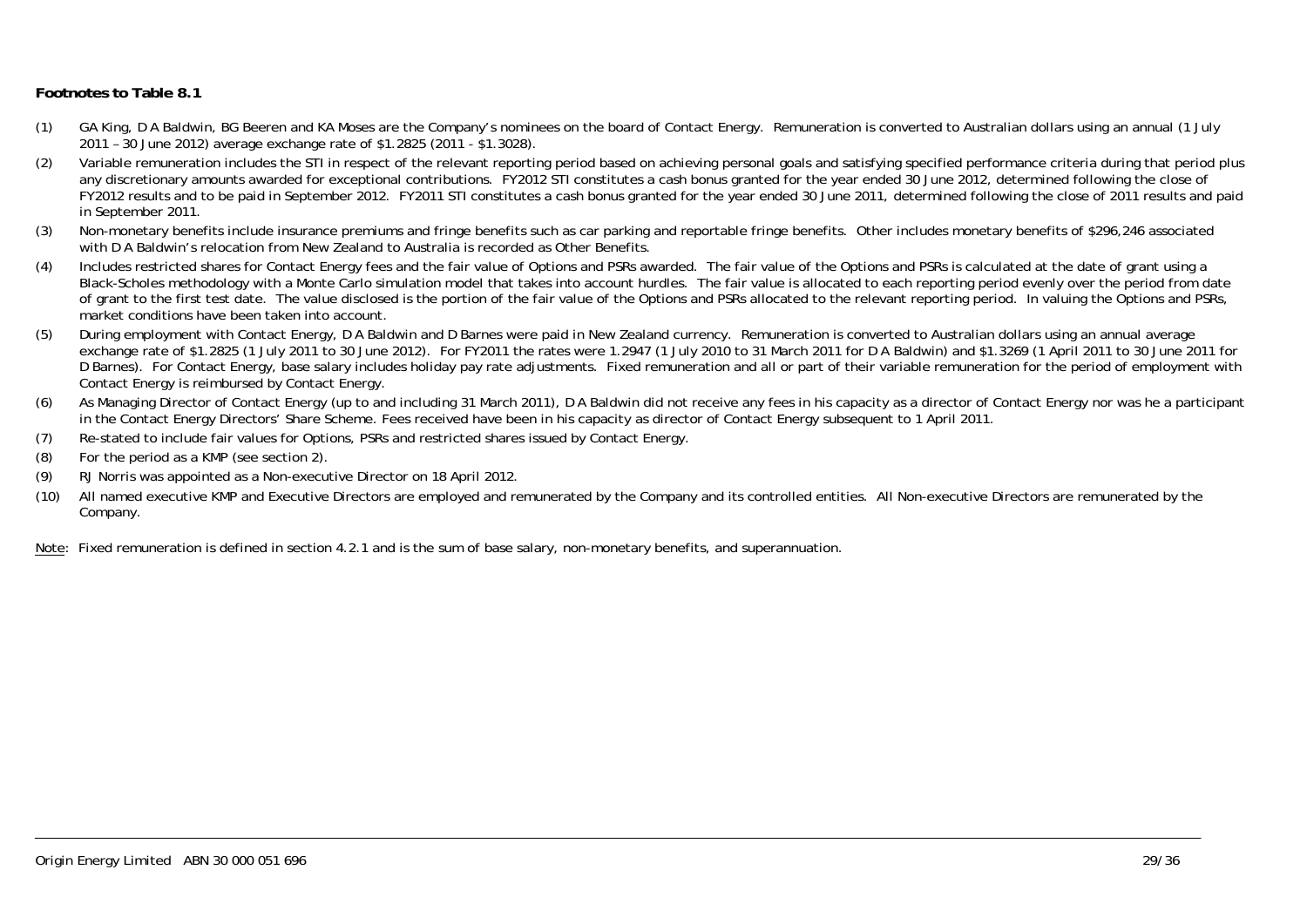# **8.2 Details of equity grants**

The table below lists the position of all current grants of equity-based incentive grants made to Directors and Executives. No terms of equity-settled share-based transactions (including Options, PSRs and DSRs granted as compensation to a KMP) have been altered or modified by the issuing entity during the reporting period or the prior period except as footnoted below.

|            |             | <b>Number</b> | <b>Exercise</b>    | <b>First</b>     |                    |               | <b>Number</b>            | Percentage      |
|------------|-------------|---------------|--------------------|------------------|--------------------|---------------|--------------------------|-----------------|
| Granted    | <b>Type</b> | Outstanding   | Price <sup>1</sup> | <b>Test Date</b> | <b>Expiry Date</b> | <b>Vested</b> | Exercisable <sup>2</sup> | Exercisable $3$ |
| 28-09-2007 | Options     | 300,000       | \$9.86             | 28-09-20104      | 28-09-2012         | Yes           | 300,000                  | 100             |
| 28-09-2007 | <b>PSRs</b> | 131,000       | Nil                | 28-09-2010       | 28-12-2012         | Yes           | 131,000                  | 100             |
| 28-09-2007 | Options     | 815,600       | \$9.86             | 28-09-2010       | 28-12-2012         | Yes           | 815,600                  | 100             |
| 30-09-2008 | <b>PSRs</b> | 388,107       | Nil                | 30-09-2011       | 30-12-2013         | Yes           | 320,421                  | 82.56           |
| 30-09-2008 | Options     | 1,161,500     | \$15.84            | 30-09-2011       | 30-12-2013         | Yes           | 958,934                  | 82.56           |
| 28-09-2009 | <b>PSRs</b> | 427,295       | Nil                | 28-09-2012       | 28-12-2014         | No            |                          | 0               |
| 28-09-2009 | Options     | 1,056,500     | \$14.58            | 28-09-2012       | 28-12-2014         | No            |                          | 0               |
| 06-11-2009 | <b>PSRs</b> | 154,370       | Nil                | 6-11-2012        | $6 - 02 - 2015$    | No            | ÷,                       | 0               |
| 06-11-2009 | Options     | 412,000       | \$15.47            | $6 - 11 - 2012$  | $6 - 02 - 2015$    | <b>No</b>     |                          | 0               |
| 10-05-2010 | <b>PSRs</b> | 4,322         | Nil                | 10-05-2013       | 10-08-2015         | No            | ÷,                       | 0               |
| 10-05-2010 | Options     | 11,600        | \$14.89            | 10-05-2013       | 10-08-2015         | No            | ä,                       | 0               |
| 28-10-2010 | <b>PSRs</b> | 757,457       | Nil                | 1-10-2013        | 31-12-2015         | No            | $\blacksquare$           | 0               |
| 28-10-2010 | Options     | 2,039,899     | \$14.91            | 1-10-2013        | 31-12-2015         | <b>No</b>     |                          | 0               |
| 15-10-2011 | <b>DSRs</b> | 11,292        | Nil                | 1-04-2013        | 1-04-2013          | No            |                          |                 |
|            |             | 11,292        | Nil                | 1-04-2014        | 1-04-2014          | No            |                          |                 |
|            |             | 11,292        | Nil                | 1-04-2015        | 1-04-2015          | No            |                          |                 |
| 15-10-2011 | <b>PSRs</b> | 42,886        | Nil                | 1-04-2014        | 1-04-2016          | No            | ÷,                       | 0               |
| 15-10-2011 | Options     | 174,316       | \$13.01            | 1-04-2014        | 30-06-2016         | No            |                          | 0               |
| 15-10-2011 | <b>DSRs</b> | 35,329        | Nil                | 15-10-2013       | 15-10-2013         | No            |                          |                 |
|            |             | 35,329        | Nil                | 15-10-2014       | 15-10-2014         | No            |                          |                 |
|            |             | 35,329        | Nil                | 15-10-2015       | 15-10-2015         | No            |                          |                 |
| 15-10-2011 | <b>PSRs</b> | 1,922,255     | Nil                | 15-10-2014       | 15-10-2016         | No            |                          | 0               |
| 15-10-2011 | Options     | 4,287,463     | \$13.01            | 15-10-2014       | 15-01-2017         | No            | ÷,                       | 0               |
| 11-04-2012 | <b>DSRs</b> | 7,195         | Nil                | 1-02-2014        | 1-02-2014          | No            |                          |                 |
|            |             | 7,195         | Nil                | 1-02-2015        | 1-02-2015          | No            |                          |                 |
|            |             | 7,195         | Nil                | 1-02-2016        | 1-02-2016          | No            |                          |                 |
| 11-04-2012 | <b>PSRs</b> | 98,409        | Nil                | 11-04-2015       | 11-04-2017         | <b>No</b>     |                          | $\mathbf 0$     |
| 11-04-2012 | Options     | 362,570       | \$12.91            | 11-04-2015       | 11 Jul 2017        | No            |                          | 0               |

1 Adjustments to the exercise price of Options (in accordance with ASX Listing Rule 6.22) and to the number of unvested PSRs granted in FY2011 and for prior years were made during the reporting period as a result of the Rights Issue allotment.

2 The performance conditions are described in section 4.3.5.

3 The number of equity instruments exercisable is indicative. The number has been calculated by comparing the Company's TSR to the relevant performance group and applying the performance conditions noted in section 4.3.5 as at 30 June 2012. The number of Options and PSRs that become exercisable will be determined at the test date and may be different from that indicated here. An indicative number is not provided for Deferred Share Rights as these are subject to tenure and personal performance hurdles rather than a market hurdle.

4 Under the previous LTI Plan rules that applied to these awards early vesting occurred as a result of the announcement on 30 April 2008 by the BG Group that it proposed to acquire more than 20% of the Company's shares.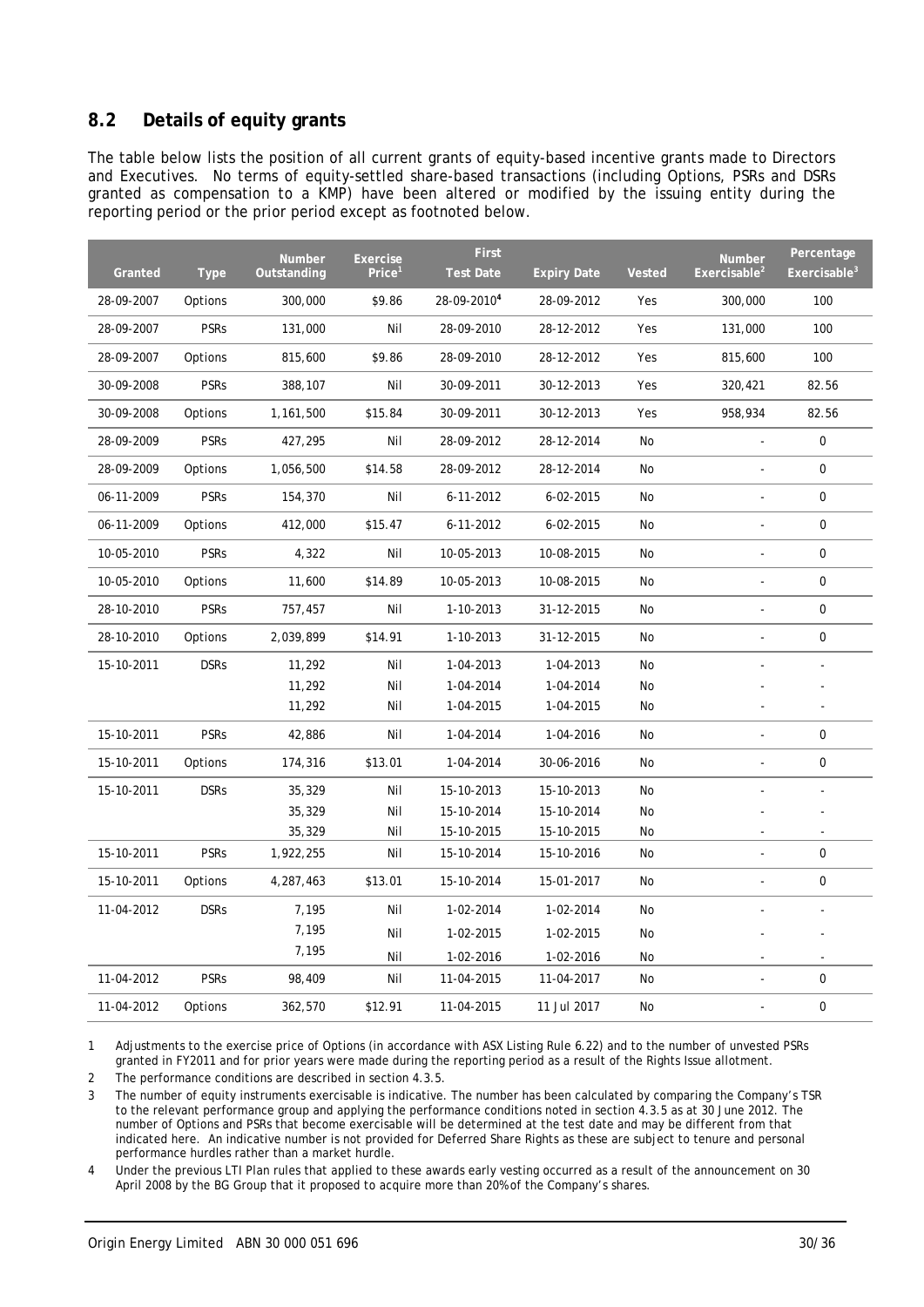## **8.3 Analysis of movements in Options and PSRs**

A summary of the movement in FY2012, by value, of Options over ordinary shares and PSRs in the Company (and Options, PSRs and Restricted Shares in Contact Energy in the case of D A Baldwin and D Barnes) held by KMP is provided in the table below. Note that no Non-executive Directors hold Options or PSRs.

|                            |                           | Value of Options and PSRs (\$) |                        |         |  |  |  |  |
|----------------------------|---------------------------|--------------------------------|------------------------|---------|--|--|--|--|
|                            | <b>Type</b>               | Granted <sup>1</sup>           | Exercised <sup>2</sup> | Lapsed  |  |  |  |  |
| <b>Executive Directors</b> |                           |                                |                        |         |  |  |  |  |
| G A King                   | Options                   | 2,214,658                      |                        |         |  |  |  |  |
|                            | <b>PSRs</b>               | 1,879,853                      |                        |         |  |  |  |  |
| K A Moses                  | Options                   | 825,338                        | 1,510,760              |         |  |  |  |  |
|                            | <b>PSRs</b>               | 700,564                        |                        |         |  |  |  |  |
| Other KMP                  |                           |                                |                        |         |  |  |  |  |
| D Barnes <sup>3,4</sup>    | Options<br><b>PSRs</b>    |                                |                        |         |  |  |  |  |
|                            | <b>Contact Options</b>    | 306,043                        |                        |         |  |  |  |  |
|                            | Contact PSRs              | 306,894                        |                        |         |  |  |  |  |
| D A Baldwin <sup>3,4</sup> | Options                   | 577,739                        |                        |         |  |  |  |  |
|                            | <b>PSRs</b>               | 490,405                        |                        |         |  |  |  |  |
|                            | <b>Contact Options</b>    |                                |                        | 313,840 |  |  |  |  |
|                            | <b>Contact PSRs</b>       | 327,709 <sup>5</sup>           |                        | 2,653   |  |  |  |  |
|                            | <b>Contact Restricted</b> |                                |                        | 508,352 |  |  |  |  |
|                            | <b>Shares</b>             |                                |                        |         |  |  |  |  |
| F G Calabria               | Options                   | 610,200                        |                        |         |  |  |  |  |
|                            | <b>PSRs</b>               | 517,953                        |                        |         |  |  |  |  |
| P A Zealand                | Options                   | 244,385                        |                        |         |  |  |  |  |
|                            | <b>PSRs</b>               | 207,447                        |                        |         |  |  |  |  |

- (1) The allocated value of Options and PSRs granted in the year is the fair value calculated at grant date using a Black-Scholes algorithm with Monte Carlo simulation to account for hurdles has been independently calculated by Mercer. The value disclosed is the total value of the Options and PSRs. This amount is allocated to remuneration (Table 8.1) over the vesting period (i.e. from October 2011 to October 2014).
- (2) The value of Options and PSRs exercised during the year is calculated as the market price of the Company's shares on the ASX as at the close of trading on the date the Options and PSRs were exercised, after deducting the price paid to exercise the Option or PSR.
- (3) Based on an exchange rate of 1.2825
- (4) D Barnes and D A Baldwin's Contact securities were issued under the Contact Energy Employee Long-term Incentive Scheme as Chief Executive Officer or Managing Director (respectively) of Contact Energy. Contact Energy relies on NZSX Listing Rule 7.3.9 to allow participation of the CEO/Managing Director in the Long-term Incentive Scheme. D A Baldwin receives cash director's fees from Contact Energy in his capacity as a director post 1 April 2011 following the end of his secondment to Contact Energy, but will not be granted any further securities in Contact Energy under its Long-term Incentive Scheme. However he will retain existing securities subject to their corresponding exercise hurdles and vesting requirements.
- (5) Contact PSRs issued in FY2012 to adjust for dilution on previously granted securities as a result of the Contact Energy Entitlement Offer and to replace existing Restricted Shares due to the closure of the Contact Energy Restricted Share Plan. Refer to refer to Contact Energy's website – www.contactenergy.co.nz.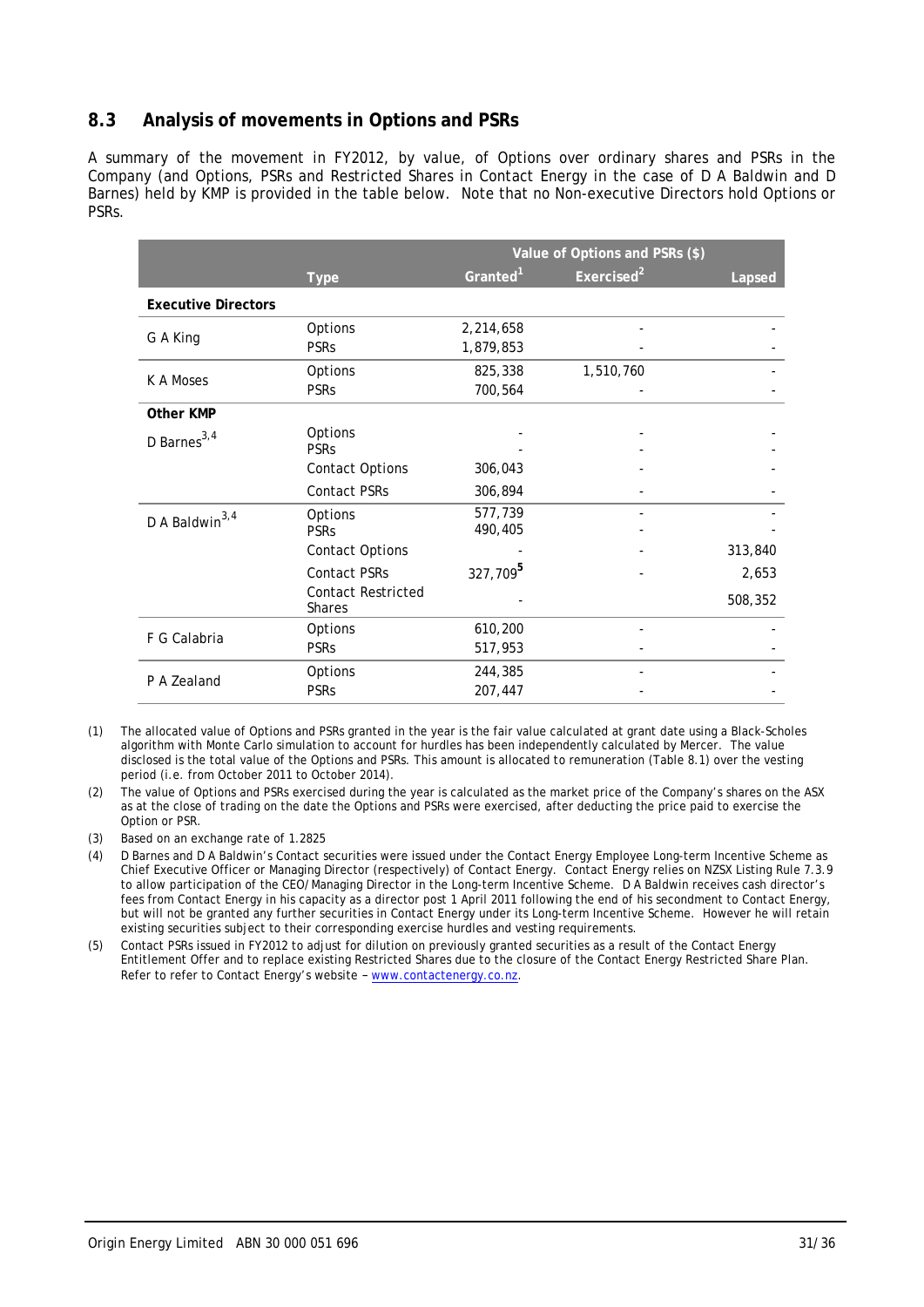# **8.4 Numbers of Options and PSRs granted, vested and lapsed in FY2012 and associated fair value**

Options over ordinary shares and PSRs of the Company (and Options and PSRs in Contact Energy in the case of D A Baldwin and D Barnes) granted or vested to KMP are listed below. Note that no Non-executive Directors hold Options or PSRs and no KMPs hold DSRs.

| <b>KMP</b>                 | <b>Type</b>               | No Granted<br>during FY2012 | <b>Grant Date</b> | Fair<br>Value <sup>1</sup> | <b>Exercise</b><br>Price | Vesting<br>Date | <b>Expiry</b><br><b>Date</b> | % vested<br>FY2012       | % forfeited<br>FY2012 <sup>2</sup> | No of options & PSRs<br>vested FY 2012 |
|----------------------------|---------------------------|-----------------------------|-------------------|----------------------------|--------------------------|-----------------|------------------------------|--------------------------|------------------------------------|----------------------------------------|
| <b>Executive Directors</b> |                           |                             |                   |                            |                          |                 |                              |                          |                                    |                                        |
| G A King                   | Options                   | 728,506                     | 15/10/11          | \$3.04                     | \$13.01                  | 15/10/14        | 15/01/17                     |                          |                                    | 330,240                                |
|                            | <b>PSRs</b>               | 182,333                     | 15/10/11          | \$10.31                    | Nil                      | 15/10/14        | 15/10/16                     |                          |                                    | 127,448                                |
| K A Moses                  | Options                   | 271,493                     | 15/10/11          | \$3.04                     | \$13.01                  | 15/10/14        | 15/01/17                     |                          |                                    | 73,478                                 |
|                            | <b>PSRs</b>               | 67,950                      | 15/10/11          | \$10.31                    | Nil                      | 15/10/14        | 15/10/16                     |                          |                                    | 30,588                                 |
| <b>Other KMP</b>           |                           |                             |                   |                            |                          |                 |                              |                          |                                    |                                        |
| D Barnes                   | Options                   |                             |                   |                            |                          |                 |                              |                          |                                    | 12,384                                 |
|                            | <b>PSRs</b>               |                             |                   |                            |                          |                 |                              |                          |                                    | 5,098                                  |
|                            | <b>Contact Options</b>    | 490,625                     | 01/10/11          | \$0.62                     | \$4.21                   | 01/10/14        | 30/11/16                     |                          |                                    |                                        |
|                            | Contact PSRs              | $327^3$                     | 23/08/11          | \$2.60                     | Nil                      | 01/10/13        | 30/11/15                     |                          |                                    | $\sim$                                 |
|                            |                           | 106,082                     | 01/10/11          | \$2.88                     | Nil                      | 01/10/14        | 30/11/16                     | $\overline{\phantom{a}}$ | $\sim$                             |                                        |
| D A Baldwin                | Options                   | 190,046                     | 15/10/11          | \$3.04                     | \$13.01                  | 15/10/14        | 15/01/17                     |                          |                                    | $\sim$                                 |
|                            | <b>PSRs</b>               | 47,566                      | 15/10/11          | \$10.31                    | Nil                      | 15/10/14        | 15/10/16                     |                          |                                    | $\sim$                                 |
|                            | Contact PSRs <sup>4</sup> | 3,291                       | 23/08/11          | \$3.40                     | Nil                      | Note 3          | Note 3                       |                          |                                    |                                        |
|                            |                           | 93,017                      | 21/06/12          | \$3.40                     | Nil                      | Note 3          | Note 3                       |                          |                                    | $\sim$                                 |
| F G Calabria               | Options                   | 200,724                     | 15/10/11          | \$3.04                     | \$13.01                  | 15/10/14        | 15/01/17                     |                          |                                    | 40,454                                 |
|                            | <b>PSRs</b>               | 50,238                      | 15/10/11          | \$10.31                    | Nil                      | 15/10/14        | 15/10/16                     |                          |                                    | 16,993                                 |
| P A Zealand                | Options                   | 80,390                      | 15/10/11          | \$3.04                     | \$13.01                  | 15/10/14        | 15/01/17                     |                          |                                    | 17,338                                 |
|                            | <b>PSRs</b>               | 20,121                      | 15/10/11          | \$10.31                    | Nil                      | 15/10/14        | 15/10/16                     |                          |                                    | 7,222                                  |

1 All values in Australian currency; fair values are at the date of grant.

2 The percentage forfeited in FY2012 represents the reduction from the maximum number of Options available to vest due to the highest level performance criteria not being achieved.

3 Contact PSRs issued to adjust for dilution on previously granted securities as a result of the Contact Energy Entitlement Offer.

4 3,291 Contact PSRs issued to adjust for dilution on previously granted securities as a result of the Contact Energy Entitlement Offer; and 93,017 PSRs to replace existing Restricted Shares due to the closure of the Contact Energy Restricted Share Plan. Vesting and expiry dates as per the underlying securities, fair value shown as the weighted average fair value for the various tranches represented. Refer to refer to Contact Energy's website – www.contactenergy.co.nz.

No Options or PSRs have been granted since the end of the reporting period. Options or PSRs were provided at no cost to the recipients. Unvested Options and PSRs expire on the earlier of their expiry date or on cessation of employment. The Options and PSRs are generally exercisable no earlier than three years after grant date. In addition to a continuing employment service condition, the ability to exercise Options and PSRs is conditional on the consolidated entity achieving certain performance hurdles. Details of the performance criteria are included in the LTI information in section 4.3.5 (and, for Contact Energy, refer to Contact Energy's website – www.contactenergy.co.nz).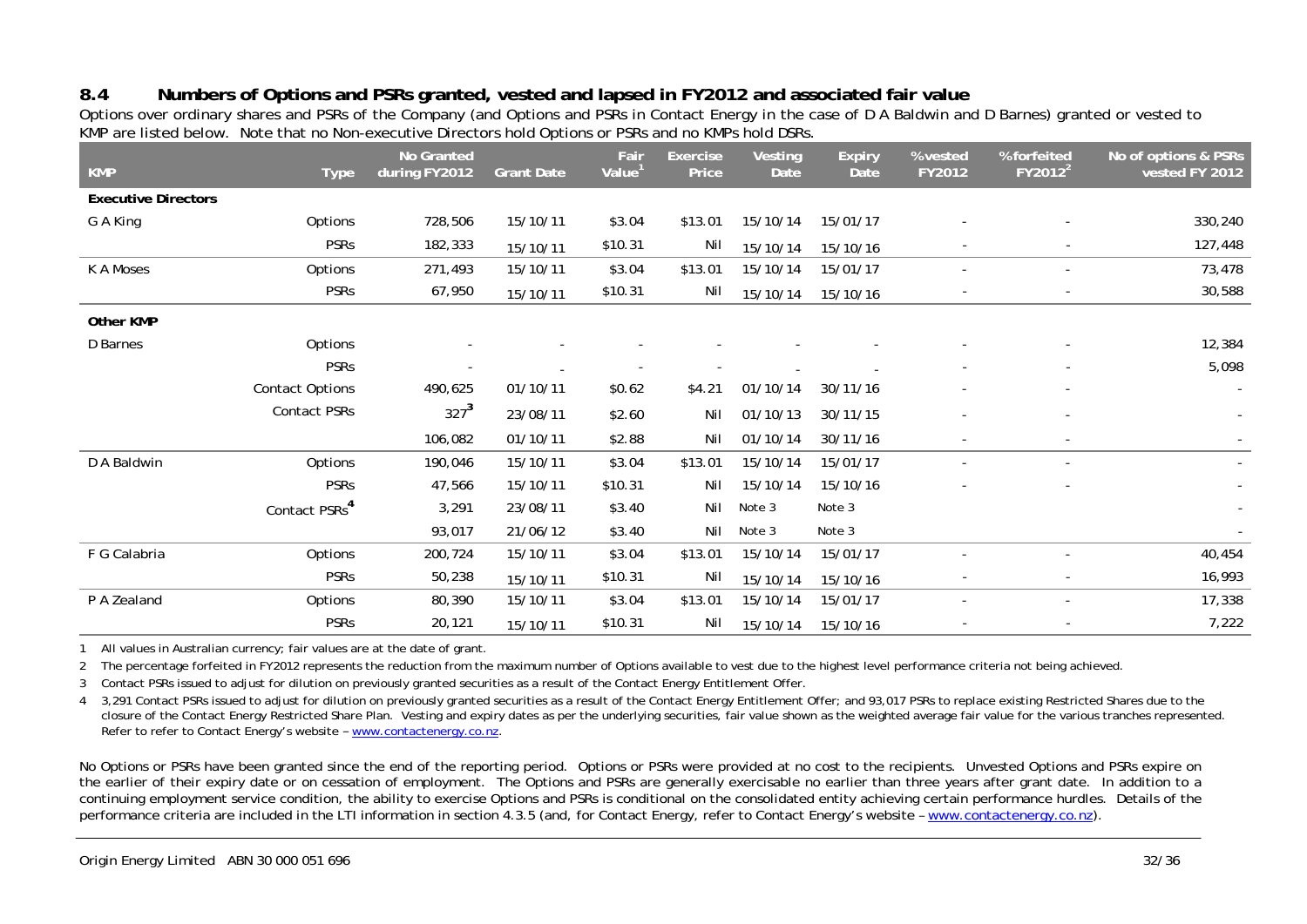# **8.5 Options and PSRs holdings and transactions**

Movement during the reporting period in the number of Options and PSRs over ordinary shares in the Company (and, for D A Baldwin and D Barnes, restricted shares or Options and PSRs over ordinary shares in Contact Energy) held directly, indirectly or beneficially by the KMP including their related parties are listed below. Note that Non-executive Directors do not hold Options or PSRs.

|                            |      |                                  |                     | Granted    | Vested           |          |                     |                      | Vested &       |
|----------------------------|------|----------------------------------|---------------------|------------|------------------|----------|---------------------|----------------------|----------------|
|                            | Year |                                  | <b>Held at Year</b> | during the | and              |          | <b>Held at Year</b> | <b>Vested During</b> | Exercisable at |
| <b>Executive Directors</b> |      | <b>Type</b>                      | <b>Start</b>        | year       | <b>Exercised</b> | Lapsed   | <b>End</b>          | Year                 | Year End       |
|                            |      |                                  |                     |            |                  |          |                     |                      |                |
| G A King                   | 2012 | Options<br><b>PSRs</b>           | 1,368,212           | 728,506    |                  |          | 2,096,718           | 330,240              | 630,240        |
|                            |      |                                  | 399,750             | 182,333    |                  |          | 582,083             | 127,448              | 127,448        |
|                            | 2011 | Options<br>PSSRs <sup>2</sup>    | 1,497,000           | 371,212    | 500,000          |          | 1,368,212           | 300,000              | 300,000        |
|                            |      |                                  | 358,000             | 141,750    | 100,000          |          | 399,750             | 100,000              |                |
| K A Moses                  | 2012 | Options                          | 700,202             | 271,493    | 211,000          | $\sim$   | 760,695             | 73,478               | 213,478        |
|                            |      | <b>PSRs</b>                      | 183,779             | 67,950     |                  |          | 251,729             | 30,588               | 81,588         |
|                            | 2011 | Options                          | 717,000             | 145,202    | 162,000          |          | 700,202             | 140,000              | 351,000        |
|                            |      | PSSRs <sup>2</sup>               | 129,000             | 54,779     |                  |          | 183,779             | 51,000               | 51,000         |
| Other KMP                  |      |                                  |                     |            |                  |          |                     |                      |                |
| D Barnes                   | 2012 | Options                          | 56,990              |            |                  |          | 56,990              | 12,384               | 12,384         |
|                            |      | <b>PSRs</b>                      | 21,540              |            |                  |          | 21,540              | 5,098                | 5,098          |
|                            |      | <b>Contact Options</b>           | 106,082             | 490,625    |                  |          | 596,707             |                      |                |
|                            |      | Contact PSRs                     | 23,574              | 106,409    |                  |          | 129,983             |                      |                |
|                            | 2011 | Options                          | 63,000              | 23,990     | 30,000           |          | 56,990              | 30,000               |                |
|                            |      | PSRs <sup>2</sup>                | 23,500              | 9,040      | 11,000           |          | 21,540              | 11,000               |                |
|                            |      | <b>Contact Options</b>           | $\blacksquare$      | 106,082    |                  |          | 106,082             |                      |                |
|                            |      | Contact PSRs                     | $\blacksquare$      | 23,574     |                  |          | 23,574              |                      |                |
| D A Baldwin                | 2012 | Options                          | 178,369             | 190,046    |                  | $\omega$ | 368,415             |                      |                |
|                            |      | <b>PSRs</b>                      | 66,221              | 47,566     |                  |          | 113,787             |                      |                |
|                            |      | <b>Contact Options</b>           | 1,250,102           |            |                  | 206,410  | 1,043,692           |                      |                |
|                            |      | Contact PSRs                     | 104,655             | $96,308^3$ |                  | 555      | 200,408             |                      |                |
|                            |      | <b>Contact Restricted Shares</b> | 133,070             |            |                  | 133,070  |                     |                      |                |
|                            | 2011 | Options                          | 60,000              | 118,369    |                  |          | 178,369             |                      |                |
|                            |      | PSRs <sup>2</sup>                | 23,000              | 43,221     |                  |          | 66,221              |                      |                |
|                            |      | <b>Contact Options</b>           | 779,156             | 470,946    |                  |          | 1,250,102           |                      |                |
|                            |      | <b>Contact PSRs</b>              | $\sim$              | 104,655    |                  |          | 104,655             |                      |                |
|                            |      | <b>Contact Restricted Shares</b> | 133,070             |            |                  |          | 133,070             |                      |                |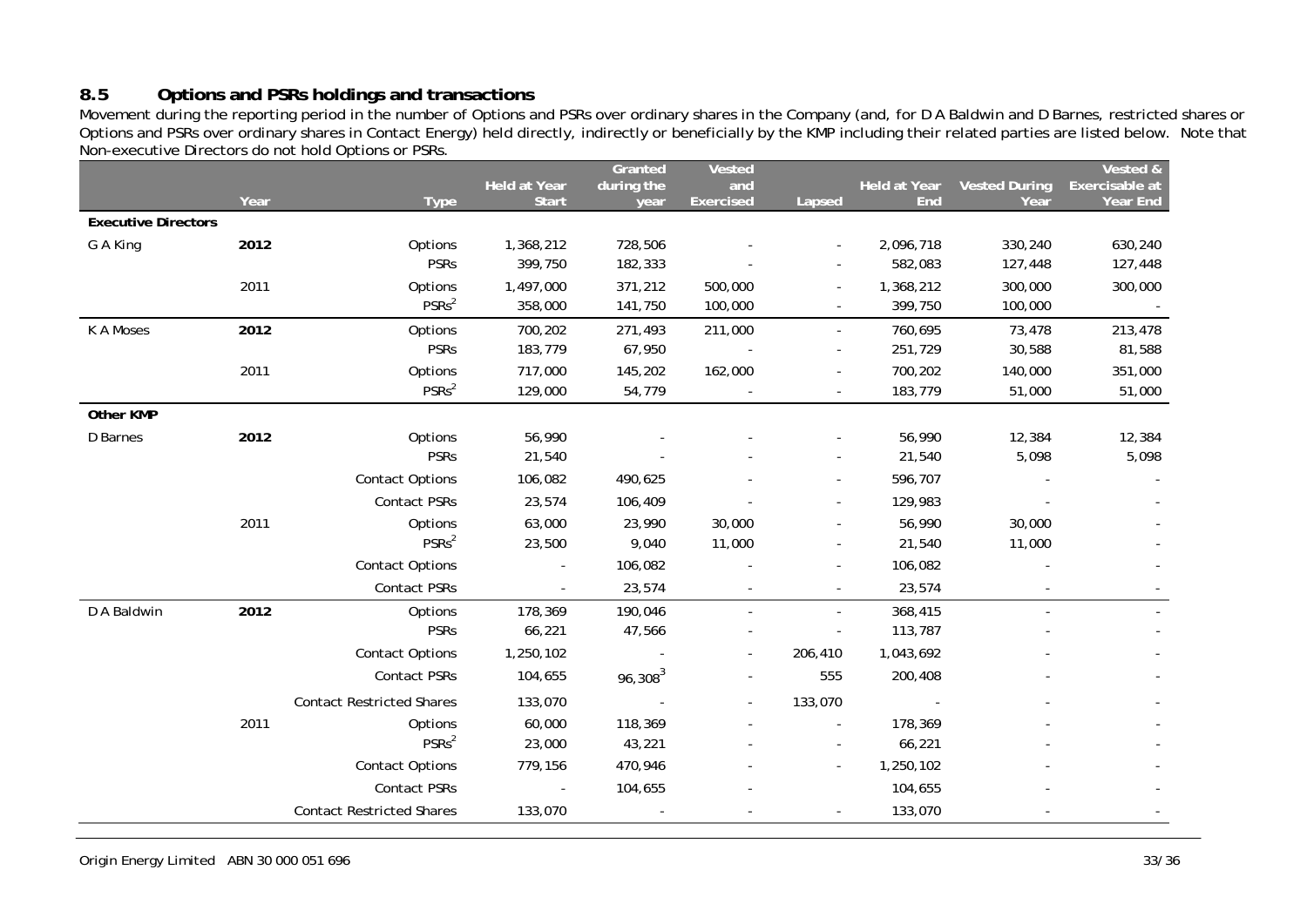|                          |      |                   |                                     | Granted            | <b>Vested</b>           |                          |                            |                              | Vested &                   |
|--------------------------|------|-------------------|-------------------------------------|--------------------|-------------------------|--------------------------|----------------------------|------------------------------|----------------------------|
|                          | Year | <b>Type</b>       | <b>Held at Year</b><br><b>Start</b> | during the<br>year | and<br><b>Exercised</b> | Lapsed                   | <b>Held at Year</b><br>End | <b>Vested During</b><br>Year | Exercisable at<br>Year End |
| F G Calabria             | 2012 | Options           | 309,166                             | 200,724            |                         | ۰.                       | 509,890                    | 40,454                       | 104,454                    |
|                          |      | <b>PSRs</b>       | 94,271                              | 50,238             |                         | ۰.                       | 144,509                    | 16,993                       | 16,993                     |
|                          | 2011 | Options           | 401,000                             | 104,166            | 196,000                 | ۰.                       | 309,166                    | 64,000                       | 64,000                     |
|                          |      | PSRs <sup>2</sup> | 78,500                              | 39,271             | 23,500                  | ۰                        | 94,271                     | 23,500                       |                            |
| P A Zealand              | 2012 | Options           | 95,599                              | 80,390             |                         | $\sim$                   | 175,989                    | 17,338                       | 17,338                     |
|                          |      | <b>PSRs</b>       | 36,390                              | 20,121             |                         | ۰                        | 56,511                     | 7,222                        | 7,222                      |
|                          | 2011 | Options           | 103,000                             | 36,599             | 44,000                  | $\overline{\phantom{0}}$ | 95,599                     | 44,000                       | $\overline{a}$             |
|                          |      | PSRs <sup>2</sup> | 38,500                              | 13,890             | 16,000                  | ۰                        | 36,390                     | 16,000                       |                            |
| A M Stock <sup>4</sup>   | 2012 |                   |                                     |                    |                         |                          |                            |                              |                            |
|                          | 2011 | <b>Options</b>    | 448,000                             | 56,345             | 187,000                 | $\overline{\phantom{0}}$ | 317,345                    | 64,000                       |                            |
|                          |      | PSRs <sup>2</sup> | 64,500                              | 21,570             | 23,500                  | $\sim$                   | 62,570                     | 23,500                       |                            |
| R J Willink <sup>4</sup> | 2012 |                   |                                     |                    |                         |                          |                            |                              |                            |
|                          | 2011 | <b>Options</b>    | 87,000                              | 31,770             |                         | $\overline{\phantom{0}}$ | 118,770                    | 40,000                       |                            |
|                          |      | PSRs <sup>2</sup> | 33,000                              | 12,028             | 14,500                  | $\overline{\phantom{a}}$ | 30,528                     | 14,500                       | $\overline{\phantom{a}}$   |

1 Performance Share Rights (issued under the Contact Energy Share Option Scheme) replaced restricted shares from October 2010. Restricted shares issued prior to October 2010 remain held- by participants and subject to their exercise hurdles and vesting criteria.

2 PSRs granted during FY2011 include adjustment for dilution from the 2011 Rights Issue.

3 Contact PSRs issued in FY2012 to adjust for dilution on previously granted securities as a result of the Contact Energy Entitlement Offer and to replace existing Restricted Shares due to the closure of the Contact Energy Restricted Share Plan. Refer to refer to Contact Energy's website – www.contactenergy.co.nz.

4 For the period as a KMP (see section 2).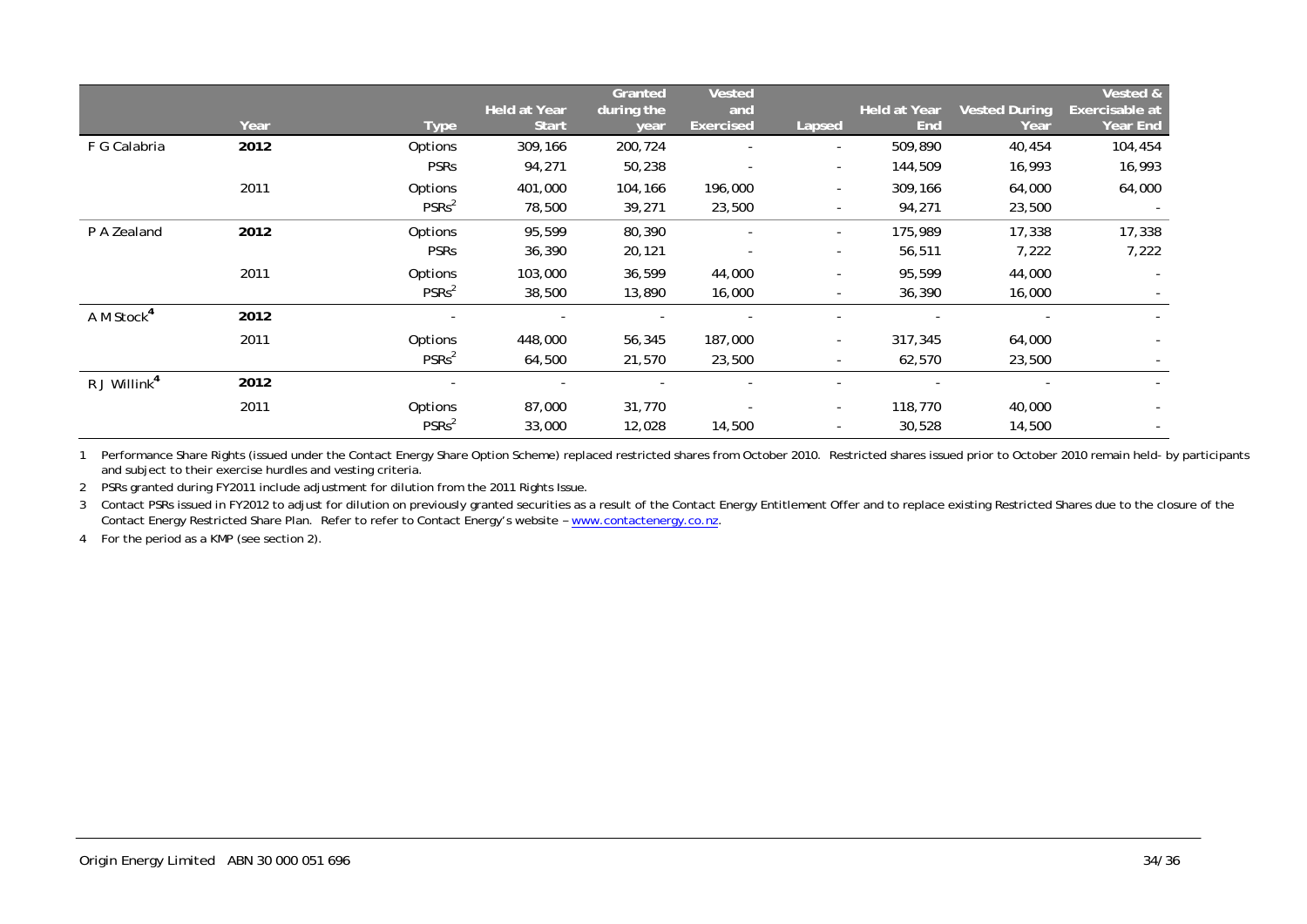# **8.6 Equity holdings and transactions**

Movements during the reporting periods in the number of ordinary shares of the Company (and, in the case of D A Baldwin and D Barnes, Contact Energy) held directly, or indirectly or beneficially by KMP, including their related parties:

|                                      |      |                       |                  | <b>Received on</b>     | Received on                             |                              |                            |
|--------------------------------------|------|-----------------------|------------------|------------------------|-----------------------------------------|------------------------------|----------------------------|
|                                      | Year | Held at<br>Year Start | <b>Purchases</b> | exercise of<br>options | <b>Exercise of</b><br>PSRs <sup>2</sup> | <b>Sales</b>                 | Held at<br><b>Year End</b> |
| Non-executive Directors <sup>3</sup> |      |                       |                  |                        |                                         |                              |                            |
| H K McCann                           | 2012 | 349,012               |                  |                        |                                         |                              | 349,012                    |
|                                      | 2011 | 286,245               | 62,767           |                        |                                         |                              | 349,012                    |
| J H Akehurst                         | 2012 | 71,200                |                  |                        |                                         |                              | 71,200                     |
|                                      | 2011 | 14,750                | 56,450           |                        |                                         |                              | 71,200                     |
| <b>B G Beeren</b>                    | 2012 | 1,360,015             | 21,665           |                        |                                         |                              | 1,381,680                  |
|                                      | 2011 | 1,235,020             | 124,995          |                        |                                         | $\blacksquare$               | 1,360,015                  |
| T Bourne                             | 2012 | 53,504                | 2,102            |                        |                                         |                              | 55,606                     |
|                                      | 2011 | 46,822                | 6,682            |                        |                                         |                              | 53,504                     |
| G M Cairns                           | 2012 | 83,360                |                  |                        |                                         |                              | 83,360                     |
|                                      | 2011 | 53,939                | 29,421           |                        |                                         |                              | 83,360                     |
| R J Norris                           | 2012 |                       | 20,000           |                        |                                         |                              | 20,000                     |
|                                      | 2011 |                       |                  |                        |                                         |                              |                            |
| H M Nugent                           | 2012 | 38,204                | 630              |                        |                                         |                              | 38,834                     |
|                                      | 2011 | 31,059                | 7,145            |                        |                                         | $\qquad \qquad \blacksquare$ | 38,204                     |
| <b>Executive Directors</b>           |      |                       |                  |                        |                                         |                              |                            |
| G A King                             | 2012 | 1,106,611             |                  |                        |                                         | 100,000                      | 1,006,611                  |
|                                      | 2011 | 939,939               | 566,672          | 500,000 <sup>4</sup>   | 100,000                                 | 1,000,000                    | 1,106,611                  |
| K A Moses                            | 2012 | 221,927               |                  | 211,000 <sup>5</sup>   |                                         | 195,553                      | 237,374                    |
|                                      | 2011 | 220,000               | 4,927            | 162,000                |                                         | 165,000                      | 221,927                    |
| Other KMP                            |      |                       |                  |                        |                                         |                              |                            |
| D Barnes                             | 2012 | 59,668                |                  |                        |                                         |                              | 59,668                     |
|                                      | 2011 | 22,794                | 13,005           | $30,000^6$             | 11,000                                  | 17,131                       | 59,668                     |
| D A Baldwin                          | 2012 | 10,000                | 393              |                        |                                         |                              | 10,393                     |
|                                      | 2011 | $\sim$                | 10,000           |                        |                                         |                              | 10,000                     |
| F G Calabria                         | 2012 | 234,469               |                  |                        |                                         |                              | 234,469                    |
|                                      | 2011 | 90,993                | 44,976           | 196,000 <sup>7</sup>   | 23,500                                  | 121,000                      | 234,469                    |
| P A Zealand                          | 2012 | 182,928               | 612              |                        |                                         |                              | 183,540                    |
|                                      | 2011 | 91,140                | 31,788           | 44,000 <sup>6</sup>    | 16,000                                  |                              | 182,928                    |
| A M Stock <sup>8</sup>               | 2012 |                       |                  |                        |                                         |                              |                            |
|                                      | 2011 | 448,068               | 56,534           | 187,000 <sup>9</sup>   | 23,500                                  | 112,440                      | 602,662                    |
| R J Willink <sup>8</sup>             | 2012 |                       |                  |                        |                                         |                              |                            |
|                                      | 2011 | 413,693               | 1,777            |                        |                                         |                              | 415,470                    |

1 All existing participants in the plan took up their Rights entitlements during the FY2011 reporting period.

2 No amount was paid for the shares acquired on exercise of vested PSRs.<br>3 Includes shares acquired by participants of the Non-executive Director S

3 Includes shares acquired by participants of the Non-executive Director Share Plan as a result of their take-up of the prorata entitlements under the Rights Issue during the FY2011 reporting period. There were no allocations under the Plan.

4 Exercise price per share of \$7.21. There are no amounts remaining unpaid.

5 Exercise price per share of \$6.04. There are no amounts remaining unpaid.

6 Exercise price per share of \$10.32. There are no amounts remaining unpaid.

7 86,000 shares had an exercise price of \$7.21. 110,000 shares had an exercise price of \$6.50. There are no amounts remaining unpaid.

8 For the period as a KMP (see section 2).

9 123,000 share had an exercise price per share of \$7.21, 64,000 shares had an exercise price of \$9.86. There are no amounts remaining unpaid.